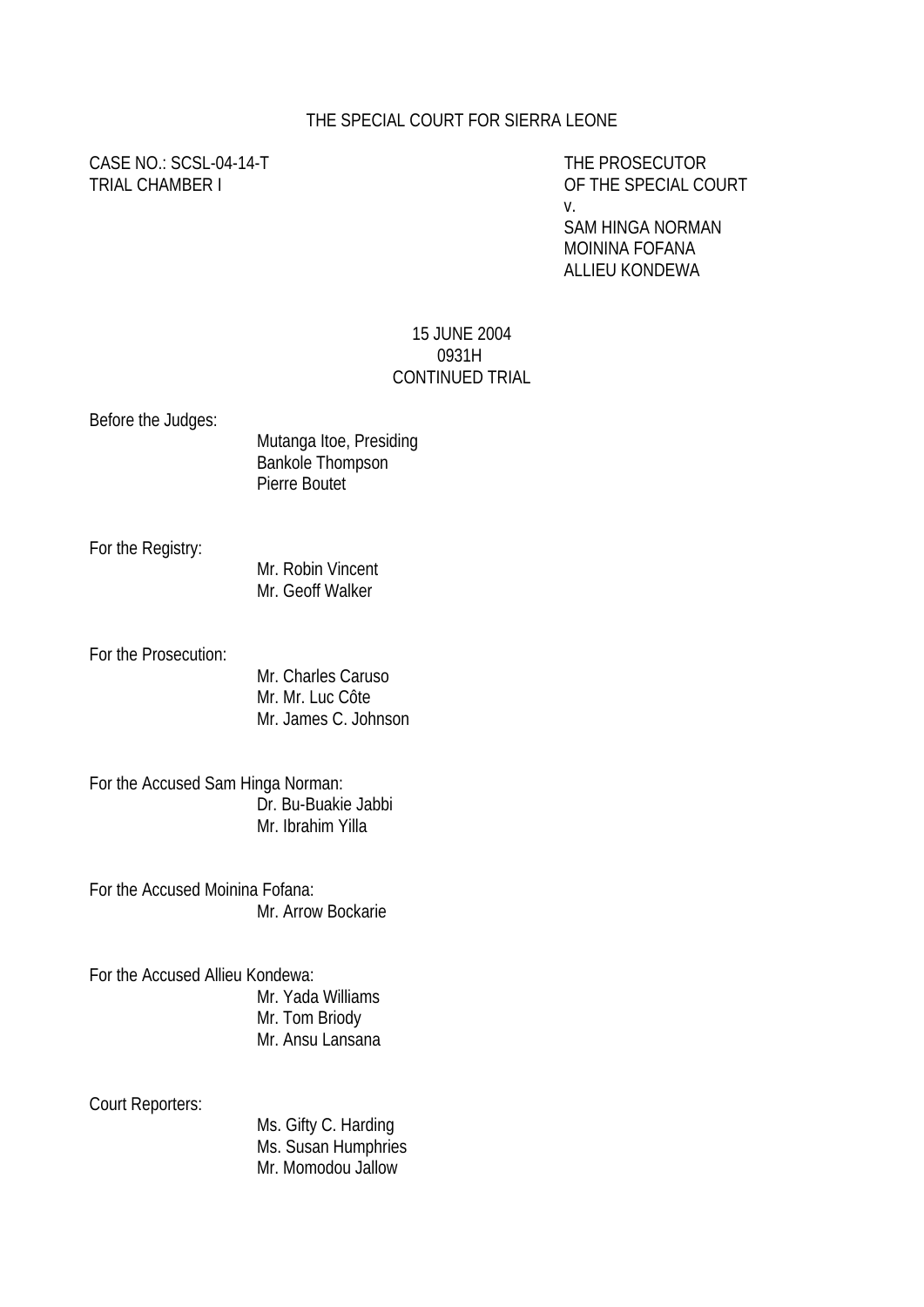## I N D E X

# **WITNESS**

## For the Prosecution:

WITNESS TF2-198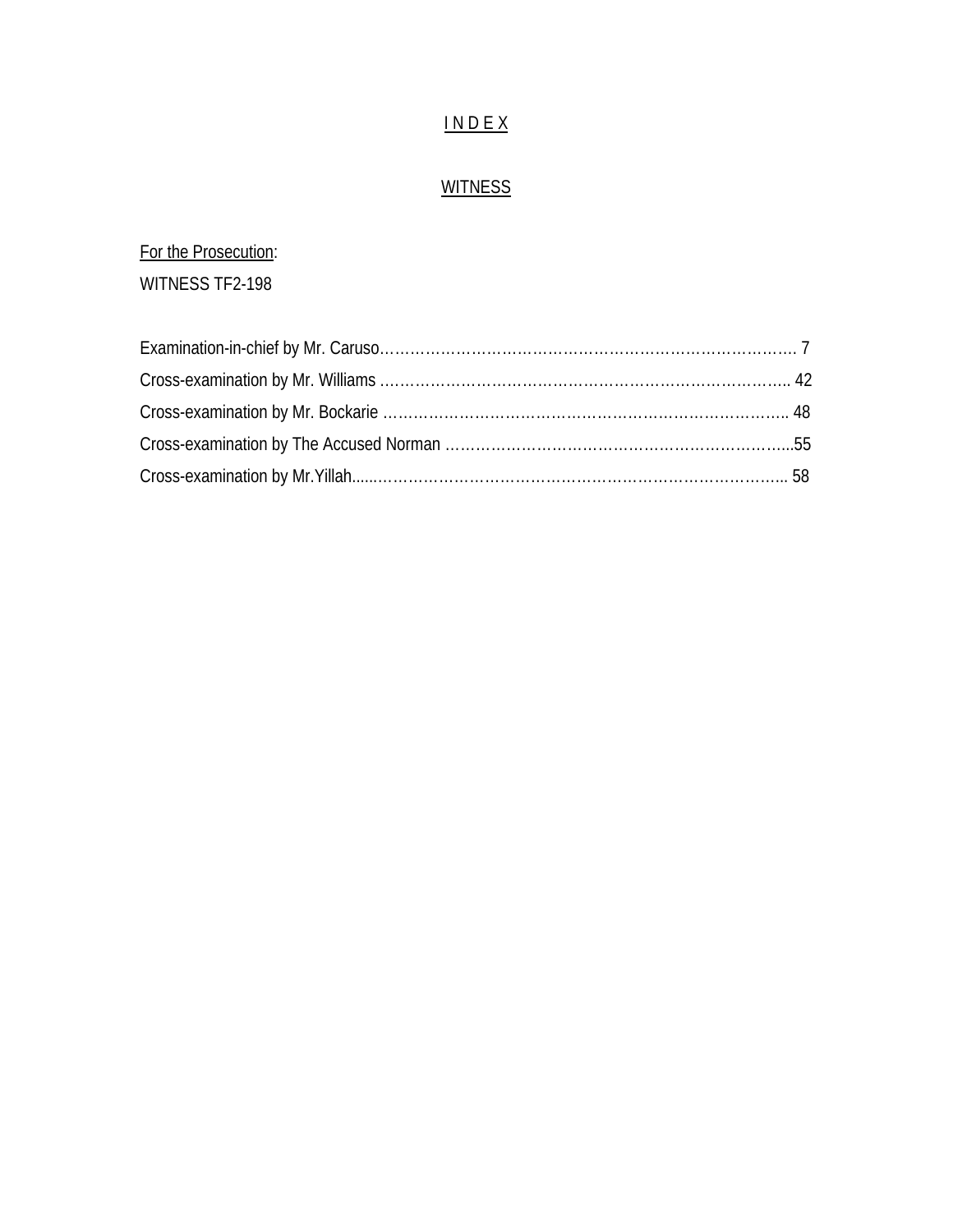- 2 MR. PRESIDENT:
- 3 Please call the case.
- 4 MR. WALKER:
- 5 This is Case No. SCSL-2004-14-T, the Prosecutor against Sam Hinga Norman, Moinina Fofana and
- 6 Allieu Kondewa, which is listed for trial.
- 7 MR. PRESIDENT:
- 8 Appearances, please.
- 9 MR. CARUSO:
- 10 Charles Caruso, Office of the Prosecutor. With me, Luc Côte, Jim Johnson.
- 11 MR. PRESIDENT:
- 12 For the first Accused.
- 13 THE ACCUSED NORMAN:
- 14 First Accused Hinga Norman.
- 15 MR. JABBI:
- 16 Your Honour, I am Dr. Bu-Buakie Jabbi. With me is my learned friend, Ibrahim Yillah, as stand-by
- 17 counsel for the first Accused.
- 18 MR. VINCENT:
- 19 Counsel, may I remind you to switch on the microphone any time you take up the floor.
- 20 MR. JABBI:
- 21 Dr. Bu-Buakie Jabbi, and with me, my learned friend, Ibrahim Yillah, as stand-by counsel for first
- 22 Accused.
- 23 MR. PRESIDENT:
- 24 Second Accused? Representation for the second Accused, please. Counsel for the second Accused.
- 25 MR. BRIODY:
- 26 My Lords, I do not represent the second Accused. I do not believe anyone is presently in the
- 27 Chamber for the second Accused.
- 28 MR. PRESIDENT:
- 29 And for the third Accused?
- 30 MR. WILLIAMS:
- 31 Yada Williams, Tom Briody and Ansu Lansana.
- 32 MR. PRESIDENT:
- 33 Mr. Registrar, we note the absence of counsel for the second Accused. Do we have any explanation
- 34 for this?
- 35 MR. VINCENT:
- 36 We have none. No explanation, Your Honour.
- 37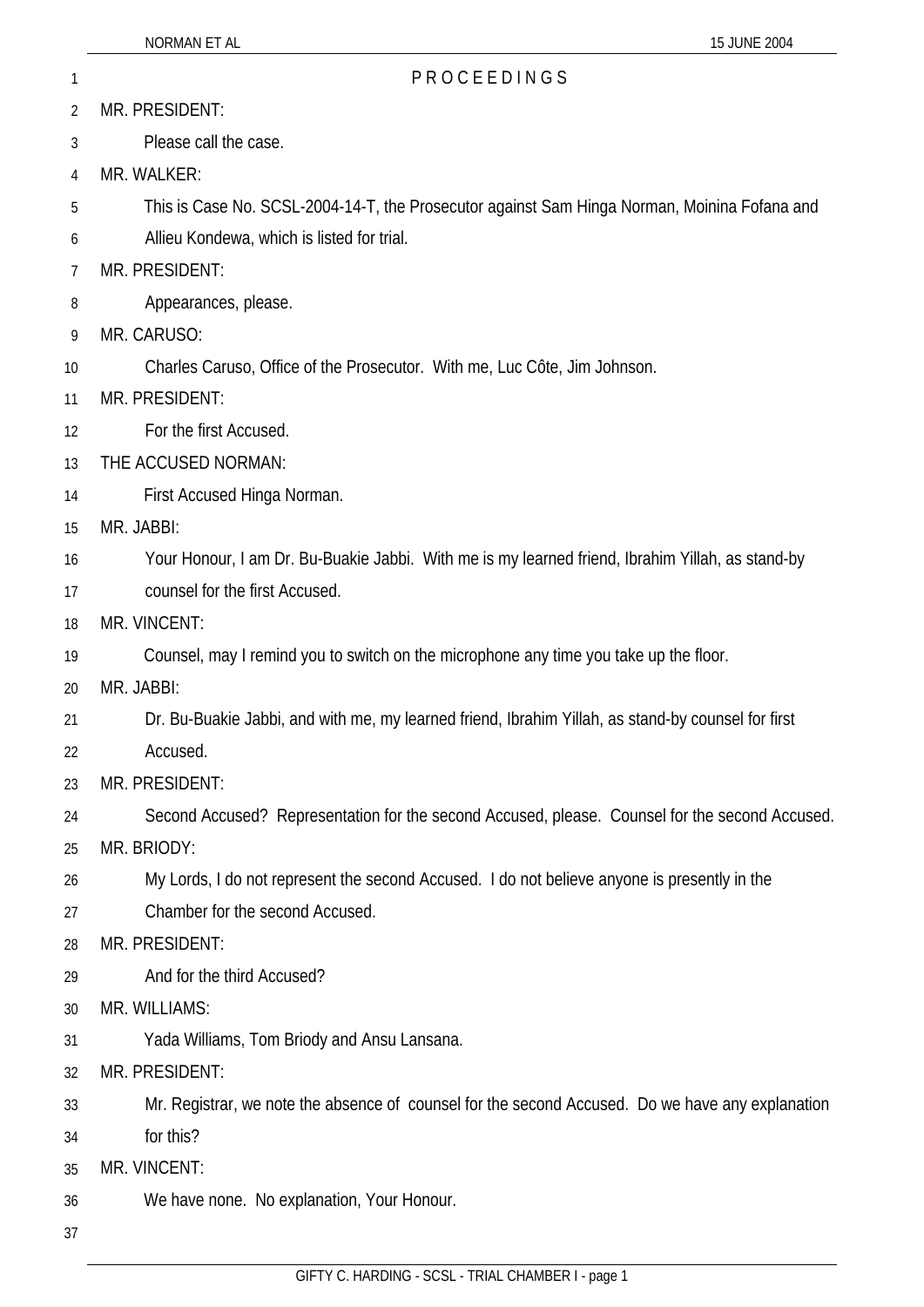| 1              | MR. PRESIDENT:                                                                                            |
|----------------|-----------------------------------------------------------------------------------------------------------|
| $\overline{2}$ | Well, we were getting very worried, you know, that there was no representation for the second             |
| 3              | Accused.                                                                                                  |
| 4              | MR. BOCKARIE:                                                                                             |
| 5              | Yes, Your Honour, I must apologise for coming late. Your Honour, for the second Accused is Arrow          |
| 6              | John Bockarie.                                                                                            |
| 7              | MR. PRESIDENT:                                                                                            |
| 8              | Please, we -- I would like to inform all counsel that when we fix time, you know, for our hearings they   |
| 9              | should be here. And that even if we are delayed, you know, because of sorting out some technical          |
| 10             | problems or deliberating on some urgent issues, we expect that ordinarily we should meet them in          |
| 11             | court, you know, waiting for the Court. I suppose that that is the -- those are the traditions, you know, |
| 12             | which we are used to. It's abnormal, it is not usual for the Court to wait for the counsel. I hope that   |
| 13             | they've taken me rightly on record.                                                                       |
| 14             |                                                                                                           |
| 15             | Right. Mr. Norman, we -- or rather, the Registrar, I would like -- we would like to confirm, you know,    |
| 16             | that you've taken all measures for the -- for stand-by counsel to be duly informed and to be present in   |
| 17             | court for the proceedings at one stage or the other.                                                      |
| 18             | MR. VINCENT:                                                                                              |
| 19             | Your Honour, I have.                                                                                      |
| 20             | MR. PRESIDENT:                                                                                            |
| 21             | You have. I suppose that is why Mr. Jabbi is there and that's why Mr. Yillah is there.                    |
| 22             | MR. VINCENT:                                                                                              |
| 23             | Your Honour, yes.                                                                                         |
| 24             | MR. PRESIDENT:                                                                                            |
| 25             | All right, thank you.                                                                                     |
| 26             |                                                                                                           |
| 27             | Mr. Norman, please, you remember we were to take your opening statement yesterday, but at your            |
| 28             | request we deferred this, you know, to today and before -- I will be calling on you, you know, to do that |
| 29             | immediately. But before you do that, I would ask my learned brother and colleague to still talk to you    |
| 30             | on the implications of your making this opening statement, which, of course, is your absolute right if    |
| 31             | you insist on exercising it.                                                                              |
| 32             | <b>JUDGE BOUTET:</b>                                                                                      |
| 33             | Mr. Norman, I would like just to read to you, fast, Rule 84 of the Rules of Procedure and Evidence and    |
| 34             | I just quote from that particular Rule. It's called, Opening Statement: "At the opening of his case, each |
| 35             | party may make an opening statement confined to the evidence he intends to present in support of his      |
| 36             | case. The Trial Chamber may limit the length of those statements in the interest of justice."             |
| 37             |                                                                                                           |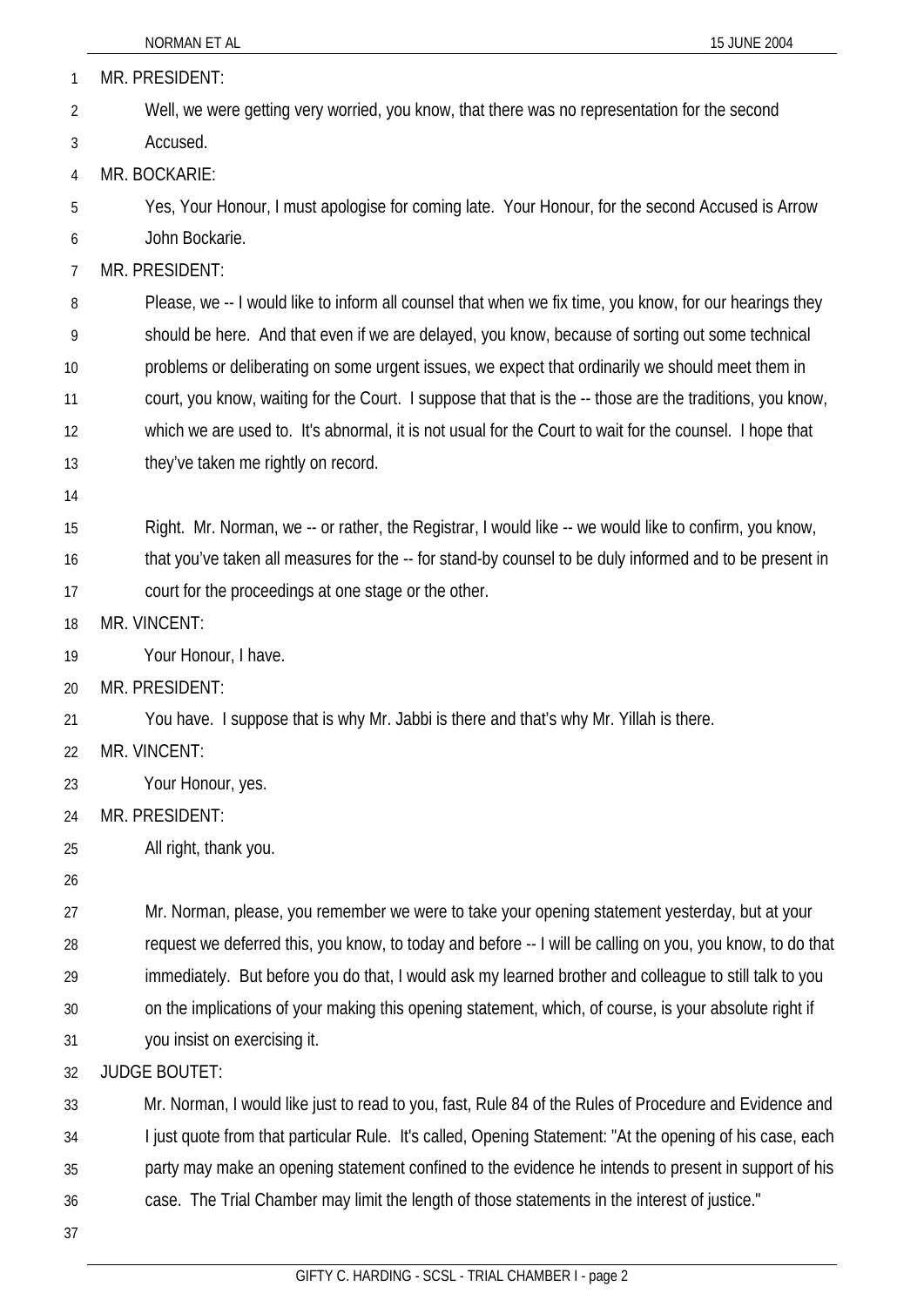| $\mathbf{1}$   | Normally, as you know now, it is for -- the Defence normally will do an opening statement before              |
|----------------|---------------------------------------------------------------------------------------------------------------|
| $\overline{2}$ | opening their case. What you have heard is the opening statement by the Prosecution before they               |
| 3              | call their case, but we have asked all counsel if they were to make an opening statement now or only          |
| 4              | at the opening of their case. You have selected to do that now and, therefore, we are prepared to             |
| 5              | listen to you.                                                                                                |
| 6              |                                                                                                               |
| 7              | I would like to remind you that it has to be confined to what you intend to present in your defence and       |
| 8              | that the burden of proof is not on you or any accused, but the burden of proof lies squarely on the           |
| 9              | Prosecution to prove that you are guilty of the offence that you are charged with.                            |
| 10             |                                                                                                               |
| 11             | Thank you, Mr. Norman.                                                                                        |
| 12             | MR. PRESIDENT:                                                                                                |
| 13             | May I add, sir, Mr. Norman, that you -- you will limit yourself like the Prosecution did, to the facts of the |
| 14             | charges that have been brought against you, and to the law. You will not go beyond those limits. We           |
| 15             | are in a court of law and we are interested in the facts and the law as far as they concern your case.        |
| 16             |                                                                                                               |
| 17             | Thank you, you can go ahead.                                                                                  |
| 18             | THE ACCUSED NORMAN:                                                                                           |
| 19             | Thank you, My Lords.                                                                                          |
| 20             |                                                                                                               |
| 21             | I am Samuel Hinga Norman. The facts about me are that I joined the army at the age of 14 and a half           |
| 22             | years and at the interview before the General Officer Commanding in Chief, West Africa, I said this,          |
| 23             | that I was joining the army to defend Her Majesty's Empire, and I was asked, "At this age what can            |
| 24             | you do?" I said I will grow up and I would do a lot of things. I'm in the process of doing those things.      |
| 25             |                                                                                                               |
| 26             | I have been under tremendous stress like I was when I was deciding to take up the battle against my           |
| 27             | colleagues, the soldiers, and against my brothers and sisters, the RUF, for the honour of Sierra              |
| 28             | Leone. In the process, I am standing here again in that same way, taking up to defend myself in               |
| 29<br>30       | response to what is facing Sierra Leone today.                                                                |
| 31             | I cannot, I should not, and I will not respond to anything the Prosecution may have said here before          |
| 32             | this Court as constituted, and before Your Lordships sitting as a Trial Chamber of the Special Court          |
| 33             | for Sierra Leone under the presidency of Your Honour, Justice Itoe and Your Honours Justice Bankole           |
| 34             | Thompson and Justice Boutet, as members of the Trial Chamber for the following reasons:                       |
| 35             |                                                                                                               |
| 36             | There is or are no charge or charges legally placed before this Chamber against me. If there is or are        |
| 37             | charges against me before this Chamber, then I submit that by law I have not taken any plea before            |
|                |                                                                                                               |

NORMAN ET AL 15 JUNE 2004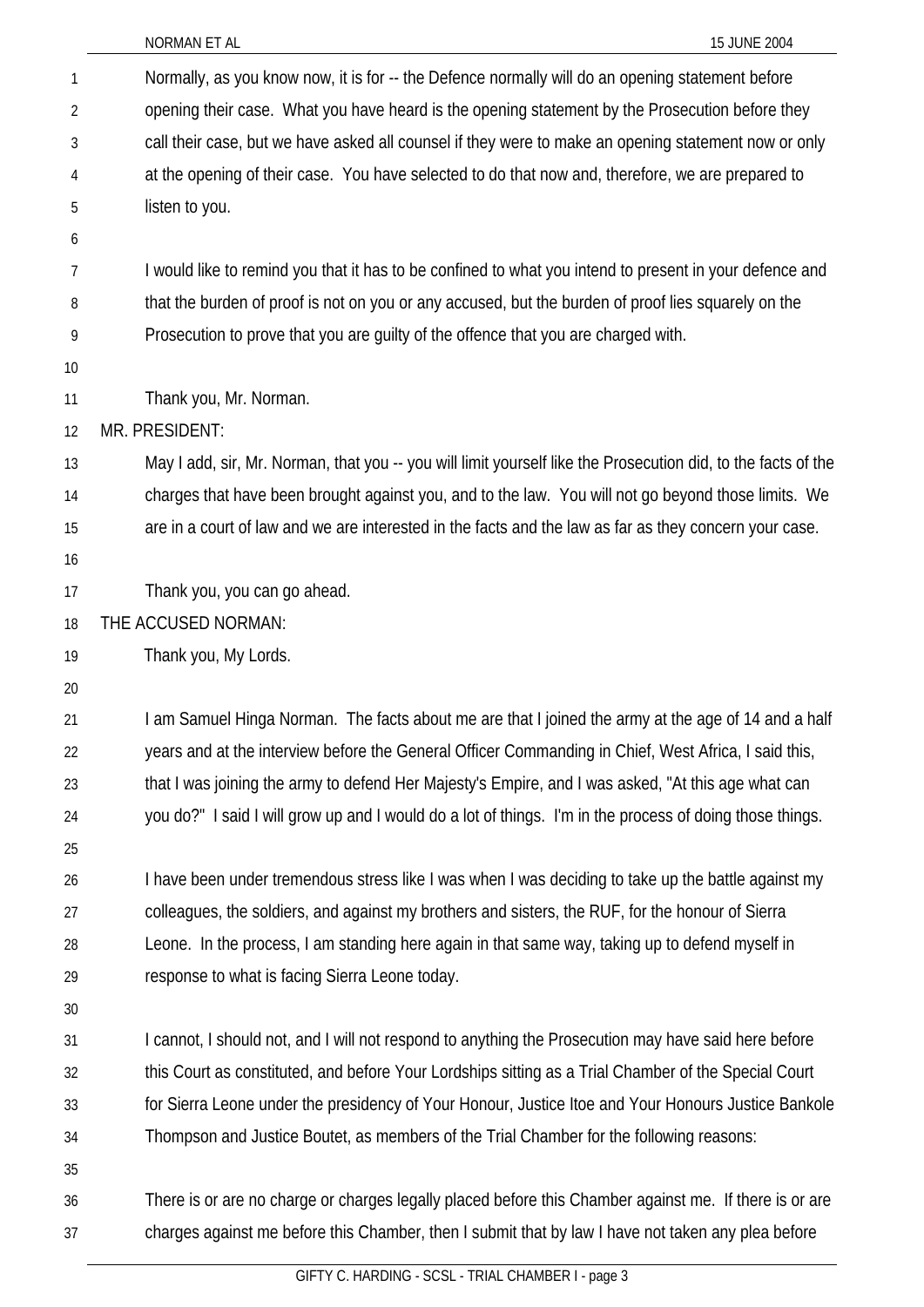- this Chamber or on any indictment against me before Your Honours. I will state the reasons when I hear the response from Your Lordship. 1 2
- 3

Two, this Court, operating as a Trial Chamber of the Special Court for Sierra Leone, does not have the constitutional authority to try me and, indeed, any Sierra Leonean, pursuant to Article 8 of the Statute of the Special Court for Sierra Leone which Statute place the Special Court for Sierra Leone over all the courts of Sierra Leone, which, in effect, has taken away the constitutional powers of the Chief Justice of Sierra Leone, which is entrenched in the Constitution and cannot, I repeat, cannot be taken by any other means except the means provided for in the Constitution of Sierra Leone. 4 5 6 7 8 9

10

Three, whatever took place in Sierra Leone as an incident since 1991 to the date under review, has not been defined whether it is war or conflict. If it is war, what type of war; conventional or civil? If it is conflict, what type of conflict; international or national? 11 12 13

14

This much I know, as a soldier well trained in the British Army and as a Minister of Internal Affairs in Sierra Leone, having privilege to documents, that Sierra acceded to the Geneva Convention in 1986. And in that Convention under Protocol I, the conflict in Sierra Leone would be well described as international and so if it is international, then the Geneva Convention stipulates that Article 90 of Protocol I should be applied, and that a commission of inquiry should be instituted in Sierra Leone to investigate the happenings in Sierra Leone and submit a conclusion with a recommendation for all those who did what and to what extent and at what grave level. For parties to the conflict, to compensate Sierra Leoneans who may have lost lives, limbs, blood, property, dignity and opportunity, and those parties to the conflict are governments that send their agents, the armies that dealt with the situation in excess of the fire power that was required. Any other way of doing it will only be a cynical manipulation of the process of law in Sierra Leone. 15 16 17 18 19 20 21 22 23 24 25

26

And for this reason I have chosen to defend myself, that in the area of Defence there is no time limitation whether you should start it or you should apply defence in the middle or in the end; and there is no age, whether you are a baby or an old person or a young one; and there is no qualification whether you are educated or not. 27 28 29 30

31

These are my reasons for not responding to whatever grammatic thesis that the Prosecution have proffered here before Your Lordships and this Court intending to incite your sentiment on issues that they are sure, as I am, that they do not have any reason to hold against Hinga Norman. 32 33 34

35

I thank you, Your Lordship. 36

37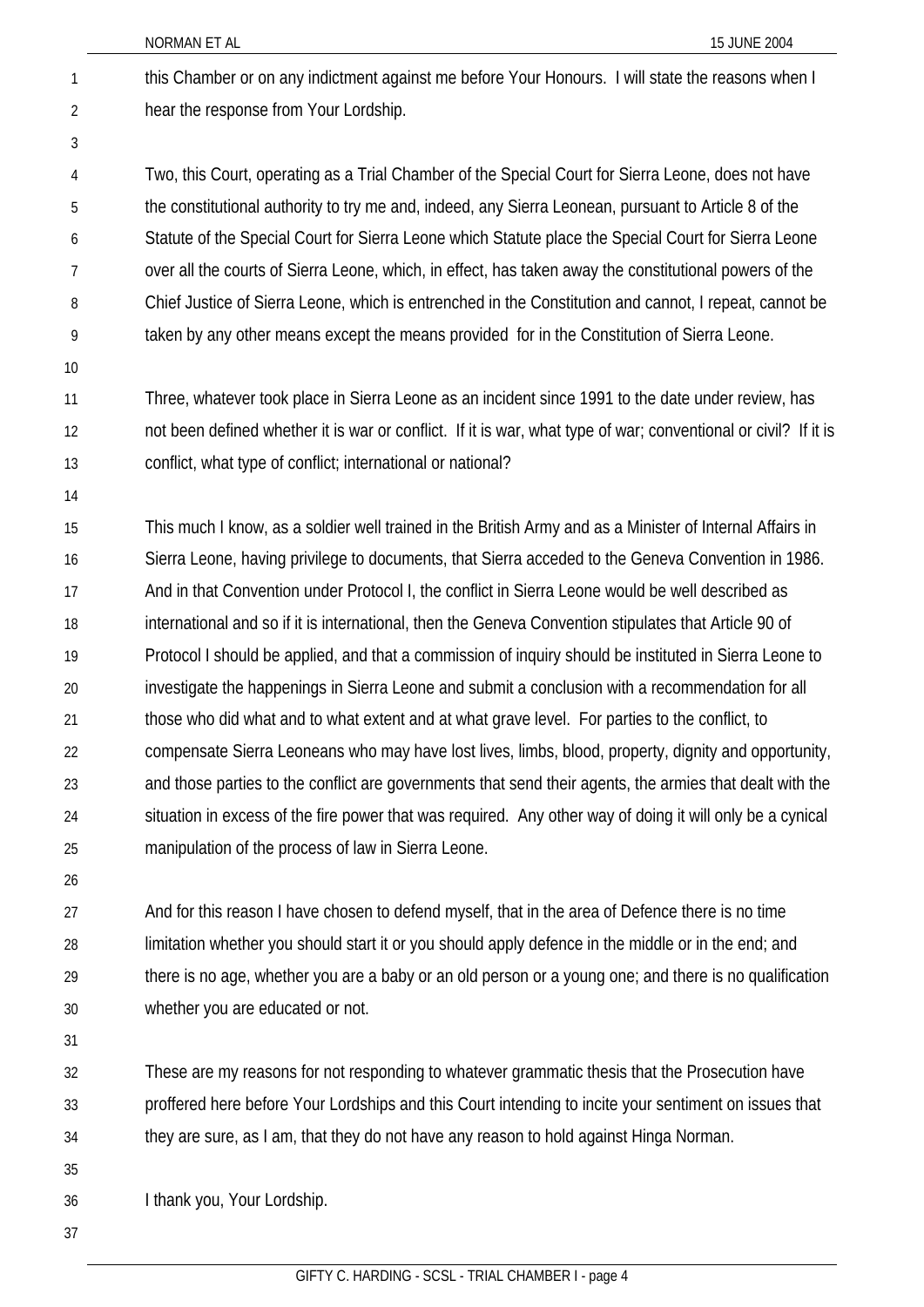| 1  | MR. PRESIDENT:                                                                                               |
|----|--------------------------------------------------------------------------------------------------------------|
| 2  | Please, this is not -- I'm sorry, let me warn the gallery, please. This is not a political forum, it's not a |
| 3  | political arena, and if anybody is caught behaving as if he were in a political arena, he will be called     |
| 4  | upon to withdraw from this courtroom -- he will be called -- he or she will be called upon to withdraw       |
| 5  | from this courtroom. Please, you are here to follow the proceedings which are judicial proceedings.          |
| 6  | We are not here in politics.                                                                                 |
| 7  | <b>JUDGE BOUTET:</b>                                                                                         |
| 8  | Mr. Norman, you may be seated, please.                                                                       |
| 9  | THE ACCUSED NORMAN:                                                                                          |
| 10 | Thank you, Your Lordships.                                                                                   |
| 11 | MR. PRESIDENT:                                                                                               |
| 12 | The Court will rise and will resume sitting in 30 minutes, in 30 minutes, please. The Court rises.           |
| 13 | (Court recessed from 0952 to 1020H)                                                                          |
| 14 | MR. PRESIDENT:                                                                                               |
| 15 | The session is resumed.                                                                                      |
| 16 |                                                                                                              |
| 17 | Can the first Accused please stand up.                                                                       |
| 18 | THE ACCUSED NORMAN:                                                                                          |
| 19 | Yes, My Lord.                                                                                                |
| 20 | MR. PRESIDENT:                                                                                               |
| 21 | We have taken note of your observations in the exercise of your rights under the Rules to make an            |
| 22 | opening statement, and I'm sure the records have reflected what you have said, and it is our decision        |
| 23 | that having noted what you have said, that we'll proceed with the trial without any further comments         |
| 24 | on that. So we will be calling on the Prosecution to present before these proceedings, its first witness.    |
| 25 | But before that is done, we have taken note of the presence in court today of Mr. Sulaiman Tejan-Sie         |
| 26 | and -- please, you know, please sit down, please sit down. Sorry.                                            |
| 27 |                                                                                                              |
| 28 | My learned brother would like to relieve me or to relay me on that. Thank you.                               |
| 29 | <b>JUDGE THOMPSON:</b>                                                                                       |
| 30 | Learned Counsel, Mr. Tejan-Sie, you were not in attendance -- you were not in attendance at court            |
| 31 | yesterday for the further deliberation and final disposition of the issue of the appointment of stand-by     |
| 32 | counsel in respect of the first Accused, despite your request last week for an adjournment to advise         |
| 33 | yourself on the matter.                                                                                      |
| 34 |                                                                                                              |
| 35 | There was no communication to this Court as to why you were not in attendance even though you had            |
| 36 | in fact requested the adjournment to yesterday. The Chamber requires an explanation of the                   |
| 37 | situation.                                                                                                   |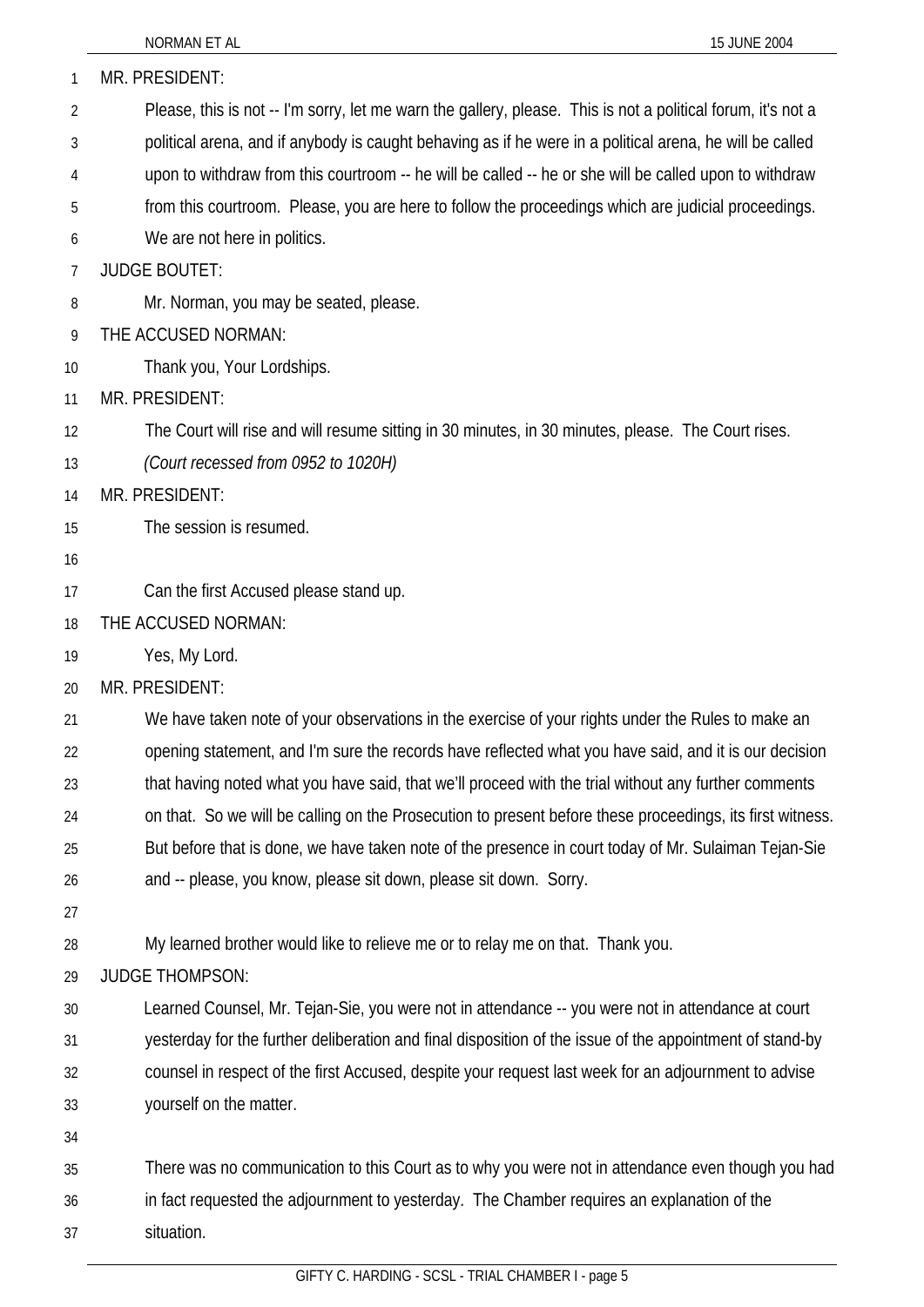| 1  | MR. TEJAN-SIE:                                                                                           |
|----|----------------------------------------------------------------------------------------------------------|
| 2  | My Lord, I do apologise and I apologise profusely for my absence yesterday. That was due to health       |
| 3  | matters and certain family matters that were pressing, My Lord. But apart from that, My Lord, my         |
| 4  | impression at the last adjourned date was that I asked for an adjournment so that whatever we decide     |
| 5  | would be communicated to Your Lordships through Your Lordships' Registry. That was what I                |
| 6  | understood that to be. I did not know that I was supposed to be here, My Lord, to make that              |
| 7  | presentation. I did -- in my application I did say that we would meet and we would communicate           |
| 8  | whatever decision to Your Lordship -- through Your Lordship's Registry.                                  |
| 9  |                                                                                                          |
| 10 | However, that being the case -- that being so, My Lord, I do not apologise profusely, and that was not   |
| 11 | out of any disrespect for Your Lordships, My Lord. I apologise for my absence yesterday, My Lord.        |
| 12 | <b>JUDGE THOMPSON:</b>                                                                                   |
| 13 | We've listened to your explanation and also your expression of apology. I think that we need to say      |
| 14 | that we will take the matter on advisement and require your presence in court at some future time, but   |
| 15 | that will be communicated to you appropriately.                                                          |
| 16 | MR. TEJAN-SIE:                                                                                           |
| 17 | As My Lord pleases.                                                                                      |
| 18 |                                                                                                          |
| 19 | My Lord, may I take leave of Your Lordships.                                                             |
| 20 | MR. PRESIDENT:                                                                                           |
| 21 | Yes, you could, you are very free to do that.                                                            |
| 22 | JUDGE BOUTET:                                                                                            |
| 23 | Mr. Prosecutor, please call your first witness.                                                          |
| 24 | MR. CARUSO:                                                                                              |
| 25 | Yes, Your Honour. In accord with the orders of this Court concerning witness protection at this point,   |
| 26 | we'll refer to the witnesses by the pseudonyms as required by the order. And, thus the Prosecution --    |
| 27 | MR. PRESIDENT:                                                                                           |
| 28 | Mr. Caruso?                                                                                              |
| 29 | MR. CARUSO:                                                                                              |
| 30 | Sir.                                                                                                     |
| 31 | MR. PRESIDENT:                                                                                           |
| 32 | Please, I would like you to take into consideration the fact that you are being interpreted to the       |
| 33 | Accused persons and that you should -- you should go a bit slower than you normally would, so that,      |
| 34 | you know, you can be appropriately interpreted to the Accused persons. Thank you.                        |
| 35 | MR. CARUSO:                                                                                              |
| 36 | Indeed, Your Honour, thank you. We will refer to the witnesses by their pseudonyms as they have          |
| 37 | been directed in the pleadings filed before this Court. And, thus, the first witness -- and I assume the |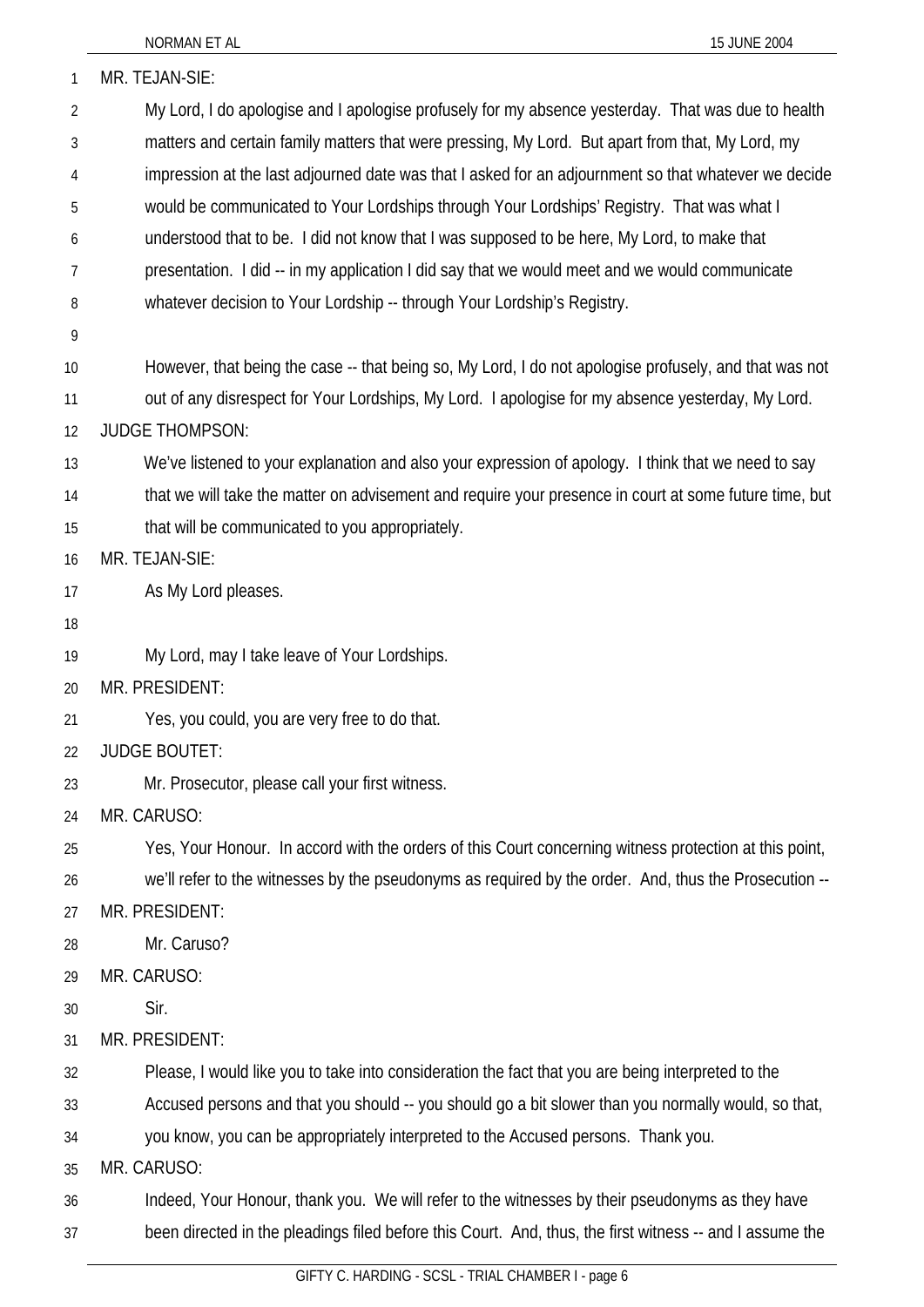| 1  | curtains will be pulled -- the first witness will be described as TF2-198.                              |  |
|----|---------------------------------------------------------------------------------------------------------|--|
| 2  | <b>JUDGE BOUTET:</b>                                                                                    |  |
| 3  | Mr. Prosecution, I take it that this is a witness whose identity needs to be protected from the public. |  |
| 4  | MR. CARUSO:                                                                                             |  |
| 5  | It is indeed, Your Honour.                                                                              |  |
| 6  | <b>JUDGE BOUTET:</b>                                                                                    |  |
| 7  | Thank you.                                                                                              |  |
| 8  | MR. PRESIDENT:                                                                                          |  |
| 9  | What did you say, TF?                                                                                   |  |
| 10 | MR. CARUSO:                                                                                             |  |
| 11 | TF2-198.                                                                                                |  |
| 12 | MR. PRESIDENT:                                                                                          |  |
| 13 | Dash 19?                                                                                                |  |
| 14 | MR. CARUSO:                                                                                             |  |
| 15 | Eight.                                                                                                  |  |
| 16 | MR. PRESIDENT:                                                                                          |  |
| 17 | Eight.                                                                                                  |  |
| 18 |                                                                                                         |  |
| 19 | Look, there is an opening there -- there. Mr. Saleem?                                                   |  |
| 20 | <b>JUDGE BOUTET:</b>                                                                                    |  |
| 21 | Are we ready to proceed?                                                                                |  |
| 22 | MR. CARUSO:                                                                                             |  |
| 23 | We are, Your Honour.                                                                                    |  |
| 24 | <b>JUDGE BOUTET:</b>                                                                                    |  |
| 25 | Can you please proceed to swear the witness.                                                            |  |
| 26 | MR. WALKER:                                                                                             |  |
| 27 | You will take a hold of the Qu'ran and say after me.                                                    |  |
| 28 | (Declaration made by Witness TF2-198 in English)                                                        |  |
| 29 | WITNESS TF2-198,                                                                                        |  |
| 30 | first having been duly sworn                                                                            |  |
| 31 | testified as follows:                                                                                   |  |
| 32 | <b>EXAMINATION-IN-CHIEF</b>                                                                             |  |
| 33 | BY MR. CARUSO:                                                                                          |  |
| 34 | Good morning.<br>Q.                                                                                     |  |
| 35 | Good morning.<br>А.                                                                                     |  |
| 36 | Sir, tell us how old you are, please.<br>Q.                                                             |  |
| 37 |                                                                                                         |  |

NORMAN ET AL 15 JUNE 2004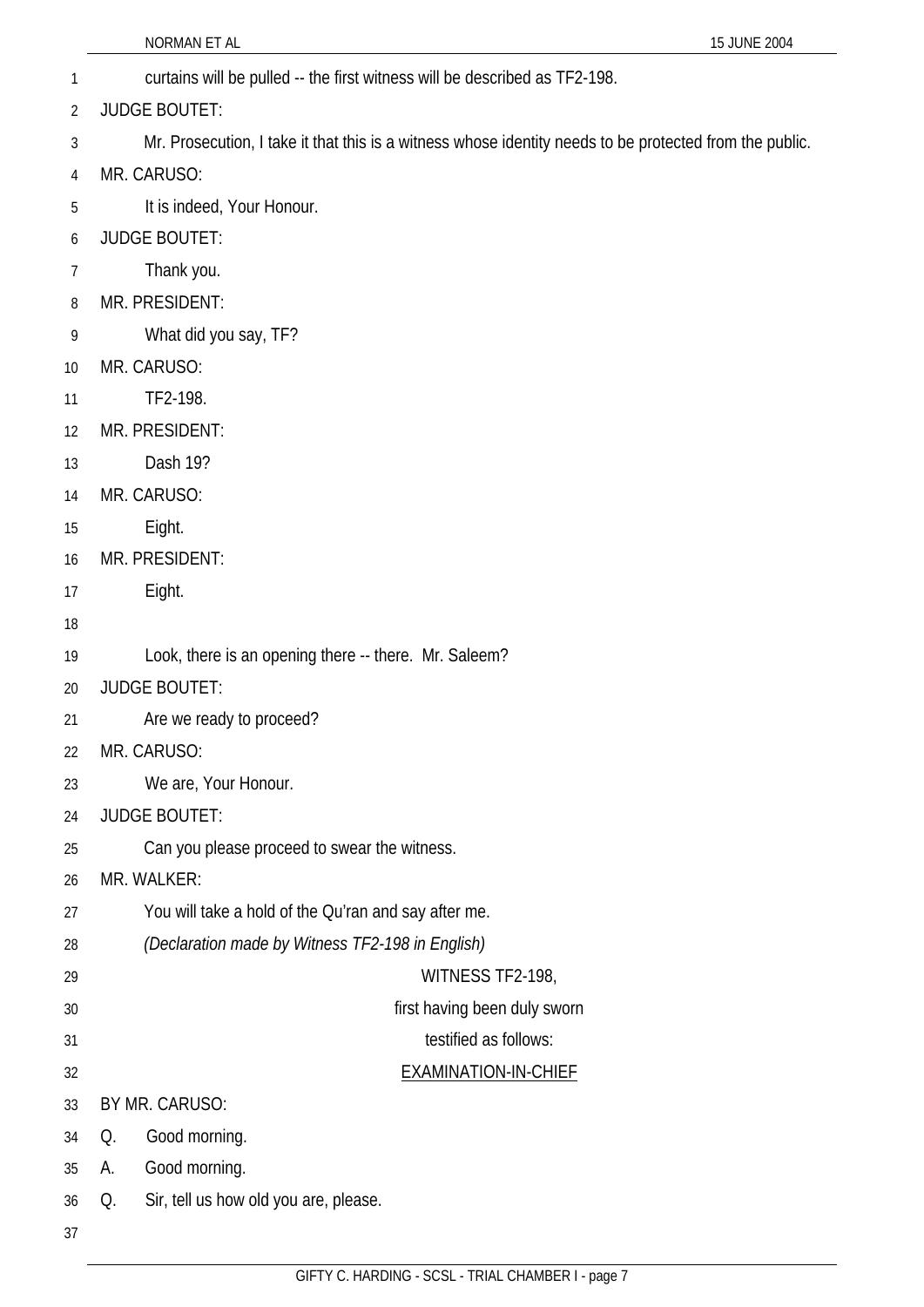- 1 JUDGE BOUTET:
- 2 There seems to be a problem.
- 3 MR. CARUSO:
- 4 I don't seem to be getting all the words.
- 5 JUDGE BOUTET:
- 6 Same with me. Could you try it again and.
- 7 MR. CARUSO:
- 8 And I'm getting translation in *Krio*.
- 9 JUDGE BOUTET:
- 10 Just for the record, could you indicate in which language the witness is giving evidence?
- 11 MR. CARUSO:
- 12 The witness is giving evidence in *Krio*.
- 13 JUDGE BOUTET:
- 14 So all of his evidence will be translated from *Krio* to English.
- 15 MR. CARUSO:
- 16 That is correct, Your Honour.
- 17 JUDGE BOUTET:
- 18 Let's try again. There is a problem with the interpretation.
- 19 THE INTERPRETER:
- 20 Yes, well, here you have somebody that will be translating from *Krio* into English.
- 21 MR. CARUSO:
- 22 That's precisely what is happening and we are in *(overlapping microphones)*.
- 23 JUDGE BOUTET:
- 24 *(Overlapping microphones)* operating there; we want to hear the interpreter.
- 25 MR. CARUSO:
- 26 I did not get that.
- 27 JUDGE BOUTET:
- 28 The counsel does not hear what you are saying. So I heard you very loudly but Mr. Caruso did not.
- 29 On the Defence side, do you hear the translation or -- Mr. Norman, you are shaking your head. Well,
- 30 there seems to be a problem. Is it the same as with counsel over there?
- 31 MR. BRIODY:
- 32 My Lord, I'm hearing an interpreter with lots of background noise.
- 33 JUDGE BOUTET:
- 34 Can we see if the technical problem has been fixed now? And the translation booth, did you again try
- 35 to translate in English what the witness has said?
- 36 THE INTERPRETER:
- 37 Well, let him try to say something. Let him say something.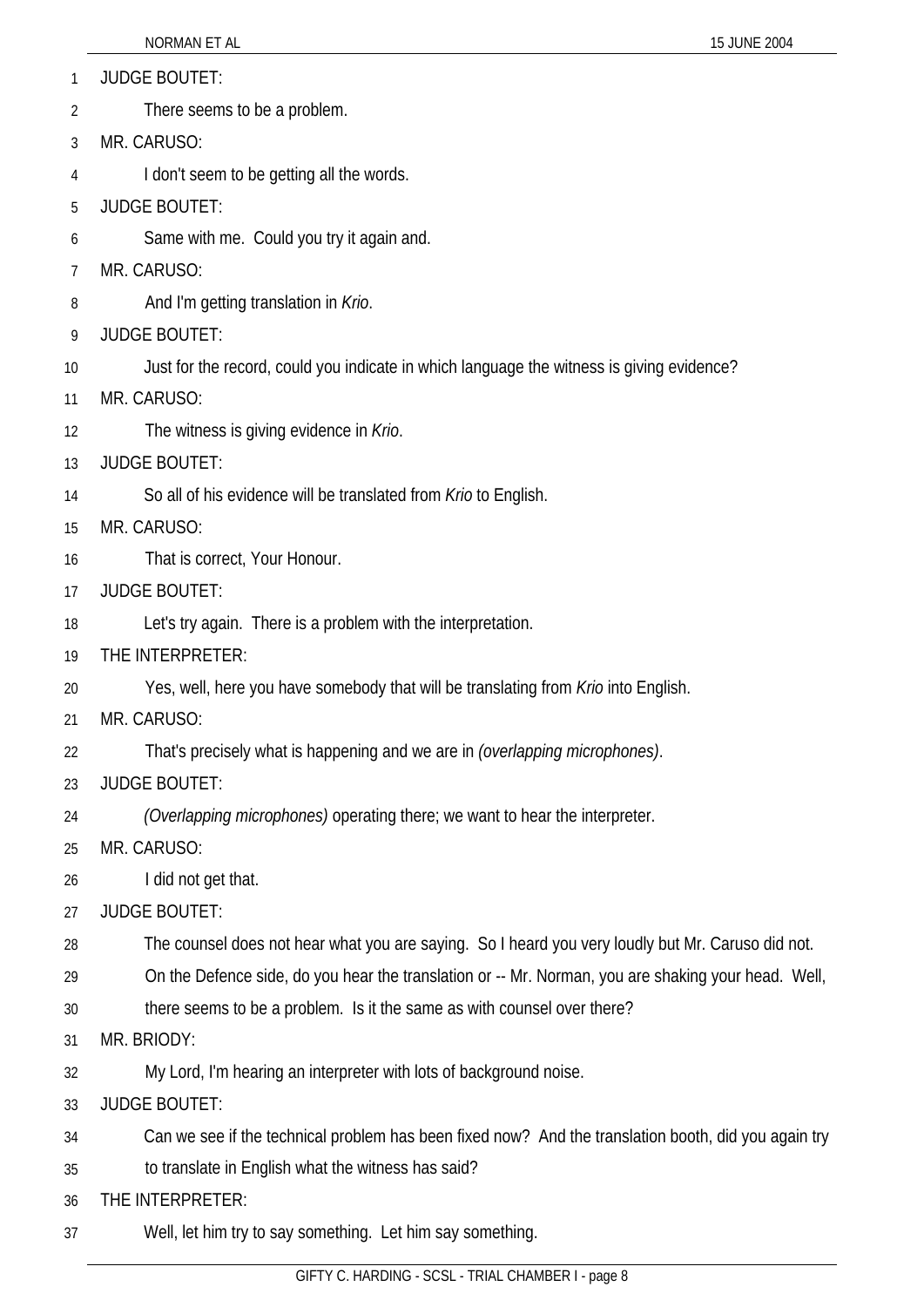| 15 JUNE 2004<br>NORMAN ET AL                                                                               |  |  |
|------------------------------------------------------------------------------------------------------------|--|--|
| <b>JUDGE BOUTET:</b>                                                                                       |  |  |
| Mr. Caruso, let's do it again, otherwise we will have to break for five minutes to try to sort out of this |  |  |
| technical problem and we'll resume. So let's try it again, please.                                         |  |  |
| MR. CARUSO:                                                                                                |  |  |
| Yes, sir.                                                                                                  |  |  |
| BY MR. CARUSO:                                                                                             |  |  |
| Sir, would you tell us how old you are, please?<br>Q.                                                      |  |  |
| I don't get you clearly (sic). I am 22 years old.<br>А.                                                    |  |  |
| Could you repeat that for us again, please, sir?<br>Q.                                                     |  |  |
| I am xxxx old.<br>А.                                                                                       |  |  |
| Where are you from?<br>Q.                                                                                  |  |  |
| I'm from xxxx, xxxx Chiefdom.<br>А.                                                                        |  |  |
| How long have you lived there, sir?<br>Q.                                                                  |  |  |
| Since I was born I have been there up to the time that I left these days.<br>А.                            |  |  |
| <b>JUDGE BOUTET:</b>                                                                                       |  |  |
| Mr. Caruso, before you move on I just want to make sure that everybody does hear what is                   |  |  |
| happening. May I ask from the Defence side? No, Mr. Norman, you don't hear what is going --                |  |  |
| THE ACCUSED NORMAN:                                                                                        |  |  |
| I hear you, My Lord, I hear the witness in <i>Krio</i> , but I don't hear the rest of the group.           |  |  |
| <b>JUDGE BOUTET:</b>                                                                                       |  |  |
| Yeah, but you don't hear what the witness is saying? Okay, we will pause for five minutes so we try to     |  |  |
| sort out the problem. So in the mean time, just close the blind so the witness is still protected and      |  |  |
| we'll adjourn for five minutes. Thank you.                                                                 |  |  |
| MR. PRESIDENT:                                                                                             |  |  |
| The Court will rise in five minutes or when the technical problem will have been sorted out.               |  |  |
| (Court recessed from 1035 to 1056H)                                                                        |  |  |
| MR. PRESIDENT:                                                                                             |  |  |
| The session resumes and -- yes, Mr. Caruso.                                                                |  |  |
| MR. CARUSO:                                                                                                |  |  |
| Yes, thank you.                                                                                            |  |  |
| MR. PRESIDENT:                                                                                             |  |  |
| I suppose our technical installations are now right.                                                       |  |  |
| MR. CARUSO:                                                                                                |  |  |
| I hope so.                                                                                                 |  |  |
| MR. PRESIDENT:                                                                                             |  |  |
| Right, okay.                                                                                               |  |  |
|                                                                                                            |  |  |
|                                                                                                            |  |  |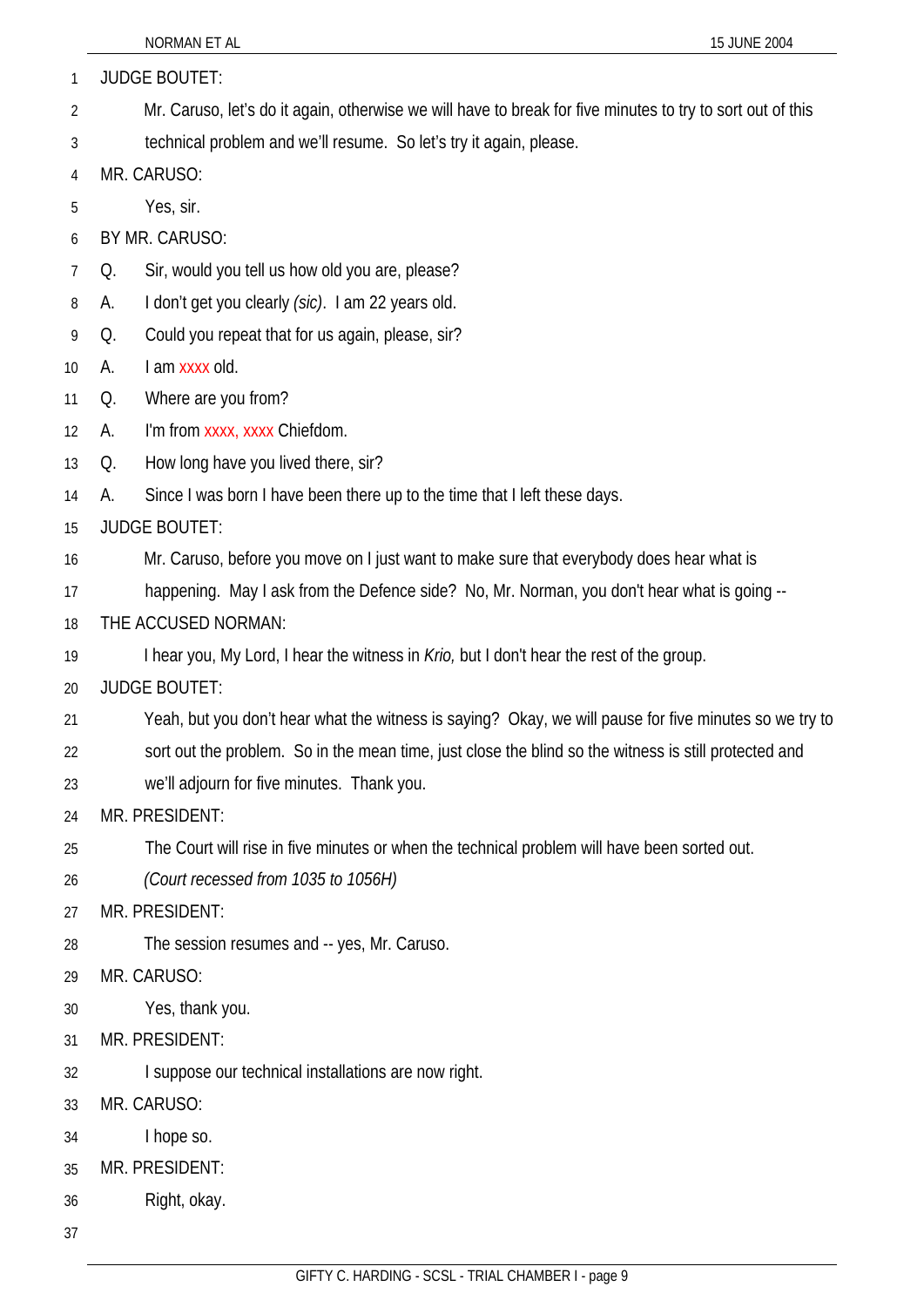- MR. CARUSO: 1
- Thank you. 2
- 3 BY MR. CARUSO:
- 4 Q. Sir, once again what is your age?
- 5 A. I am xxxx old.
- 6 Q. And where are you from, sir?
- 7 A. I am from xxxx, xxxx Chiefdom.
- 8 Q. How long have you lived in xxxx, sir?
- 9 A. I was born in xxxx and since that time I have been there all the time.
- 10 JUDGE BOUTET:
- 11 Mr. Caruso, just a moment. Mr. Norman, do you hear what's going on?
- 12 THE ACCUSED NORMAN:
- 13 Yes, My Lord.
- 14 JUDGE BOUTET:
- 15 Okay, thank you.
- 16 BY MR. CARUSO:
- 17 Q. Sir, with whom do you live in xxxx?
- 18 A. I live in my father's house in xxxx.
- 19 Q. Now, you say your father's house; is that his house or is it a house that your father has left you?
- 20 A. It's my father's house, therein I live.
- 21 Q. Who lives there with you, sir?
- 22 A. It's my father -- my father, my own father that left me there.
- 23 Q. Yes, your father left you the house; is that what you are telling us?
- 24 A. Yes.
- 25 Q. Now, at this time -- at this time, who lives in that house with you?
- 26 A. Right now the house is not there, it has been burnt.
- 27 Q. That's the house that your father left you has been burnt?
- 28 A. Yes, it is.
- 29 Q. Where do you live now?
- 30 JUDGE BOUTET:
- 31 Mr. Caruso, just remind the witness that when he answers the questions he needs to push on the
- 32 button so the translators can hear what he is saying.
- 33 BY MR. CARUSO:
- 34 Q. Where do you live now, sir, what house do you live in presently?
- 35 A. In one man's house at xxxx Road.
- 36 Q. And who lives there with you, sir?
- 37 A. I and the house owner and my family.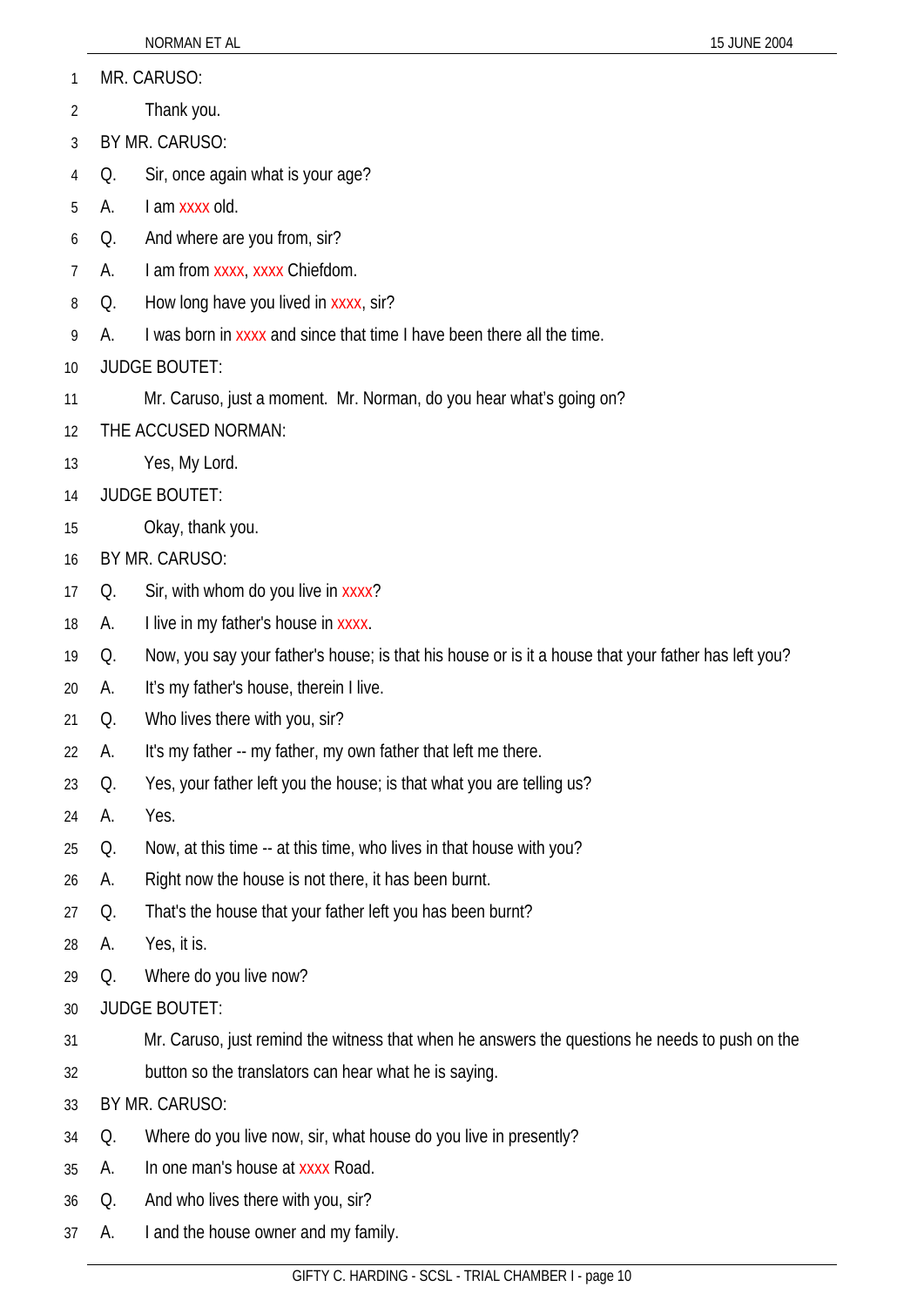|                |    | NORMAN ET AL<br>15 JUNE 2004                                                                            |
|----------------|----|---------------------------------------------------------------------------------------------------------|
| 1              | Q. | And how many people are there in your family?                                                           |
| $\overline{2}$ | А. | I have five children, with my sister's children and my mum.                                             |
| 3              | Q. | Are you married, yes?                                                                                   |
| 4              | А. | I was married but my wife has died recently.                                                            |
| 5              | Q. | How long were you -- had you been married prior to your wife's -- prior to your wife's death?           |
| 6              | А. | About 32 years.                                                                                         |
| $\overline{7}$ | Q. | And you were married only once?                                                                         |
| 8              | А. | Yes.                                                                                                    |
| 9              | Q. | Sir, have you ever attended school?                                                                     |
| 10             | А. | No, I have never been to school.                                                                        |
| 11             | Q. | What languages do you speak, sir?                                                                       |
| 12             | А. | I speak Krio, Mende, Fula and Temni.                                                                    |
| 13             | Q. | Can you read and write, sir?                                                                            |
| 14             | А. | No, I cannot read and write.                                                                            |
| 15             | Q. | Can you read any language at all?                                                                       |
| 16             | А. | Yes, I can read the Qu'ran and I can write Qu'ran.                                                      |
| 17             | Q. | Sir, now at this point, what do you do for a living? What is your occupation?                           |
| 18             | А. | Initially -- now I xxxx -- I do xxxx xxxx in order to get my living.                                    |
| 19             | Q. | And have you ever done anything other than xxxx xxxx?                                                   |
| 20             | А. | Except the -- my farming business.                                                                      |
| 21             | Q. | Where do you farm, sir?                                                                                 |
| 22             | А. | At the back of my house which my father left and therein I do my cultivation. I plant groundnut and     |
| 23             |    | corn.                                                                                                   |
| 24             | Q. | Have you ever done anything other than farm and xxxx xxxx?                                              |
| 25             | А. | Except the business that I was doing. In fact, when I was farming I did not do anything like xxxx xxxx. |
| 26             |    | Now that I don't have the means to do farming, that's why I'm doing xxxx xxxx.                          |
| 27             | Q. | And this -- this is all in xxxx; is that correct?                                                       |
| 28             | А. | (No interpretation)                                                                                     |
| 29             | Q. | You do the farming and you do the xxxx xxxx all in xxxx?                                                |
| 30             | А. | Yes.                                                                                                    |
| 31             | Q. | Now, sir, if you would please, I want you to describe what the town of xxxx looks like for us? Describe |
| 32             |    | to the Bench what the town of xxxx looks like.                                                          |
| 33             | А. | xxxx is between four roads with four districts. The East is -- faces xxxx; the West faces xxxx; the     |
| 34             |    | North faces xxxx Road; the South faces xxxx Road -- xxxx. At the middle of the town you find the        |
| 35             |    | junction.                                                                                               |
| 36             | Q. | So xxxx is a town in which the centre of it is a four-road junction leading to those places you've      |
| 37             |    | described to us; is that correct?                                                                       |
|                |    |                                                                                                         |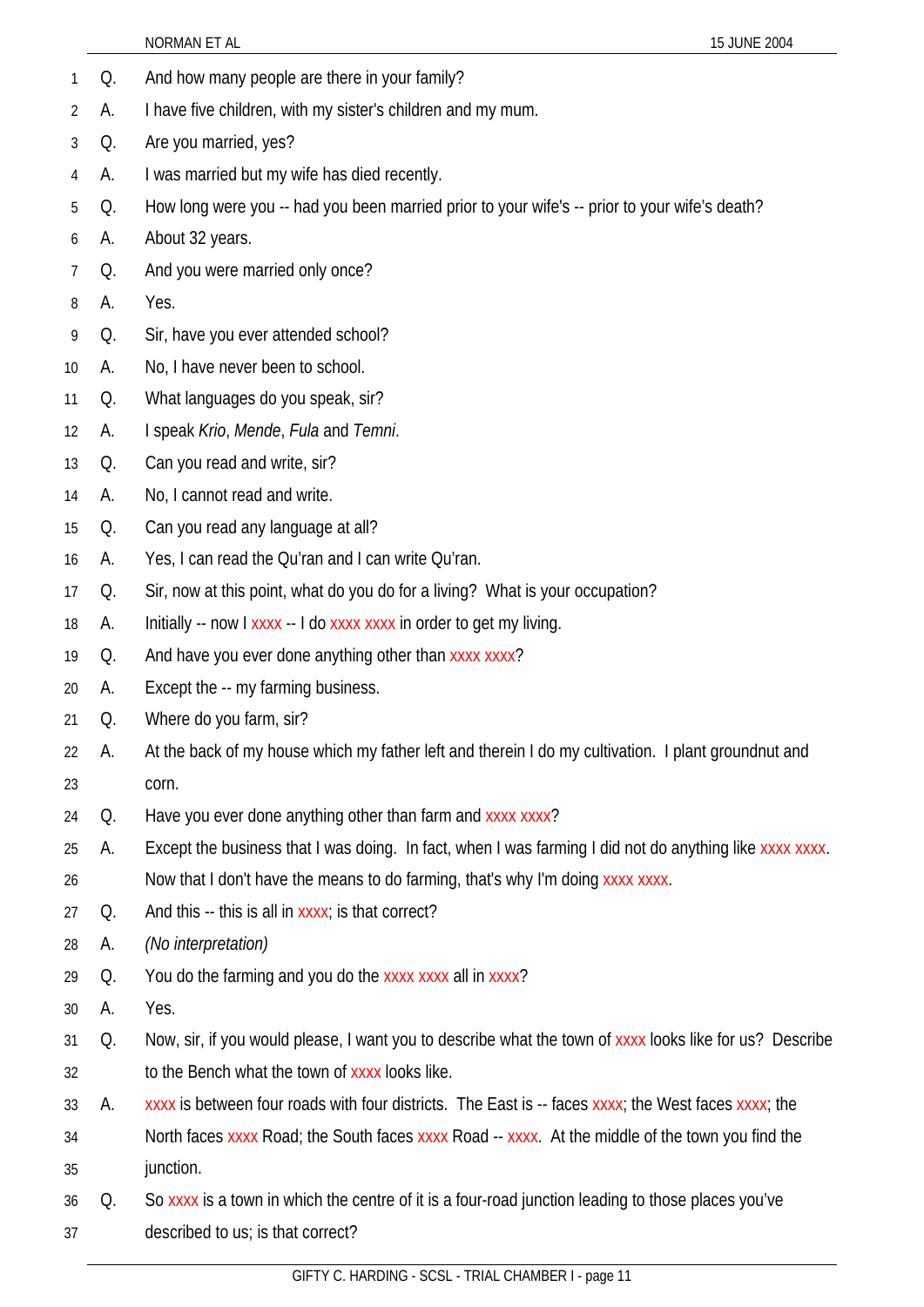|                |    | NORMAN ET AL<br>15 JUNE 2004                                                                                       |
|----------------|----|--------------------------------------------------------------------------------------------------------------------|
| $\mathbf{1}$   | А. | Yes, it is.                                                                                                        |
| $\overline{2}$ | Q. | At this time, about how many people live in xxxx, an estimate?                                                     |
| 3              | А. | Around 4,000.                                                                                                      |
| 4              | Q. | Describe to us, if you would please, what it's like living in xxxx. Is it a closed town; do the people get         |
| 5              |    | along well, or do they not get along? Tell us.                                                                     |
| 6              | А. | At this time it's very difficult. Living in xxxx is difficult. It's really very difficult although we are together |
| 7              |    | with the people.                                                                                                   |
| 8              | Q. | Do the people of the town get along well with one another or otherwise?                                            |
| 9              | А. | In fact, all of us are working hand-in-hand.                                                                       |
| 10             | Q. | Sir, were you in xxxx in 1991? Did you live there then?                                                            |
| 11             | А. | Yes, I was there at that time.                                                                                     |
| 12             | Q. | During that period of time in 1991, did xxxx change? Did something happen in xxxx that made it                     |
| 13             |    | change?                                                                                                            |
| 14             | А. | Yes, there were changes in the town.                                                                               |
| 15             | Q. | Describe to us, please, what those changes were.                                                                   |
| 16             | А. | In fact, we used to see different, different people that we were not used to seeing, and that is one of            |
| 17             |    | the changes.                                                                                                       |
| 18             | Q. | Why was that, do you know?                                                                                         |
| 19             | А. | Yes, in fact, that was the time that we started experiencing war, you know, coming from Liberia.                   |
| 20             | Q. | Describe to us, please, what you mean by war coming from Liberia, who was involved in what                         |
| 21             |    | occurred?                                                                                                          |
| 22             | А. | We were sitting and when we saw people coming, you know, coming and calling them RUF, and                          |
| 23             |    | people coming, staying with some other people, you know, people running and coming to us and                       |
| 24             |    | people staying with us in xxxx and some passing. These are the experiences that we had, you know,                  |
| 25             |    | when I refer -- which I refer to as war.                                                                           |
| 26             | Q. | Now, did another group of people come to live in xxxx in 1991?                                                     |
| 27             | А. | Yes, these are the people that I've been talking about. We used to call them refugees and they used                |
| 28             |    | to come to xxxx. Some used to stay there and some used to pass.                                                    |
| 29             | Q. | And why, once again, was it that they were coming to xxxx?                                                         |
| 30             | А. | These people were running away from the rebels and they said that the rebels were running after                    |
| 31             |    | them. They said -- and as the rebels attacked they were coming, they run coming ahead (sic).                       |
| 32             | Q. | Now, did any other group of people come to xxxx at that time as a result of that situation?                        |
| 33             | A. | Yes, the soldiers. And we were there and we saw government soldiers. They themselves came.                         |
| 34             | Q. | So in 1991 after the war started government soldiers came to xxxx; is that correct?                                |
| 35             | А. | Yes, it is true they came and settled there.                                                                       |
| 36             | Q. | Why did they come, do you know?                                                                                    |
| 37             | А. | When they said that the rebels have come to xxxx they were of the opinion -- they heard the news that              |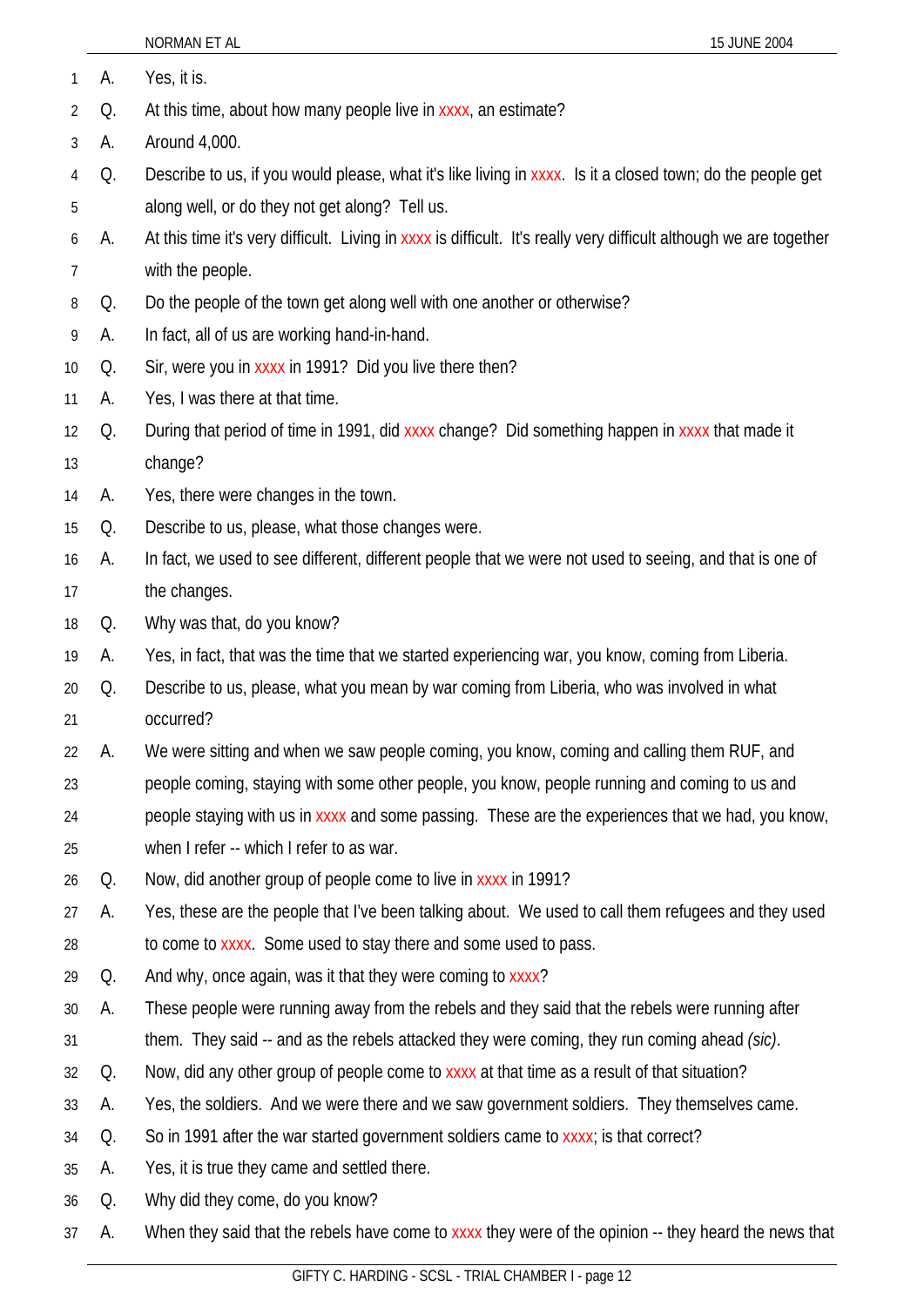|                 |    | NORMAN ET AL<br>15 JUNE 2004                                                                               |
|-----------------|----|------------------------------------------------------------------------------------------------------------|
| 1               |    | the rebels had settled in xxxx, that's why they themselves came to xxxx.                                   |
| 2               | Q. | And for what purpose did they come to xxxx; what did they come to do there?                                |
| 3               | А. | They came to protect us from the rebels who were running after us. To -- they came to save us from         |
| 4               |    | the rebels                                                                                                 |
| 5               | Q. | These were soldiers of the Sierra Leonean army; is that correct?                                           |
| 6               | А. | Yes, that's correct.                                                                                       |
| 7               | Q. | Now, when they came where did they stay?                                                                   |
| 8               | А. | They stayed in town and they started sleeping outside in the verandas.                                     |
| 9               | Q. | When you say outside on the verandas do you mean houses?                                                   |
| 10 <sup>°</sup> | А. | Yes, the veranda of the houses.                                                                            |
| 11              | Q. | Did they have a headquarters in town?                                                                      |
| 12              | A. | Later they asked for a house and they gave it to them and they stayed there as their headquarters.         |
| 13              | Q. | When you say "they gave it to them", who gave it to them?                                                  |
| 14              | А. | It's the townspeople, the elders who gave them that house.                                                 |
| 15              | Q. | So they had a house that they used as headquarters and the rest of the soldiers lived in the houses        |
| 16              |    | with the citizens of xxxx?                                                                                 |
| 17              | А. | Yes, the headquarters were different and the others had been and they were living with us in town.         |
| 18              | Q. | Do you recall how many soldiers there were; do you have any idea?                                          |
| 19              | A. | No, at that time I cannot tell you the exact number of soldiers that were in town. I cannot count them.    |
| 20              | Q. | How did the townspeople, the people of xxxx feel about the soldiers living in town with them? Were         |
| 21              |    | they happy about it, were they unhappy?                                                                    |
| 22              |    | MR. WILLIAMS:                                                                                              |
| 23              |    | I'll take an objection to that, My Lord, that would be asking for the opinion of this witness, My Lord. He |
| 24              |    | can only speak for himself.                                                                                |
| 25              |    | MR. CARUSO:                                                                                                |
| 26              |    | May I respond to that, Your Honour?                                                                        |
| 27              |    | <b>JUDGE BOUTET:</b>                                                                                       |
| 28              |    | Yes, you may.                                                                                              |
| 29              |    | MR. CARUSO:                                                                                                |
| 30              |    | Well, he's certainly a member of the community in xxxx and certainly that is not so esoterical quest of    |
| 31              |    | information that he can't answer to the best of his ability. It's not a question of expertise.             |
| 32              |    | <b>JUDGE BOUTET:</b>                                                                                       |
| 33              |    | Thank you, overruled. Carry on.                                                                            |
| 34              |    | BY MR. CARUSO:                                                                                             |
| 35              | Q. | Witness, again, how did the people of xxxx feel about the soldiers living in town; were they happy         |
| 36              |    | about it, unhappy about it? Describe it to us, please.                                                     |
| 37              | A. | We were happy, you know, for having them because they came to protect us because the rebels were           |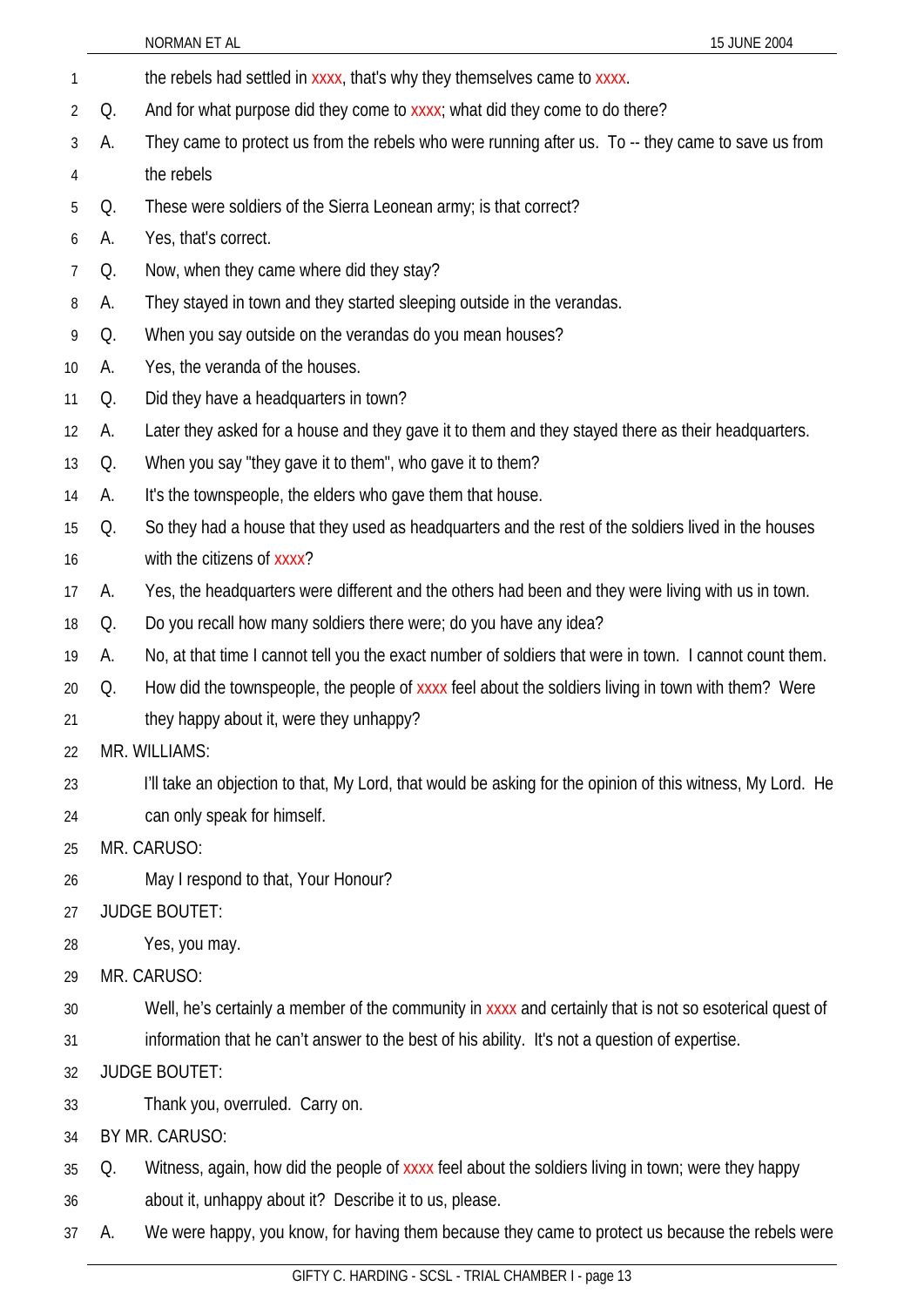|          |    | 15 JUNE 2004<br>NORMAN ET AL                                                                          |
|----------|----|-------------------------------------------------------------------------------------------------------|
| 1        |    | killing people and we were so happy when they came.                                                   |
| 2        | Q. | And did you -- in addition to your houses did you share anything else with them?                      |
| 3        | А. | Yes, we used to eat together and we used to do a lot of things together. We used to eat together.     |
| 4        |    | We used to stay in the same house with them. We used to do everything in common.                      |
| 5        | Q. | Did they help the people of the town in any other way?                                                |
| 6        | А. | Yes, they used to help us because if our children fell ill and we told them they would cure them, and |
| 7        |    | when we had problems we talked to them and they would help us in solving the problems.                |
| 8        | Q. | May I ask you, how did the soldiers dress? How were they dressed when they were living in xxxx?       |
| 9        | А. | They entered the town with government combat uniform and throughout the time that they left that      |
| 10       |    | was the uniform that they had.                                                                        |
| 11       |    | (Pages 1 to 14 Gifty C. Harding)                                                                      |
| 12       |    |                                                                                                       |
| 13       |    |                                                                                                       |
| 14       |    |                                                                                                       |
| 15       |    |                                                                                                       |
| 16       |    |                                                                                                       |
| 17       |    |                                                                                                       |
| 18       |    |                                                                                                       |
| 19       |    |                                                                                                       |
| 20       |    |                                                                                                       |
| 21       |    |                                                                                                       |
| 22       |    |                                                                                                       |
| 23       |    |                                                                                                       |
| 24       |    |                                                                                                       |
| 25       |    |                                                                                                       |
| 26       |    |                                                                                                       |
| 27       |    |                                                                                                       |
| 28       |    |                                                                                                       |
| 29       |    |                                                                                                       |
| 30<br>31 |    |                                                                                                       |
| 32       |    |                                                                                                       |
| 33       |    |                                                                                                       |
| 34       |    |                                                                                                       |
| 35       |    |                                                                                                       |
| 36       |    |                                                                                                       |
|          |    |                                                                                                       |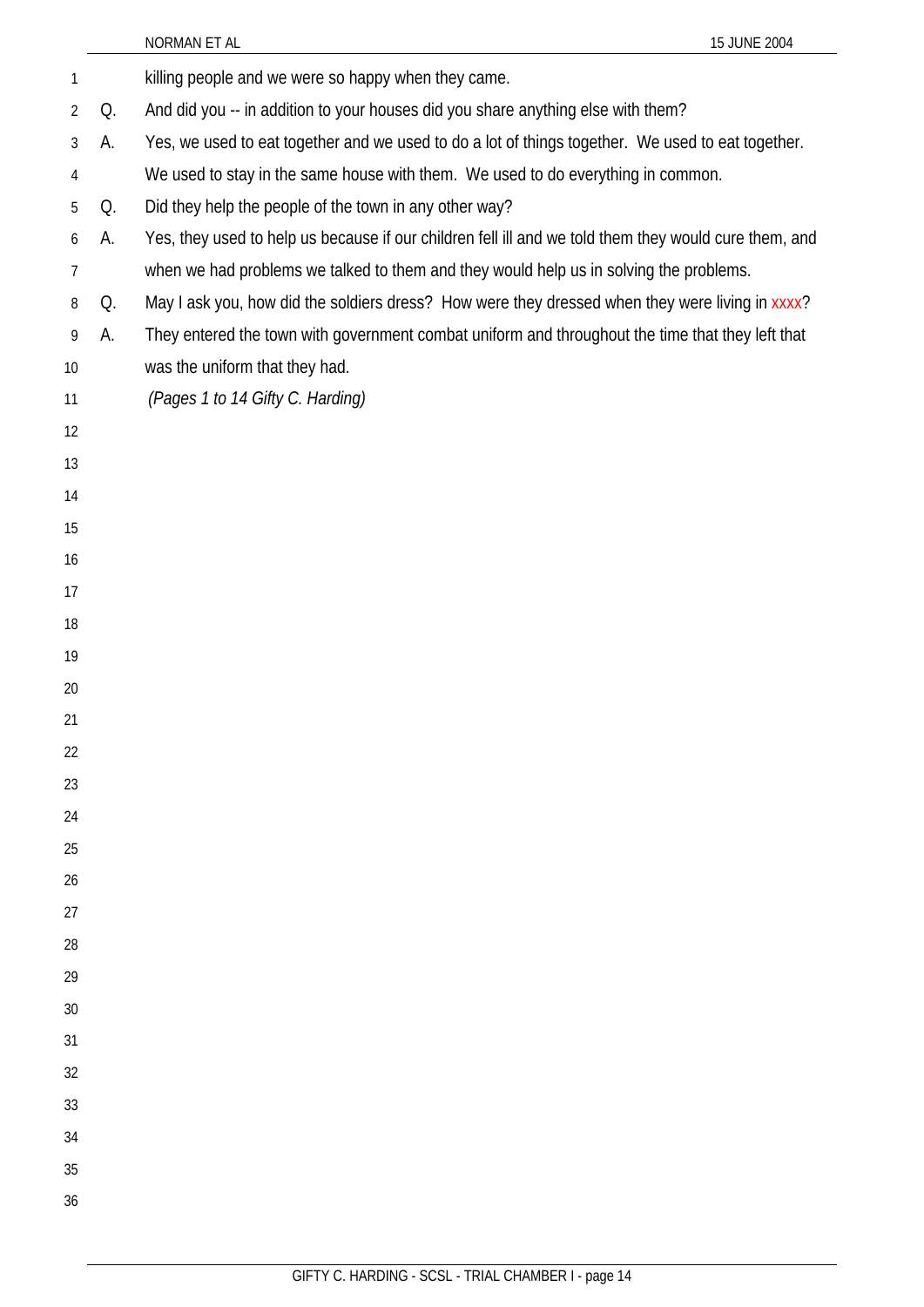| 1  |                | 1115H                                                                                                    |  |
|----|----------------|----------------------------------------------------------------------------------------------------------|--|
| 2  | BY MR. CARUSO: |                                                                                                          |  |
| 3  | Q.             | Did, sir, did there ever come a time when soldiers actually married with the people -- inter-married     |  |
| 4  |                | with people in xxxx?                                                                                     |  |
| 5  | А.             | Yes, in fact, they married a lot of them.                                                                |  |
| 6  | Q.             | They began to live there and raise families?                                                             |  |
| 7  | А.             | Yes, they lived there with their families together with us.                                              |  |
| 8  | Q.             | Now you mentioned the rebels, did the rebels ever come to xxxx?                                          |  |
| 9  | А.             | No, they would come, they would hit and the soldiers would fight with them and they would return.        |  |
| 10 | Q.             | So was there a specific name for the rebels, did they have a particular name that you know of?           |  |
| 11 | А.             | Yes, they used to call them RUF.                                                                         |  |
| 12 | Q.             | And the RUF then attacked xxxx on occasion and they were repelled by the soldiers; is that correct?      |  |
| 13 | А.             | Yes, they used to attack and they attacked four times and the soldiers did not allow them at all so they |  |
| 14 |                | had to go back.                                                                                          |  |
| 15 | Q.             | Do you recall about when it was that the rebels attacked, what year?                                     |  |
| 16 | A.             | Yes, I would remember. If I don't forget, around 1994 to '95.                                            |  |
| 17 | Q.             | Were you living in the town when the rebels attacked?                                                    |  |
| 18 | A.             | Yes, I was there. I did not go anywhere.                                                                 |  |
| 19 | Q.             | Did you yourself have soldiers living with you in your house?                                            |  |
| 20 | А.             | Yes, I used to have three soldiers that were with me in the house.                                       |  |
| 21 | Q.             | Now, during the times that the rebels attacked in 1994, did you ever see any part of those attacks       |  |
| 22 |                | yourself?                                                                                                |  |
| 23 | А.             | Yes, I used to see what used to go on; we were at the junction.                                          |  |
| 24 | Q.             | Tell us, if you would, please, describe what occurred that you saw during any one of those battles?      |  |
| 25 | А.             | In the house, because the soldiers used to tell us when they are here and shootings from the bush,       |  |
| 26 |                | "Just get inside the house and lie down," and we used to do that. But I was by the junction before the   |  |
| 27 |                | headquarter, I would enter with people and ask them to get in and I would watch through the window       |  |
| 28 |                | and I would see these soldier through the junction and around the bush. I would see the rebels, and      |  |
| 29 |                | they would fire at the headquarter and I would see again the soldiers firing from the headquarter. And   |  |
| 30 |                | I would look and see what used to go on. They also used to have combats and it's a little bit difficult  |  |
| 31 |                | not to distinguish between them and the soldiers.                                                        |  |
| 32 | Q.             | Now, did there ever come a time when another group of fighters came to live in xxxx?                     |  |
| 33 | А.             | Yes, and they used to call them <i>Kamajors</i> . That is another group that came to xxxx.               |  |
| 34 | Q.             | Do you recall approximately when that group came to xxxx?                                                |  |
| 35 | А.             | I can remember a little because I have not been to school, I can remember 1996 when they came to         |  |
| 36 |                | XXXX.                                                                                                    |  |
| 37 | Q.             | Now, tell us, sir, who do you -- who were the Kamajors, sir?                                             |  |

NORMAN ET AL 15 JUNE 2004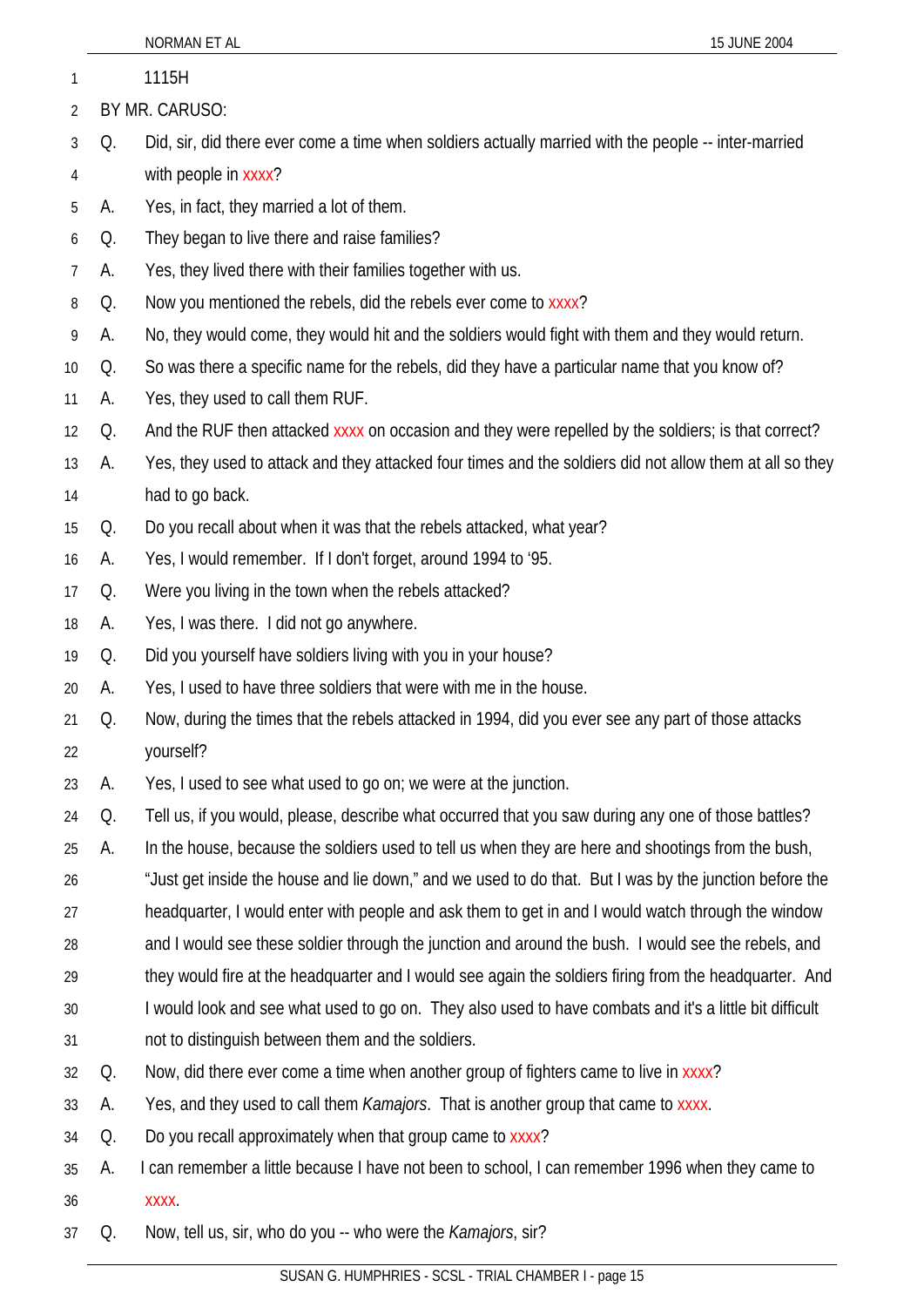A. The *Kamajors* were people that were brought to fight -- to help the soldiers to fight against the rebels. They called them *Kamajors* and their way of dress is a little bit different from that of the soldiers. 1 2 3 4 5 6 7 8 9 10 11 12 13 14 15 16 17 18 19 20 21 22 23 24 25 26 27 28 29 30 31 32 33 34 35 36 37 Q. Tell us, how was it different? Describe how the *Kamajors* dressed. A. The *Kamajors* way of dressing -- do you have one type of dress that is called *Ronko* which is country clothes. And they have – they have *cowries* that were attached to their dress and they used to have some carvings on their bodies. And that's the difference between them and the soldiers. Q. How did the *Kamajors* come to be in xxxx? Do you know why and how they got there? A. Yes, we were sitting at one time and our Chief – we'll get a message from our Chief, who is our xxxx Chief, Chief Sam Hinga Norman, and they told us he wanted to bring this faction to help the soldiers to fight against the rebels. Q. Did you know Chief Sam Hinga Norman? A. Yes, I know him, he used to be our xxxx Chief. I cannot forget him, I know him very well. Q. Tell us, what is a xxxx Chief? A. xxxx Chief -- when -- this is the person that was asked, you know, to take care of the chiefdom after the death of the xxxx chief, and he is the individual that is referred to as the xxxx Chief. Q. So Sam Hinga Norman was your xxxx xxxx during that period of time? A. Yes, he was our xxxx Chief at that time. Q. Now, what is the duty of the xxxx xxxx, do you know? A. I will not be able to tell you all, but all I know is that he is someone that has to carry on the duties of the Paramount Chief -- the former Paramount Chief. Q. Would those duties include -- include taking care of the well-being of the people of the town? A. Certainly, yes, that's his job. No, he has to do -- MR. PRESIDENT: I would like to remind the Prosecution not to take too much time on things which are obvious. I mean, let us pass to more important issues. MR. CARUSO: Yes, Your Honour. BY MR. CARUSO: Q. Now, you say then that Sam Hinga Norman brought the *Kamajors* to Xxxx. Is that correct? A. Yes, that's correct. Q. How long – I'm sorry, how long did the *Kamajors* stay in Xxxx? A. I'll not be able to tell you the exact time that these people took in Xxxx. Q. Did they live in Xxxx with the soldiers? A. Yes, they were together with the soldiers and they would go out, fight rebels, come together. They were together. They would play ball together. Q. Now, do you know whether Sam Hinga Norman had any other job with the Government of Sierra Leone at that time?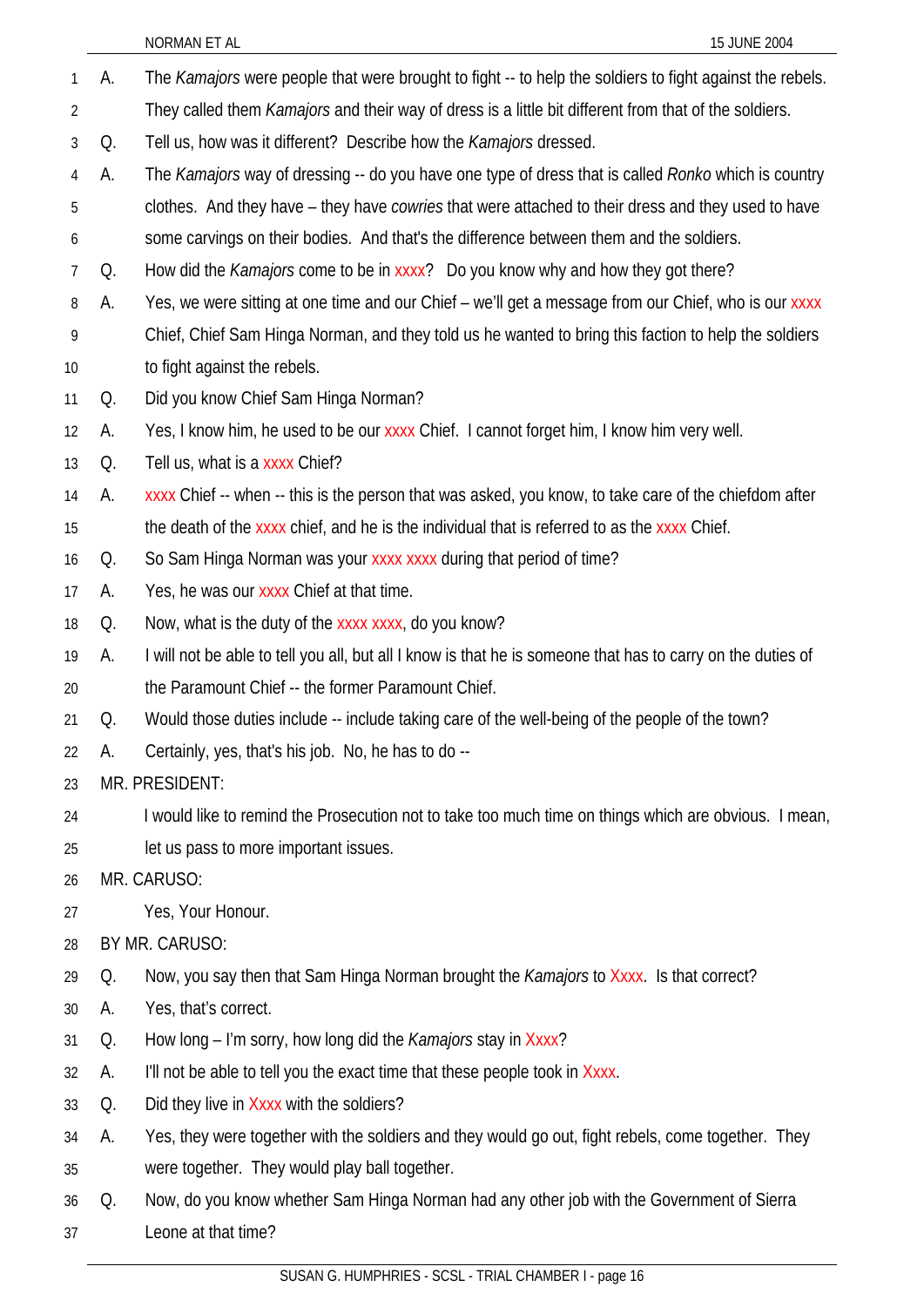|    |    | <b>NORMAN ET AL</b><br>15 JUNE 2004                                                                |
|----|----|----------------------------------------------------------------------------------------------------|
| 1  | А. | Yes, after some time we were in the village when they told us that Sam Hinga Norman has been given |
| 2  |    | another post which is Deputy Minister of Defence.                                                  |
| 3  | Q. | Do you know who the CDF was, or the Civil Defence Forces?                                          |
| 4  | А. | Yes, they are the Kamajors.                                                                        |
| 5  | Q. | And Sam Hinga Norman was their leader?                                                             |
| 6  | А. | Yes, certainly he was leader of the Kamajors.                                                      |
| 7  |    | <b>JUDGE BOUTET:</b>                                                                               |
| 8  |    | Yes. Put on your mike, yes.                                                                        |
| 9  |    | MR. JABBI:                                                                                         |
| 10 |    | I wish at this stage to object to that leading question from the Prosecutor and to lodge against   |
| 11 |    | (inaudible).                                                                                       |
| 12 |    | <b>JUDGE BOUTET:</b>                                                                               |
| 13 |    | Objection sustained. Thank you.                                                                    |
| 14 |    | BY MR. CARUSO:                                                                                     |
| 15 | Q. | Now, sir, did there ever come a time when the <i>Kamajors</i> left Xxxx?                           |
| 16 | А. | Certainly, yes.                                                                                    |
| 17 | Q. | When was that?                                                                                     |
| 18 | А. | I can only guess because I have not been to school. It was around 1997.                            |
| 19 | Q. | Why did they leave, do you know?                                                                   |
| 20 | А. | From what we heard, they said it was because the soldiers had overturned President Kabbah, that's  |
| 21 |    | why they left and went to their villages.                                                          |
| 22 | Q. | Did the soldiers stay in Xxxx during that period of time?                                          |
| 23 | А. | Yes, it's only a day they were left with us.                                                       |
| 24 | Q. | Sir, did there ever come a time when the <i>Kamajors</i> attacked Xxxx?                            |
| 25 | А. | Certainly, yes. December 1997, the Kamajors started attacking Xxxx up to 1998.                     |
| 26 | Q. | Had you lived in Xxxx during that period of time?                                                  |
| 27 | А. | Certainly, yes, I went nowhere, I was there in Xxxx.                                               |
| 28 | Q. | And you were in Xxxx during the attacks?                                                           |
| 29 | A. | Yes, I was there throughout the attacks.                                                           |
| 30 | Q. | Were the <i>Kamajors</i> ever successful in taking over Xxxx during the attacks?                   |
| 31 | A. | No, they were not able to take over the town during that time.                                     |
| 32 | Q. | Why was that?                                                                                      |
| 33 | A. | Because the soldiers were much more powerful than they were.                                       |
| 34 | Q. | And they repelled the attacks?                                                                     |
| 35 | А. | Yes. Certainly they were not able to enter the town at all.                                        |
| 36 | Q. | Do you recall the last attack that the <i>Kamajors</i> made on Xxxx?                               |
| 37 | А. | Certainly, yes, I can remember that.                                                               |
|    |    |                                                                                                    |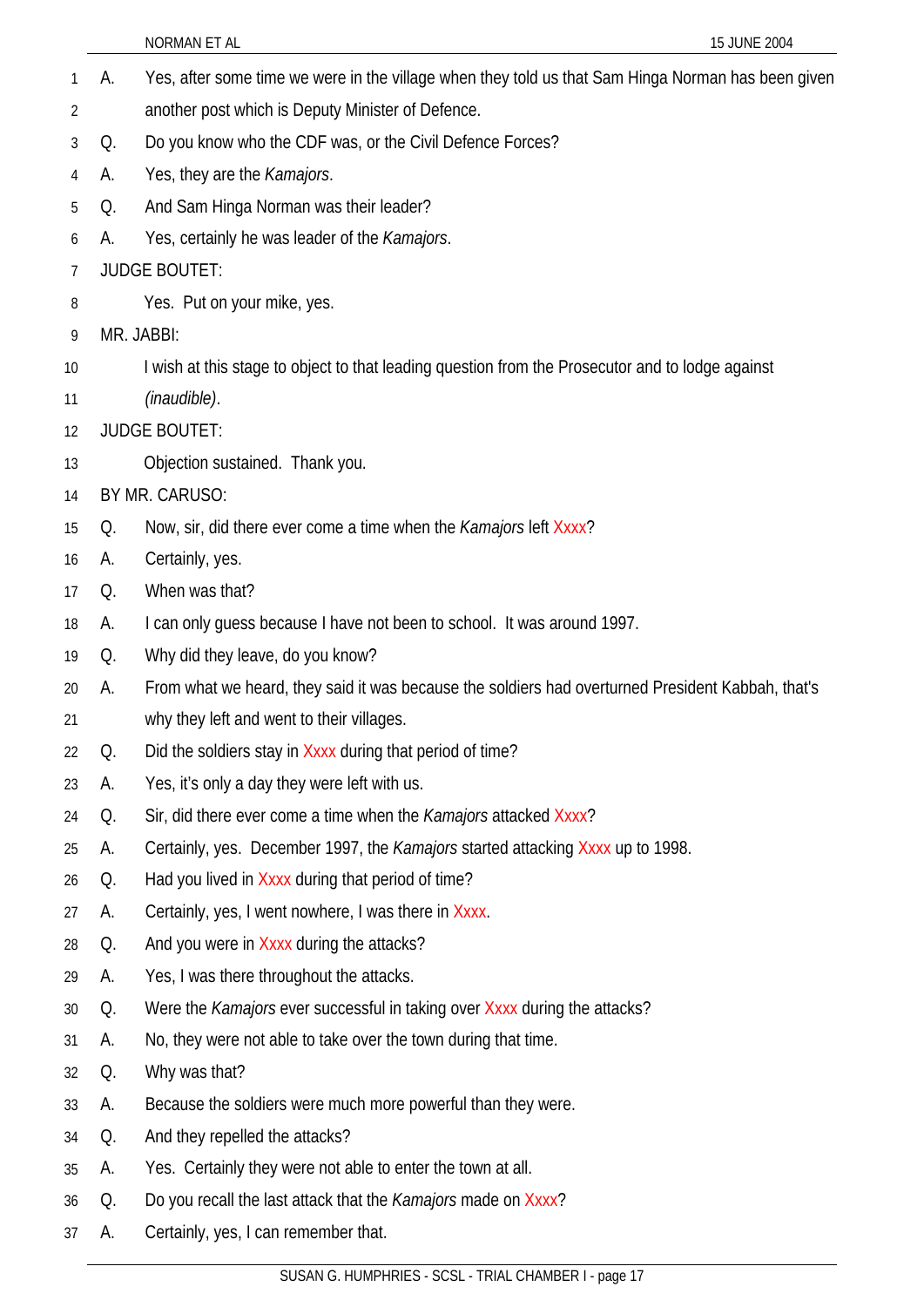|    |    | NORMAN ET AL<br>15 JUNE 2004                                                                                |
|----|----|-------------------------------------------------------------------------------------------------------------|
| 1  | Q. | During the other attacks that the <i>Kamajors</i> made on Xxxx, did you ever see any of the fighting?       |
| 2  | А. | Yes, I used to see because I have told you earlier that my house was just by the junction. I used to        |
| 3  |    | see what used to be the fire -- the soldiers at Xxxx Road fighting and I also saw the Kamajors firing at    |
| 4  |    | the headquarter. In fact, I knew that it was the Kamajors and the soldiers that were fighting.              |
| 5  | Q. | How did you know it was the Kamajors? Tell us what the soldiers and Kamajors looked like at that            |
| 6  |    | time.                                                                                                       |
| 7  | А. | The Kamajors and the soldiers are different. The Kamajors' uniform is different and the uniform that is     |
| 8  |    | worn by the soldiers is different.                                                                          |
| 9  | Q. | Tell us how.                                                                                                |
| 10 | А. | Kamajors wear Roco, with cowries and it's short sleeved. And the soldiers wear Khaki which is               |
| 11 |    | government khaki which is called combats. We all know that. That's the difference.                          |
| 12 | Q. | Did the Kamajors ever have any markings on their bodies?                                                    |
| 13 |    | MR. MARGAI:                                                                                                 |
| 14 |    | Objection, My Lord.                                                                                         |
| 15 |    | <b>JUDGE BOUTET:</b>                                                                                        |
| 16 |    | Objection sustained.                                                                                        |
| 17 |    | MR. MARGAI:                                                                                                 |
| 18 |    | As My Lord pleases.                                                                                         |
| 19 |    | MR. PRESIDENT:                                                                                              |
| 20 |    | In fact, this witness had made in his earlier testimony -- had said, you know, that they came with          |
| 21 |    | cowries and they had marks on their skin so --                                                              |
| 22 |    | MR. CARUSO:                                                                                                 |
| 23 |    | Thank you, Your Honour.                                                                                     |
| 24 |    | BY MR. CARUSO:                                                                                              |
| 25 | Q. | Now, the last attack on Xxxx, you were there for that, were you not?                                        |
| 26 | А. | Yes, I was at Xxxx at that time. It was on February 13th on Friday, around half past one.                   |
| 27 | Q. | How did you know that -- how did the attack begin?                                                          |
| 28 | А. | On Friday I was sitting at my house prepared to go to wash. In fact, I had already washed and I was         |
| 29 |    | prepared to go to the mosque and I was sitting at <i>(inaudible)</i> house and I saw a large crowd coming   |
| 30 |    | from Xxxx Road – coming -- we ran towards them and they fired two boys and they fired one in the            |
| 31 |    | leg, and when we asked them what happened and they said it was Kamajors that fired them. And                |
| 32 |    | they said that the Kamajors went and (inaudible) cassava and they met them, they halted them, they          |
| 33 |    | did not stop and they said that they were a lot of them that were coming.                                   |
| 34 | Q. | When you say fired, what do you mean, shot them?                                                            |
| 35 | А. | <i>(inaudible)</i> . We saw the blood, you know, oozing from a soldier, and the other one from the leg, and |
| 36 |    | the one was limping, crying.                                                                                |
| 37 | Q. | Did you know either of these men?                                                                           |
|    |    |                                                                                                             |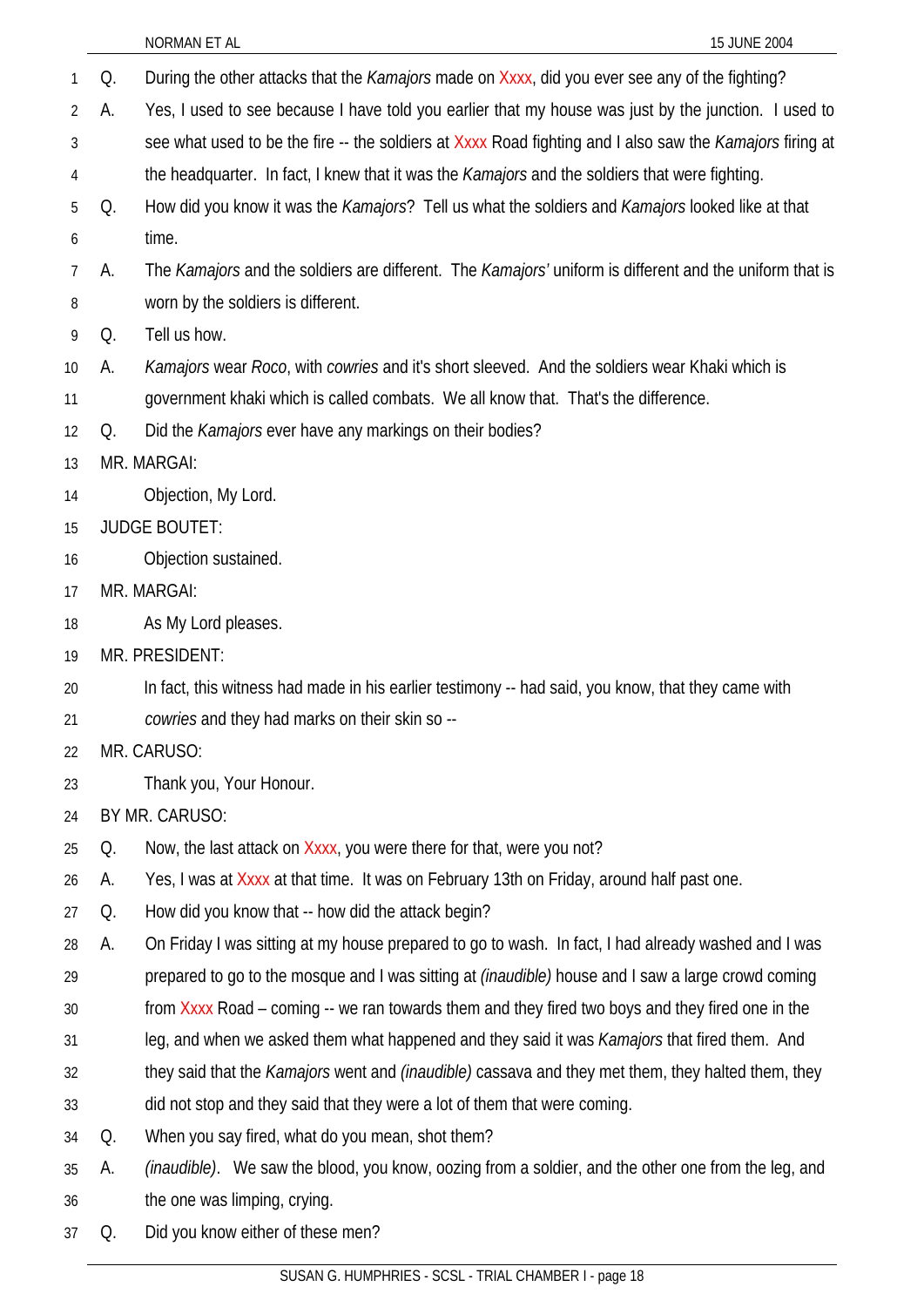1 A. I know the one who is Sidi Kabbah; the other one I don't know his name. 2 3 4 5 6 7 8 9 10 11 12 13 14 15 16 17 18 19 20 21 22 23 24 25 26 27 28 29 30 31 32 33 34 35 36 37 Q. What happened? After you saw these boys, what happened? A. We left the soldiers coming asking them to know what happened. And the fellows started explaining to them that it was the *Kamajors* that were coming and there are so many. And before they – they made up -- you know, to counter-attack, there was a serious attack from the CDF. Q. Did you see any of this? A. Yes, I saw when these soldiers had gone, I saw -- the same place where I was hiding, I saw the *Kamajors*, they were coming from that particular road, which is Xxxx Road, and when I turned I saw soldiers. Q. How long did the attack last? A. I can say it lasted for 45 minutes or more. It did not take long. Q. How did you know the attack was over? A. Any attack that occurred it was the soldiers that would ask us, "Come out now, everything is over. Now we've pushed them out." Q. So on this last attack the soldiers repelled the *Kamajors*? A. Yes, and they told them, they are not able to enter the town. Q. When you came out of your house after the attack, what did you see? A. They came to the headquarter and then they *(inaudible) Kamajors* lying down, dead ones. Q. Were there any soldiers killed? A. No, they did not kill any soldier. Q. Any civilians killed? A. No, they did not kill any civilian. Q. What did you do after the attack? A. I returned to my house having seen the dead -- the dead bodies, you know, and they made food for us. Q. After that, what occurred? A. After leaving at four o'clock, the soldiers in my house, I said I'd seen some strange movement. My mind started judging me, I said, "What's happened?" And I called somebody and said, "What's happened?" And I said, "Yes, *(inaudible)* asked them *(inaudible)* each of them attacks a little bit different. You see, initially if you attacked, you know, you would say, "Okay, get out and *(inaudible)*," and the soldier told me that, "It's only you that I'm telling, our boss -- our boss – yes, our boss Johnny Paul Koroma has been overthrown," they say by ECOMOG, "and ECOMOG has taken over Freetown." And that all the soldiers that are in here should run away and we should meet at Mile 91 and go to Makeni. All of us are leaving today." It was heart rending and I decided, you know, to go to the Chief and ask them, you know, asking them -- the Chief Imam. I met the Chief Imam, all of them quiet and I asked them, "Pa, do you know what had happened?" And he said – he said, "Yes, we've heard and all of us -- the commanders said their boss has called them and had asked them to all go to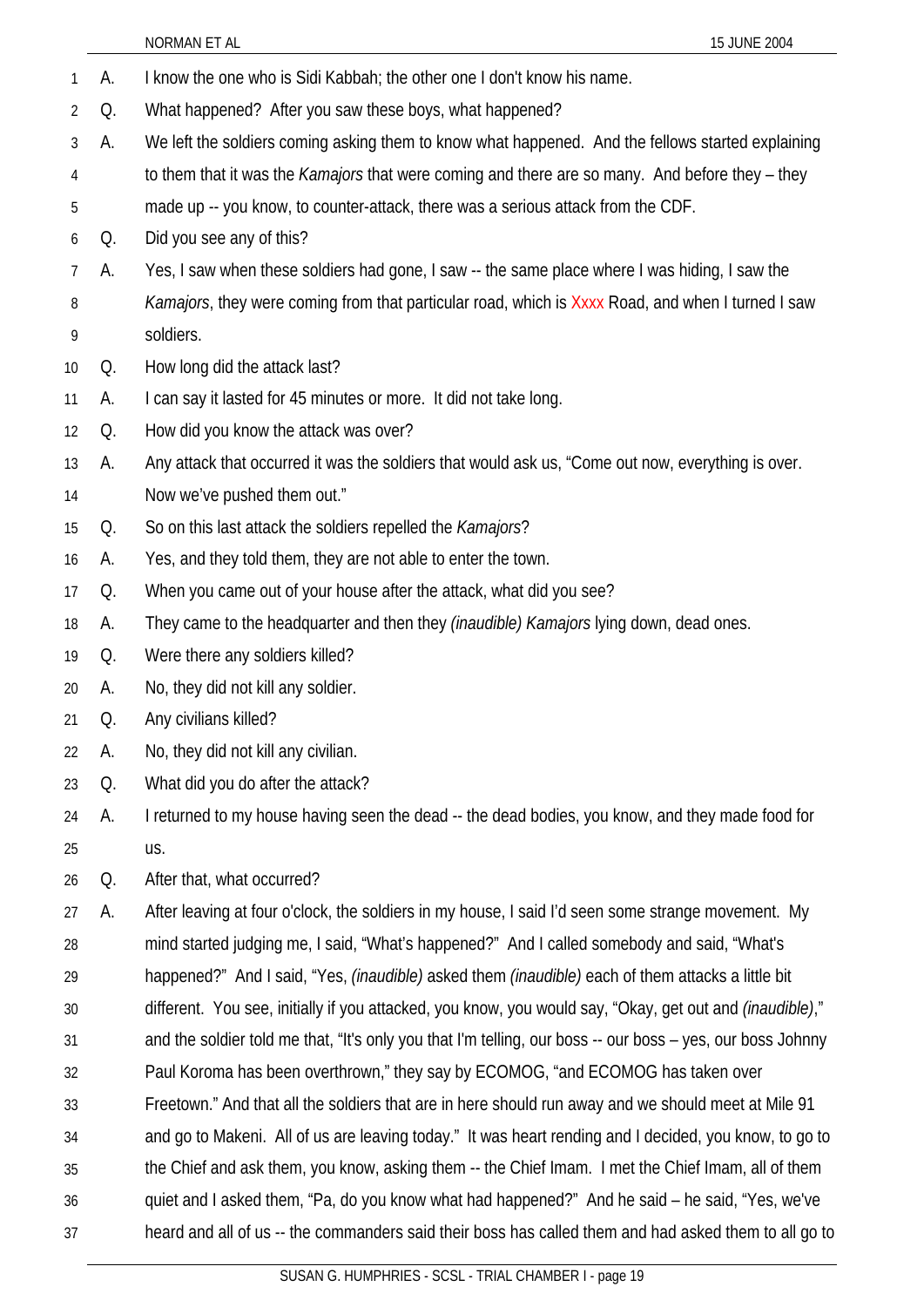| 1  |    | Makeni. And now they said, well, they have called them and whosoever wishes should go with them                  |
|----|----|------------------------------------------------------------------------------------------------------------------|
| 2  |    | and that if the <i>Kamajors</i> meet us there they will kill us and you -- it's you that have to decide now." So |
| 3  |    | I returned to my house and found people packing their belongings.                                                |
| 4  | Q. | Did the soldiers in your house advise you to do anything, the soldiers that were living in your house?           |
| 5  | А. | Yes. No, they told us to join them and so they could convey us to Bo because there it would be                   |
| 6  |    | difficult for people to kill us.                                                                                 |
| 7  | Q. | So what did you do in response to that advice?                                                                   |
| 8  | А. | Well, I told my children and my wife and my family and say, "Let's go together with these people."               |
| 9  | Q. | Did you go -- where -- did you go -- where were you going? Where did you intend to go?                           |
| 10 | А. | Yes, I went to Bo.                                                                                               |
| 11 | Q. | And where did you intend to stay when you got to Bo?                                                             |
| 12 | А. | I decided to go to Xxxx Xxxx to my brother's house and stay there.                                               |
| 13 | Q. | How far is Bo from Xxxx?                                                                                         |
| 14 | А. | Xxxx - Xxxx miles from Bo to Xxxx.                                                                               |
| 15 | Q. | How did you get to Bo?                                                                                           |
| 16 | А. | I walked from Xxxx to Bo with my children.                                                                       |
| 17 | Q. | Did the rest of your family accompany you?                                                                       |
| 18 | А. | Yes, yes, I did, I went with all of them, I left none behind.                                                    |
| 19 | Q. | How long did it take you to get to Xxxx -- I'm sorry, to Bo, pardon me.                                          |
| 20 | А. | We left at Xxxx -- we left -- we left and arrived in Bo at Xxxx o'clock in the morning because I had             |
| 21 |    | children.                                                                                                        |
| 22 | Q. | Now when you got to Bo, where did you go?                                                                        |
| 23 | А. | I went to my brother's house and I met him, he was also prepared, you know, to leave to go to                    |
| 24 |    | Makeni. And he told me that, "You've come, do you have any money for us to go to Makeni?" And he                 |
| 25 |    | said, "Okay, you stay at home."                                                                                  |
| 26 | Q. | So your brother told you to stay at his house in Bo?                                                             |
| 27 | А. | Yes, yes.                                                                                                        |
| 28 | Q. | And this brother, is he older or younger than you are?                                                           |
| 29 | А. | Yes, he is the elder.                                                                                            |
| 30 | Q. | What was going on in Bo when you arrived there that morning?                                                     |
| 31 | А. | When I arrived there were so many Kamajors. After -- in fact, they had been searching every house,               |
| 32 |    | they were asking whether there was anybody from Xxxx.                                                            |
| 33 | Q. | These were Kamajors?                                                                                             |
| 34 | A. | Yes, yes, they were Kamajors.                                                                                    |
| 35 | Q. | How did you know that?                                                                                           |
| 36 | А. | I know these people <i>(inaudible)</i> from my home, I used to see them, we used to be together. So              |
| 37 |    | wherever they go I know them.                                                                                    |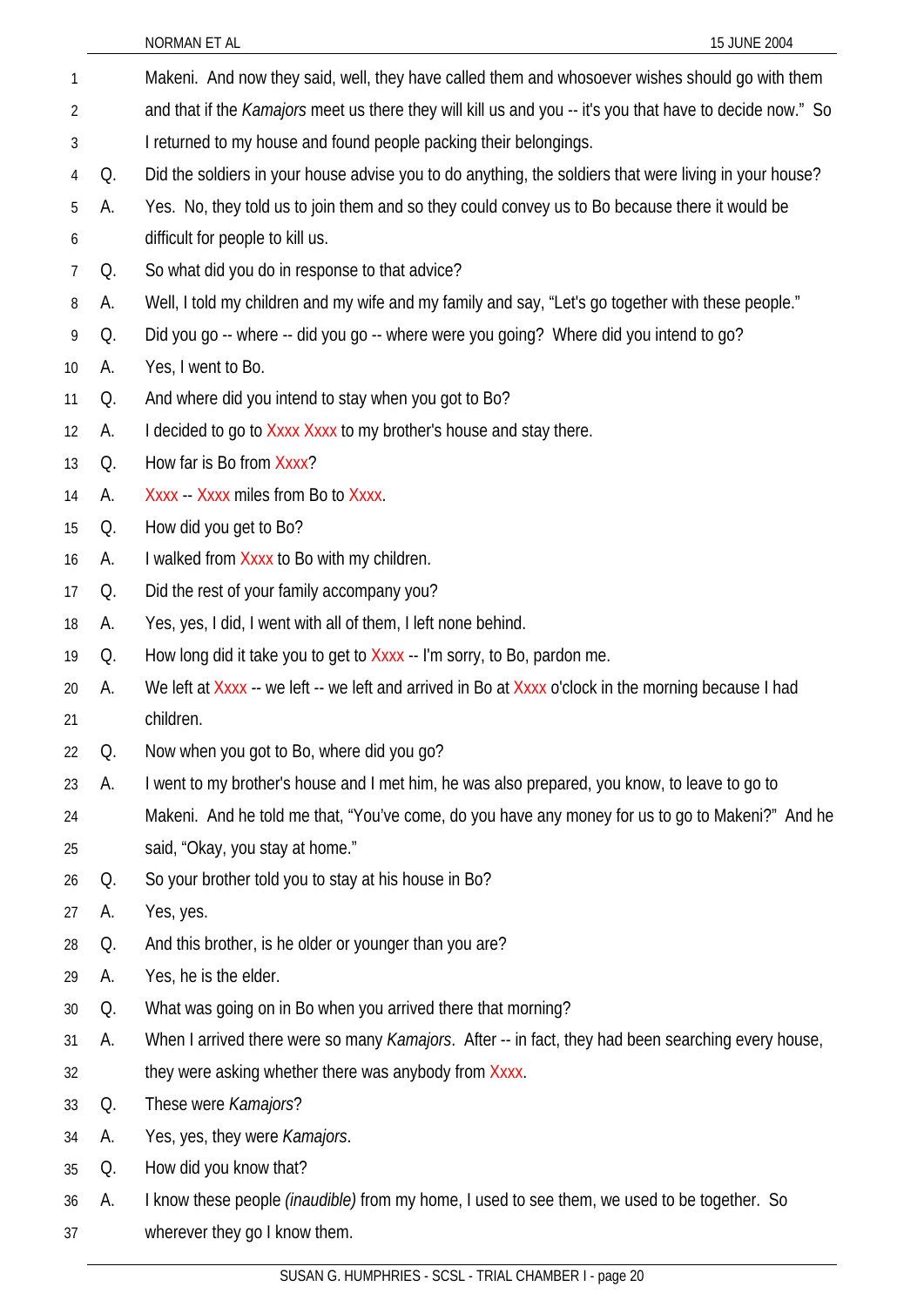|    |    | 15 JUNE 2004<br>NORMAN ET AL                                                                                  |
|----|----|---------------------------------------------------------------------------------------------------------------|
| 1  | Q. | Did any of the <i>Kamajors</i> come to your brother's house?                                                  |
| 2  |    | MR. WILLIAMS:                                                                                                 |
| 3  |    | I object, Your Honour, leading this way. Your Honour, may the Prosecutor be admonished to stop – to           |
| 4  |    | desist from asking him leading questions. He's been doing it since he started.                                |
| 5  |    | MR. CARUSO:                                                                                                   |
| 6  |    | Your Honour, may I be heard?                                                                                  |
| 7  |    | MR. PRESIDENT:                                                                                                |
| 8  |    | Yes, please.                                                                                                  |
| 9  |    | MR. CARUSO:                                                                                                   |
| 10 |    | Your Honour, the fact of the matter is if a leading question is to suggest an answer, these questions         |
| 11 |    | are so general that they couldn't possibly suggest any answer, and the fact of the matter is that this        |
| 12 |    | witness has already testified that he is relatively unsophisticated. It seems to me that a little leeway      |
| 13 |    | along these lines is not out of line. No one is suggesting any answers to him.                                |
| 14 |    | <b>JUDGE BOUTET:</b>                                                                                          |
| 15 |    | Carry on. Overruled.                                                                                          |
| 16 |    | MR. CARUSO:                                                                                                   |
| 17 |    | Thank you, Your Honour.                                                                                       |
| 18 |    | BY MR. CARUSO:                                                                                                |
| 19 | Q. | Did <i>Kamajors</i> ever come to the house where you were staying in Bo?                                      |
| 20 | А. | Certainly, yes. They went to the house and they met me. And they struck the house over and over               |
| 21 |    | because we locked the house because we are afraid. Again, they banged the door and when I                     |
| 22 |    | opened there was one <i>Kamajors</i> called Harowan ( <i>phonetic</i> ), and when he saw me he said I was one |
| 23 |    | of the Xxxx people.                                                                                           |
| 24 |    | THE ENGLISH INTERPRETER:                                                                                      |
| 25 |    | He said, "I was - I was held." And, he said, "I was thrown to the ground, I was beaten and my                 |
| 26 |    | younger brother, same mother, same father, he came out when he heard me shouting, and when they               |
| 27 |    | saw him they said, 'Junta,' and they held him and they attacked both of us and they took us to one            |
| 28 |    | junction which is called Xxxx along Xxxx." ( <i>phonetic</i> )                                                |
| 29 |    | BY MR. CARUSO:                                                                                                |
| 30 | Q. | Now, you mentioned a younger brother, this is not the brother who owned the house?                            |
| 31 | А. | Not the same, because the owner of the house had gone. There was another one, the younger one.                |
| 32 | Q. | He likewise would stay with you in the house?                                                                 |
| 33 | A. | Yes, he was also staying with me in the house.                                                                |
| 34 | Q. | All right. Now, tell us how long had you been in the house when the <i>Kamajors</i> came?                     |
| 35 | A. | It was just two days, the third day they came.                                                                |
| 36 | Q. | How many times had they come before?                                                                          |
| 37 | А. | The first -- the first time they did not know that he couldn't identify me. The second ones that went, he     |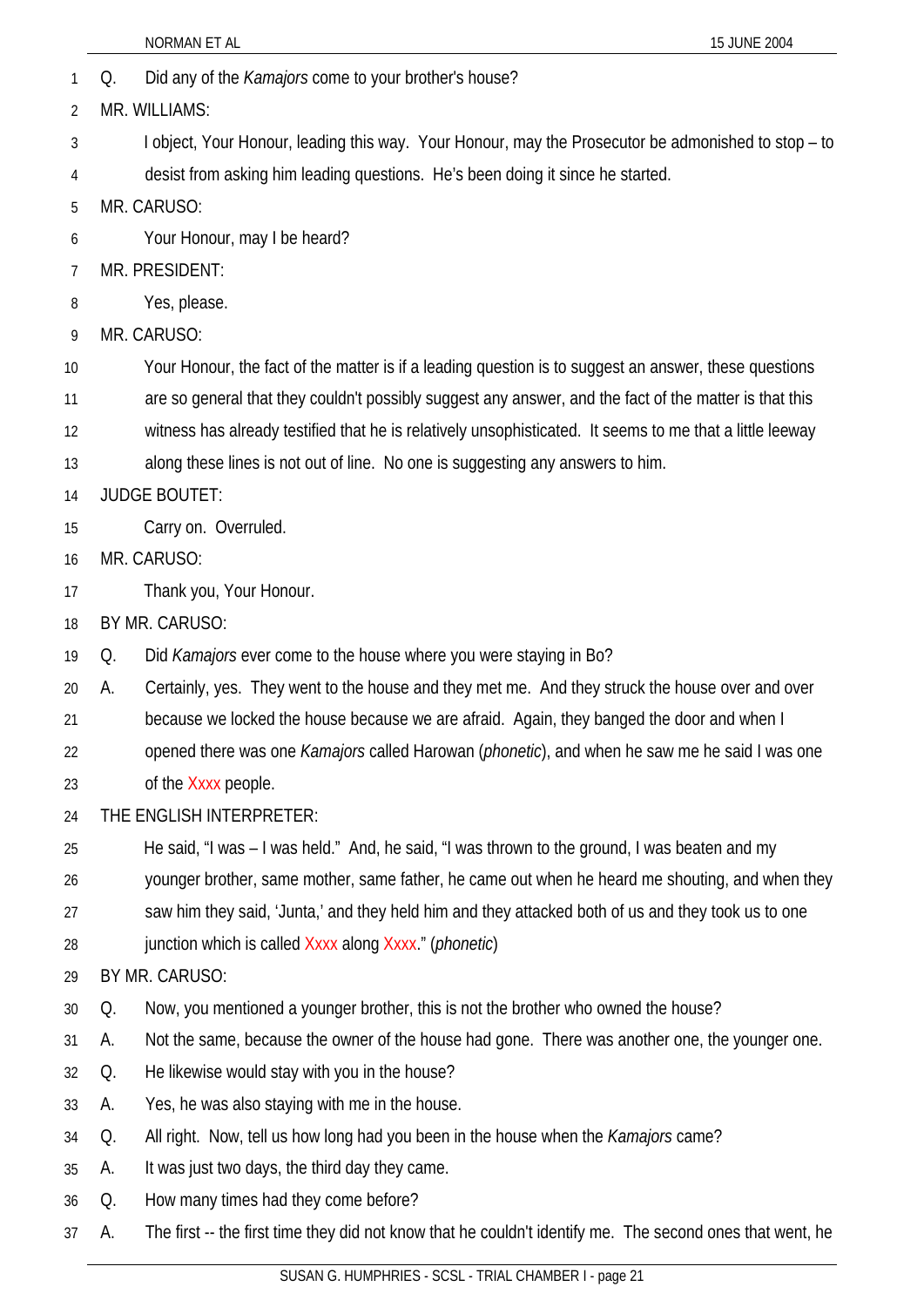| 1              |                | says one was able to identify me and said that I was one of the people that came from Xxxx.             |  |
|----------------|----------------|---------------------------------------------------------------------------------------------------------|--|
| $\overline{2}$ | Q.             | Did you know that person?                                                                               |  |
| 3              | А.             | Yes, if I see him right now I would be able to identify him.                                            |  |
| 4              | Q.             | Did you know him as a Kamajor?                                                                          |  |
| 5              | А.             | Yes, I know him very well, he's a Kamajor. Yes, yes, he was a Kamajor at that time.                     |  |
| 6              | Q.             | And tell us what occurred at that point when he identified you?                                         |  |
| 7              | А.             | At that time when he identified me as somebody from Xxxx, they held me, they threw me to the            |  |
| 8              |                | ground, they beat me and when I was shouting, my younger brother woke up and he came and he             |  |
| 9              |                | peeped, they saw him and they said, "Oh, look at one Junta peeping." And they held him. They            |  |
| 10             |                | brought him out and they threw him to the ground, and they tied him, and they said we should be         |  |
| 11             |                | killed by Sikissi.                                                                                      |  |
| 12             | Q.             | How did they tie you?                                                                                   |  |
| 13             | А.             | They have one rope that's called FM, in fact, they tied me on the hand and in fact I still have the     |  |
| 14             |                | marks, and they would take your hands right at the back, he say, and if they tie you and turn the stick |  |
| 15             |                | four, five minutes time, and even if you have not done anything they say, "You killed this individual,  |  |
| 16             |                | you will answer."                                                                                       |  |
| 17             | MR. PRESIDENT: |                                                                                                         |  |
| 18             |                | Excuse me, excuse me.                                                                                   |  |
| 19             |                | MR. CARUSO:                                                                                             |  |
| 20             |                | Yes, sir.                                                                                               |  |
| 21             |                | MR. PRESIDENT:                                                                                          |  |
| 22             |                | He has referred to a mark that a rope, you know, was tied and there was a mark.                         |  |
| 23             |                |                                                                                                         |  |
| 24             |                | Mr. Walker. Mr. Walker.                                                                                 |  |
| 25             |                | MR. WALKER:                                                                                             |  |
| 26             |                | Your Honour.                                                                                            |  |
| 27             |                | MR. PRESIDENT:                                                                                          |  |
| 28             |                | Can you please verify? See if there is a mark where he says. Does the witness say there was a mark      |  |
| 29             |                | left on his hand?                                                                                       |  |
| 30             |                | BY MR. CARUSO:                                                                                          |  |
| 31             | Q.             | Sir, did you say that you have marks left on your arm?                                                  |  |
| 32             | А.             | (microphone not activated)                                                                              |  |
| 33             | Q.             | Just the mark on your arm from the rope.                                                                |  |
| 34             |                | MR. PRESIDENT:                                                                                          |  |
| 35             |                | Can you verify it - verify? Have you seen any marks there?                                              |  |
| 36             |                | MR. WALKER:                                                                                             |  |
| 37             |                | Your Honour, there are what appears to be some very faint marks there, yes.                             |  |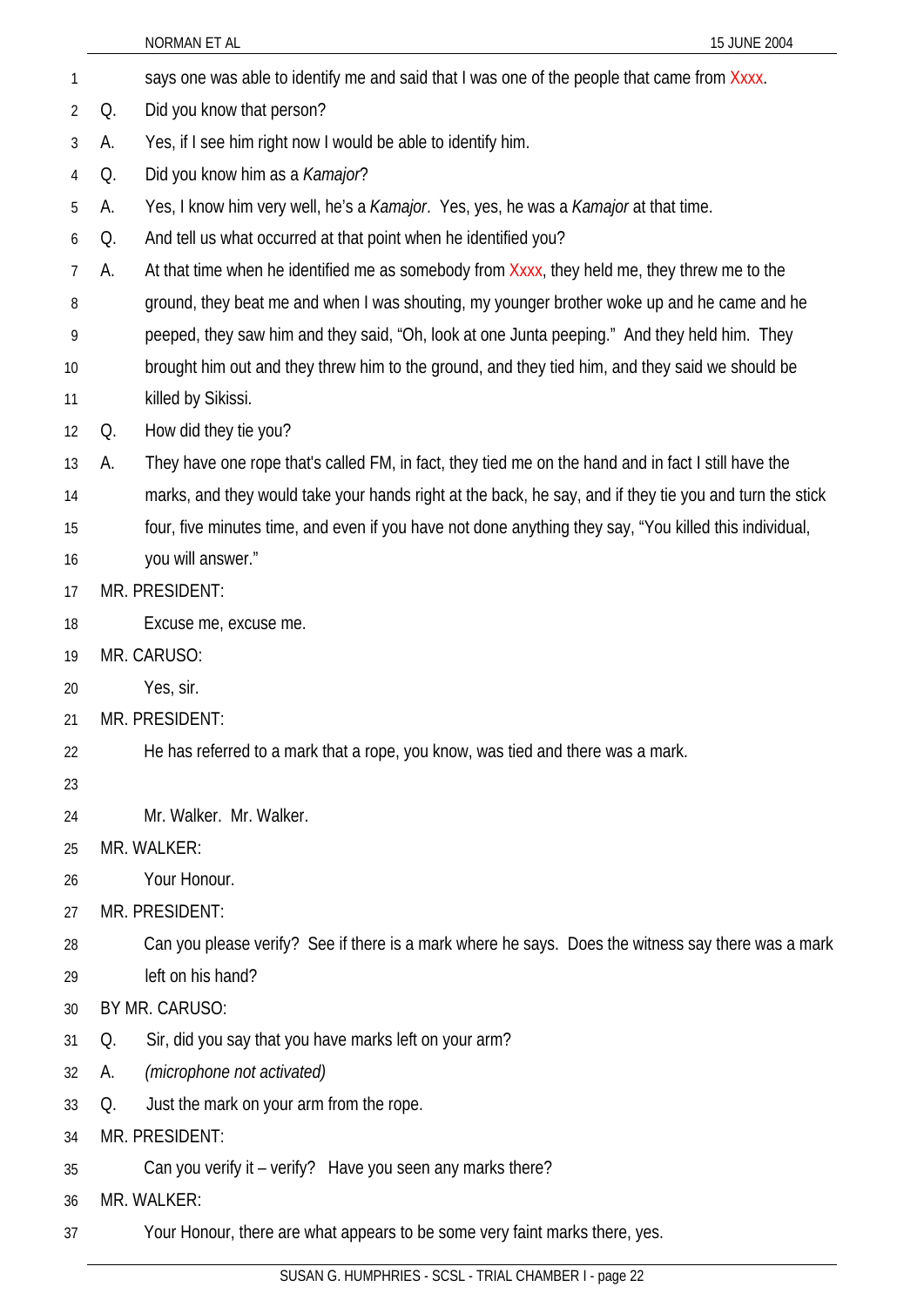- 1 MR. PRESIDENT:
- 2 Faint marks?
- 3 MR. WALKER:
- 4 Faint marks.
- 5 MR. PRESIDENT:
- 6 Go head, Mr. Caruso.
- 7 MR. CARUSO:
- 8 Thank you, Your Honour.
- 9 BY MR. CARUSO:
- 10 Q. Now, sir, where did they take you after you were tied?
- 11 12 A. They took me along  $X$ xxx which is to a place that is called  $X$ xxx -Junction. They took me and my brother.
- 13 Q. When you arrived at Xxxx Junction, what occurred?

14 15 A. That was the time when they tied me, took off my clothes, put it on my face, and they put fire in one original plastic and they started dropping it on my eye.

- 16 Q. Explain how they did that to us once again, just explain to the Court precisely how that happened.
- 17 A. After tying me, I will take my clothes so that people see where the plastic – the fire plastic had been
- 18 19 dropping on my body. *(Witness shows body).* This is the place where the plastic that was ablaze was put on my body.
- 20 JUDGE BOUTET:
- 21 For the record, the witness has removed his clothing, has shown his shoulders, at the back of his
- 22 shoulders.
- 23 BY MR. CARUSO:
- 24 Q. How long did this last, sir?
- 25 A. I was there for nearly 30 minutes, then they said, okay now they have done this to me. They say I'm
- 26 going to tell them now what is happening at Y Junction. My younger brother -- my younger brother
- 27 was put on the ground and he was lying and when I was crying --
- 28 MR. CARUSO:
- 29 May I approach him?
- 30 JUDGE BOUTET:
- 31 Go ahead.
- 32 MS. MONASEBIAN:
- 33 Your Honour --
- 34 JUDGE BOUTET:
- 35 Mr. Prosecutor.
- 36 MR. CARUSO:
- 37 Yes, sir.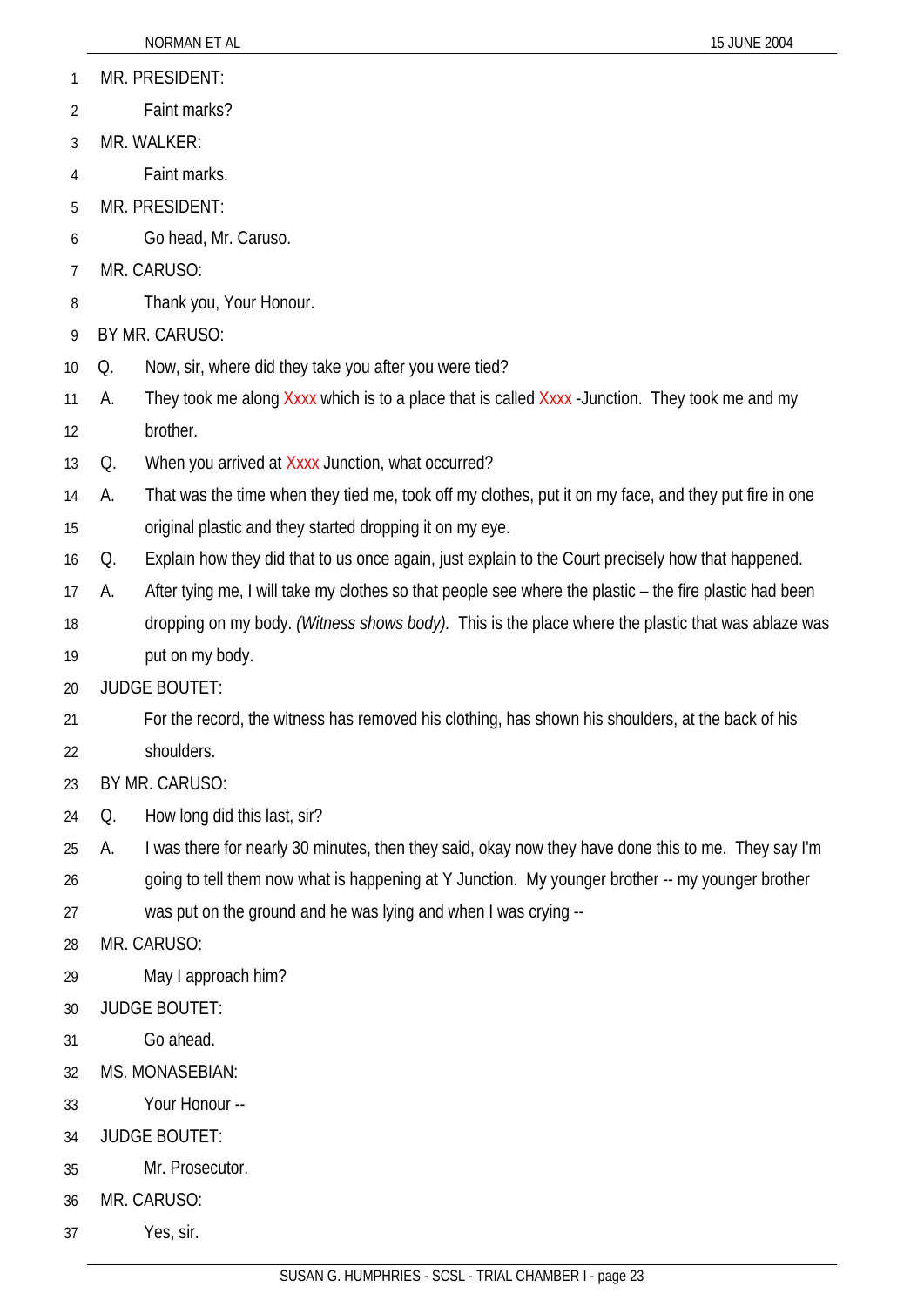1 JUDGE BOUTET:

- 2 We will break for a few minutes to allow your witness to regain his composure.
- 3 MR. CARUSO:
- 4 Yes, Your Honour.
- 5 JUDGE BOUTET:
- 6 Thank you.
- 7 MR. PRESIDENT:
- 8 The Court will rise for five to ten minutes.
- 9 *(Court recessed from 1148 to 1205H)*
- 10 MR. PRESIDENT:
- 11 The session resumes. Mr. Caruso, can you continue?
- 12 MR. CARUSO:
- 13 Yes, sir.
- 14 MR. PRESIDENT:
- 15 Please.
- 16 MR. JABBI:
- 17 My Lords, I wish to bring the attention of the Court to a trend that has started that we hope will be
- 18 avoided, that is to say, the Prosecution attempting to get in touch with the witness after the witness
- 19 has been sworn and is giving evidence. It happened --
- 20 MR. PRESIDENT:
- 21 After the witness?
- 22 MR. JABBI:
- 23 -- after the witness had been sworn and had started giving evidence. It happened just before the
- 24 break, the Prosecutor came over to the witness, and I am informed that during the break it also took
- 25 place again. I just want to bring your attention to it so that it is not repeated, My Lords.
- 26 MR. CARUSO:
- 27 Begging your pardon, Your Honour, may I be heard?
- 28 MR. PRESIDENT:
- 29 Yes, please.
- 30 MR. CARUSO:
- 31 As a matter of fact, it seems to me that when I approached the witness for the first time I –
- 32 JUDGE BOUTET:
- 33 Slowly, please.
- 34 MR. CARUSO:
- 35 I am sorry, I am forgetting myself for a minute, but I want this to be understood clearly. It seems to me
- 36 the first time that I approached the witness it was with this Court's permission. I did not utter a sound,
- 37 I simply handed him a handkerchief.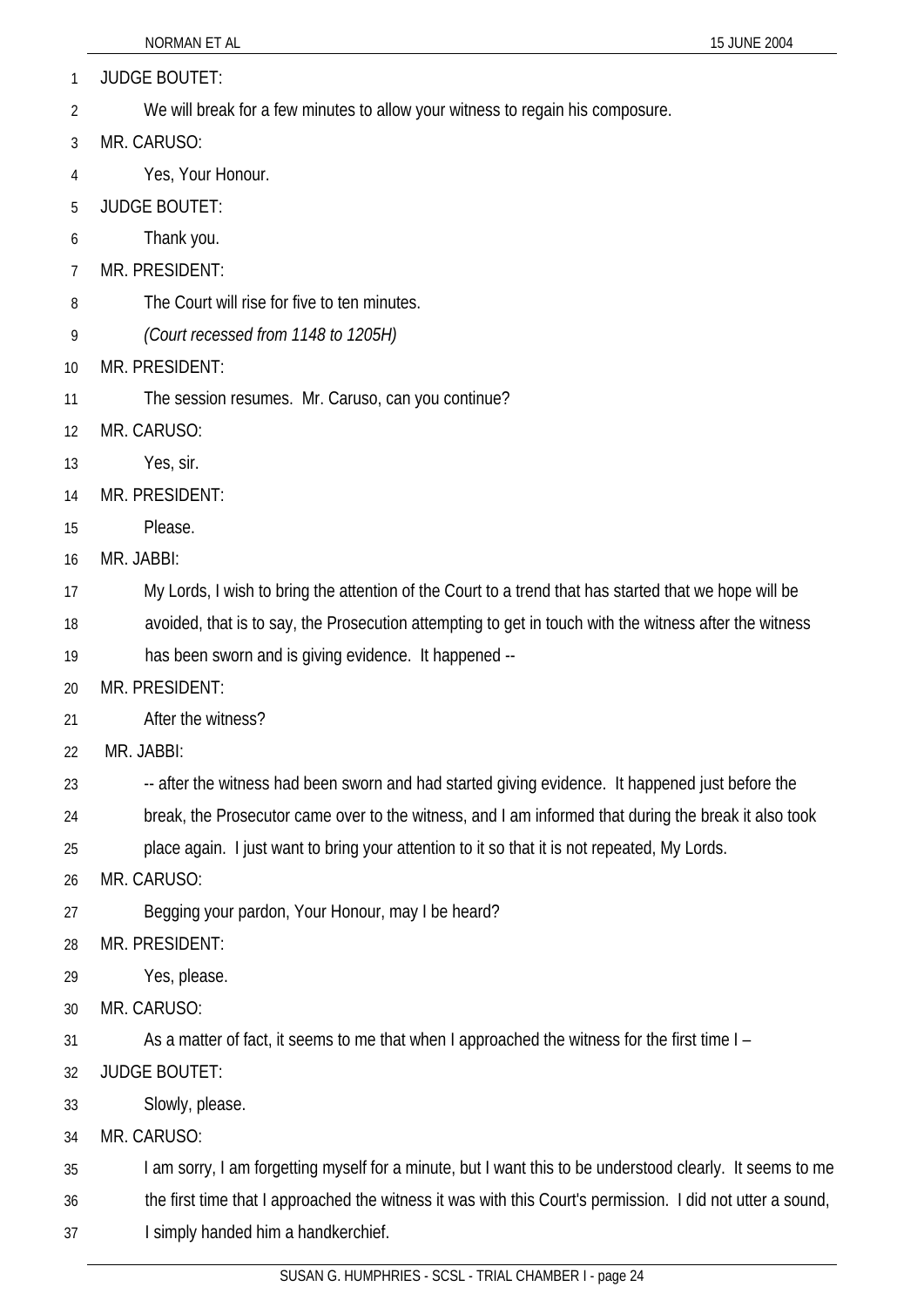The second time, as I understand we are talking about, I am frankly not really aware of it, but I assure you, this Court and these Defence counsel, that nothing improper occurred, that no words were exchanged between the Prosecution and the witness, and that none will be subsequent to the time that this witness has been sworn. You have my assurances on that, Your Honour. 1 2 3 4 5 6 7 8 9 10 11 12 13 14 15 16 17 18 19 20 21 22 23 24 25 26 27 28 29 30 31 32 33 34 35 36 37 JUDGE BOUTET: Thank you, Mr. Prosecutor. Carry on. MR. CARUSO: Thank you. BY MR. CARUSO: Q. Now, sir, when we left -- when your testimony stopped, you told us that you had been taken to a place in Bo, that you had been tied, and that you had been burnt, and your brother had been thrown on the ground. Is that correct? A. Yes, exactly that happened. Q. Tell us, sir, what happened after that? A. After the time -- after I was tied up I was taken to Xxxx, that was the time I was burnt at my back, and my brother was their sauce on that day. My brother was to be cooked on that day. He was there, tied up. MR. JABBI: Objection, My Lord. My Lord, I do not take notice of this sort of evidence that's been given to the Prosecution, and it does not seem to be a passing phase, as it is being further probed by the Prosecution. We have no notice of it at all, and we do not know how we would otherwise have checked it. JUDGE BOUTET: I am not sure I understand the nature of your objection at this particular moment. May I ask you to reiterate your objection? MR. JABBI: The objection, My Lord, is that the present spate of evidence being given in respect of -- JUDGE BOUTET: Sorry, please carry on. MR. JABBI: That the present spate of evidence being given by the Prosecution has not been disclosed to us in the interview statements that the witness has made before, and we have had no notice of this particular piece of evidence being given, My Lord. We ought to have received that as disclosure. JUDGE BOUTET: Mr. Prosecutor, do you wish to comment? THE ACCUSED NORMAN: My Lord, I would wish to add that the witness is not giving evidence according to his statement.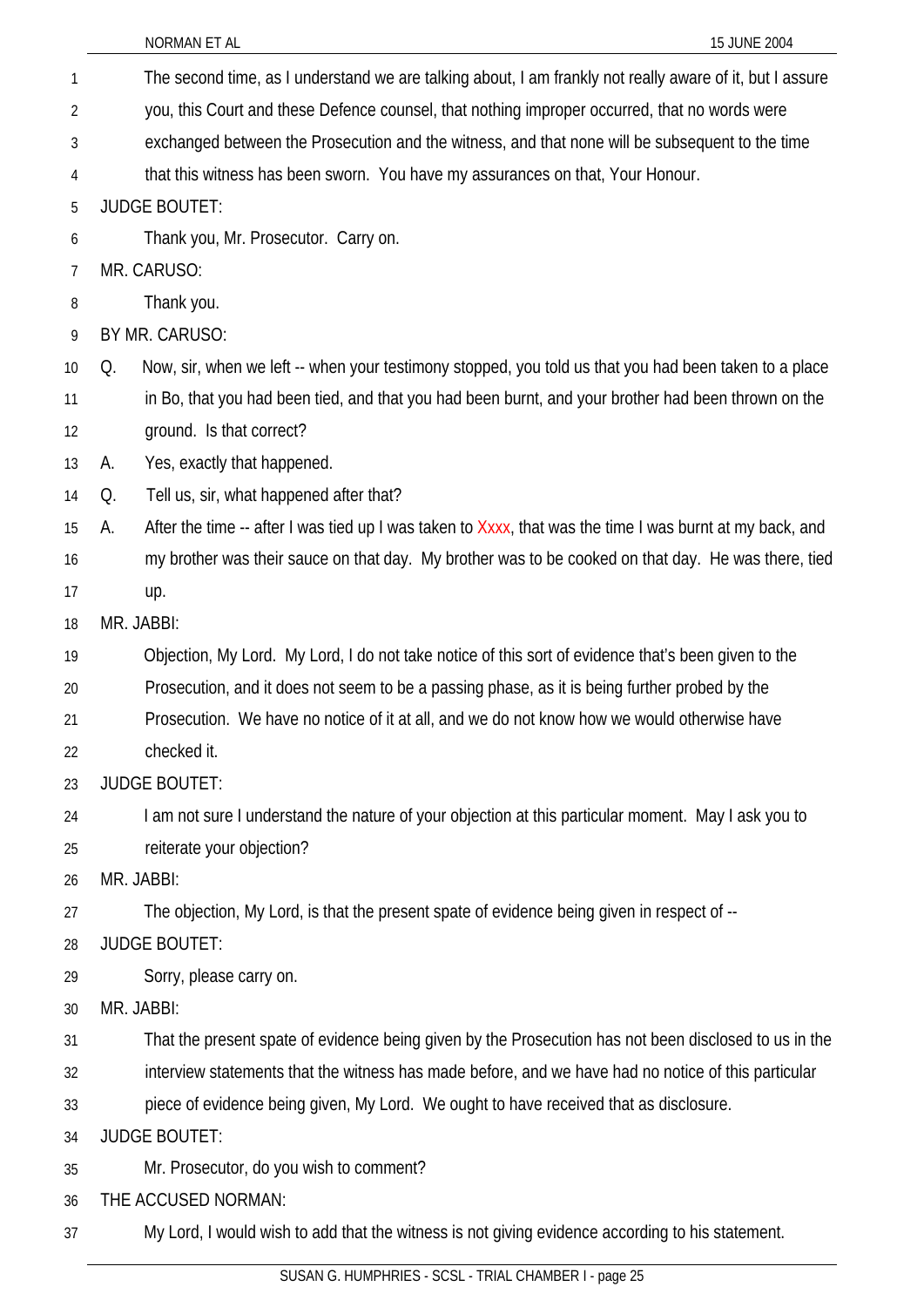1 JUDGE BOUTET:

2 Mr. Prosecutor.

3 MR. CARUSO:

4 5 Yes, sir, as to Mr. Norman's difficulties, that, of course, will be up to him to develop during the course of cross-examination. As to my colleague's difficulties, we have turned over all the statements we

6 have of these witnesses to him, no one suggests for a moment that those statements, verbatim, recite

7 everything that a witness will testify to. That is impossible, of course. We have turned over the

8 statements we have; there are no others. That is what we were required to do, that is what we have

9 done.

10 MR. BOCKARIE:

11 Your Honour, what exactly we are trying to say is this: the interviews disclosed and the evidence

12 being adduced now seems to be at complete variance. That is our point. That is a bone of

13 contention, Your Honour.

14 MR. CARUSO:

15 Your Honour --

16 JUDGE THOMPSON:

17 18 19 Mr. Prosecutor, would you sit down. Learned counsel for the first Accused, stand-by, would you like to formulate your objection in a much precise and concise way, because I am not clear whether the objection is to the entire testimony or whether it is to parts of the testimony, and if it is to parts of the

20 testimony, which of these offending parts and what rule of evidence have they allegedly infringed? I

21 would like to hear a properly formulated objection and before I think the Prosecution should be given a

22 chance to reply. Thank you.

23 MR. JABBI:

24 25 Thank you, My Lord. My Lord, the objection is mainly to the piece of evidence relating to what allegedly happened --

26 JUDGE THOMPSON:

27 Allegedly happened, yes?

28 MR. JABBI:

29 30 -- to the witness at Xxxx. That is – that whole evidence about plastic -- burning plastic having been used et cetera, et cetera, it's just that bit of evidence that we are objecting to.

31 JUDGE THOMPSON:

32 On the grounds that --

33 MR. JABBI:

34 Yes, My Lord. My Lord, on the ground that any statements that have been disclosed so far under

35 Rule 66 of the Rules of Procedure and Evidence --

36 JUDGE THOMPSON:

37 Yes.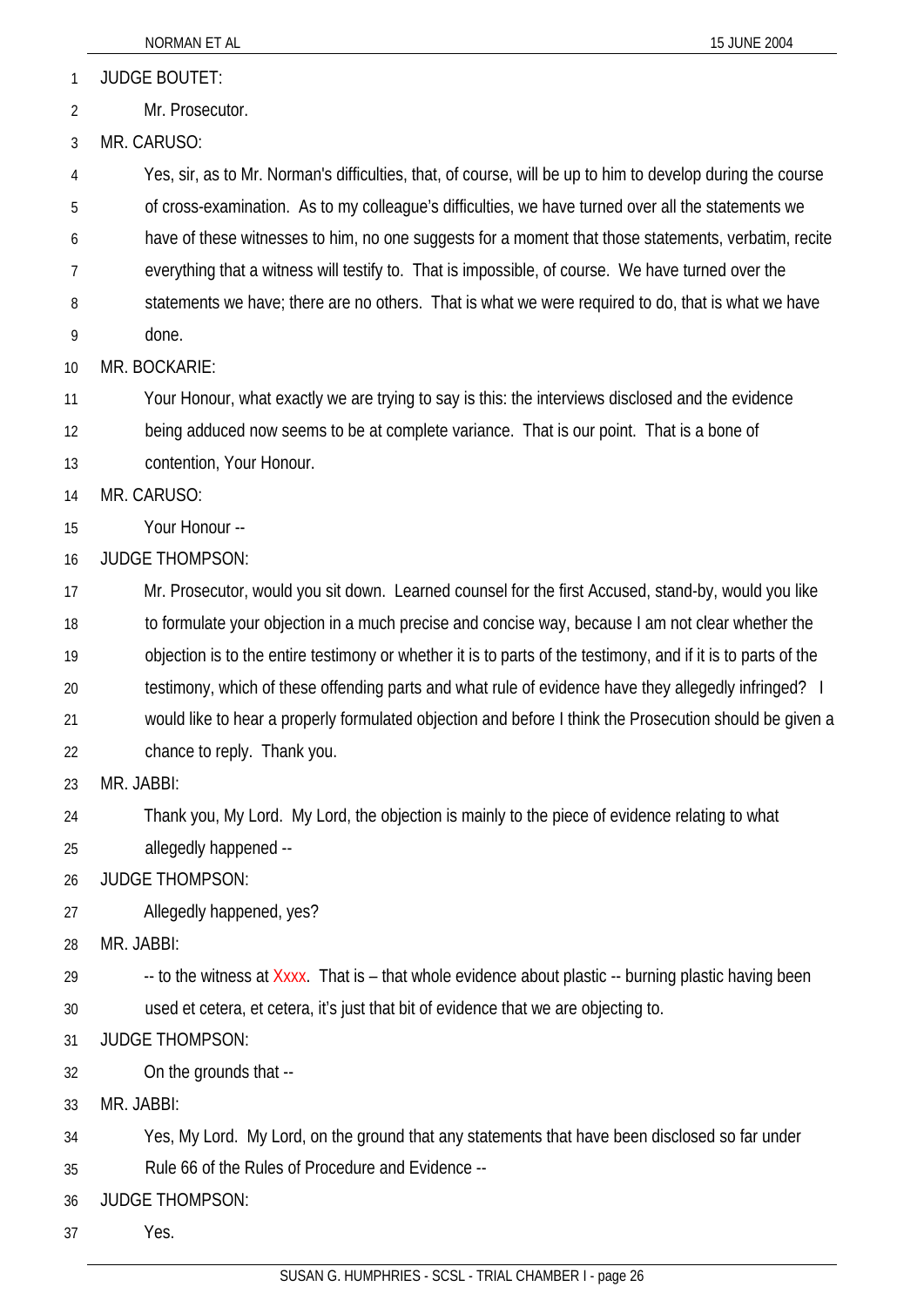- 1 MR. JABBI:
- 2 -- there is no reference whatsoever --
- 3 JUDGE THOMPSON:
- 4 Yes.
- 5 MR. JABBI:
- 6 -- to any such evidence being proposed to be lead.
- 7 JUDGE THOMPSON:
- 8 Being proffered by the Prosecution.
- 9 MR. JABBI:
- 10 As Your Lordship pleases.
- 11 JUDGE THOMPSON:
- 12 Yes.
- 13 MR. JABBI:
- 14 And this piece of evidence is being proffered as crucial, even judging by the amount of time the
- 15 Prosecution has spent on it so far.
- 16 JUDGE THOMPSON:
- 17 Yes.
- 18 MR. JABBI:
- 19 And, as I say, the statement of his evidence made earlier does not make any reference to it at all, not
- 20 even merely to the name or title of that episode, that particular episode.
- 21 JUDGE THOMPSON:
- 22 The witness's out of court statement?
- 23 MR. JABBI:
- 24 Yes, My Lord. And, My Lord, that is obviously contrary to Rule 66. Thank you, My Lord.
- 25 JUDGE THOMPSON:
- 26 In short, you are saying that this -- there is -- this particular piece of evidence --
- 27 MR. JABBI:
- 28 Yes, My Lord.
- 29 JUDGE THOMPSON:
- 30 -- is at variance with the statement made by the witness out of court --
- 31 MR. JABBI:
- 32 Yes, My Lord.
- 33 JUDGE THOMPSON:
- 34 -- which was disclosed in pursuance of Rule 66?
- 35 MR. JABBI:
- 36 Yes, My Lord.
- 37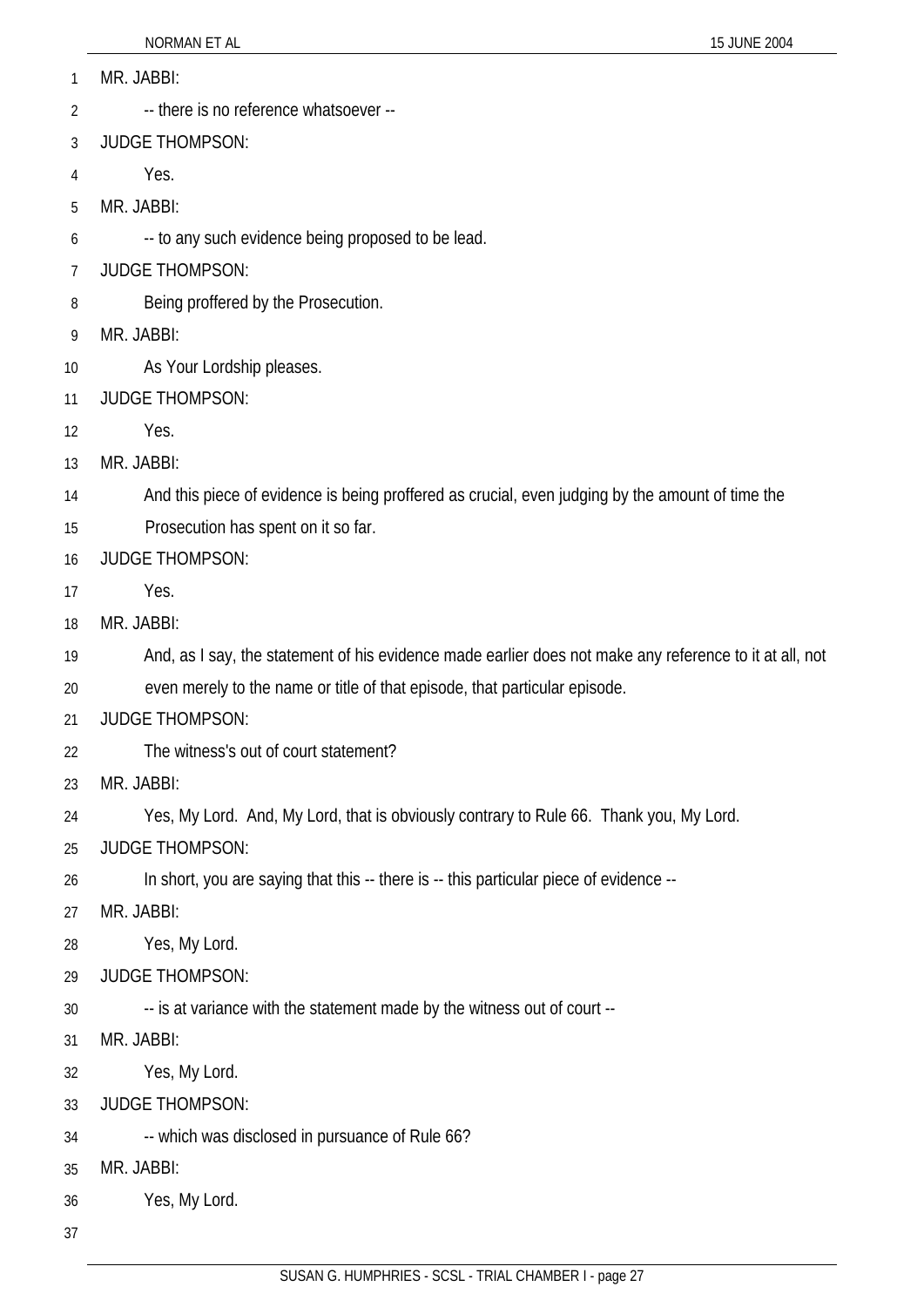1 JUDGE THOMPSON:

2 In fact, you are virtually saying that it is not at all in the witness statement?

3 MR. JABBI:

4 It is not there, and no notice of it has otherwise been given.

- 5 JUDGE THOMPSON:
- 6 And from the line of examination-in-chief it seems vital to the Prosecution's case.
- 7 MR. JABBI:
- 8 As they seem to be presenting it, My Lord.
- 9 JUDGE THOMPSON:
- 10 So your contention, if I get you rightly, is that there has been a violation on the part of the Prosecution
- 11 of their obligation under Rule 66?
- 12 MR. JABBI:
- 13 Yes, My Lord.
- 14 JUDGE THOMPSON:
- 15 Thank you.
- 16 MR. WILLIAMS:
- 17 My Lord, we wish to associate with the objections raised by my learned friend, and to also say that we
- 18 are also coming under Order 18 -- Rule 89(B), My Lord.
- 19 JUDGE THOMPSON:
- 20 Repeat that, please.
- 21 MR. WILLIAMS:
- 22 That we are associating with the objections raised by my learned friend, Dr. Jabbi.
- 23 JUDGE THOMPSON:
- 24 Yes.
- 25 MR. WILLIAMS:
- 26 And that we are also coming under order -- Rule 89(B) of the Rules of Procedure and Evidence of the
- 27 Court.
- 28 JUDGE THOMPSON:
- 29 Please read.
- 30 MR. WILLIAMS:
- 31 "In cases not otherwise provided for in this section, the Chamber shall apply rules of evidence which
- 32 33 will best favour a fair determination of the matter before it and are consonant with the spirit of the Statute and the general principles of law."
- 34
- 35 We would wish to refer Your Lordships particularly to the provision in the Statute and provides that the
- 36 Accused persons be granted sufficient time to present their defence, My Lord.
- 37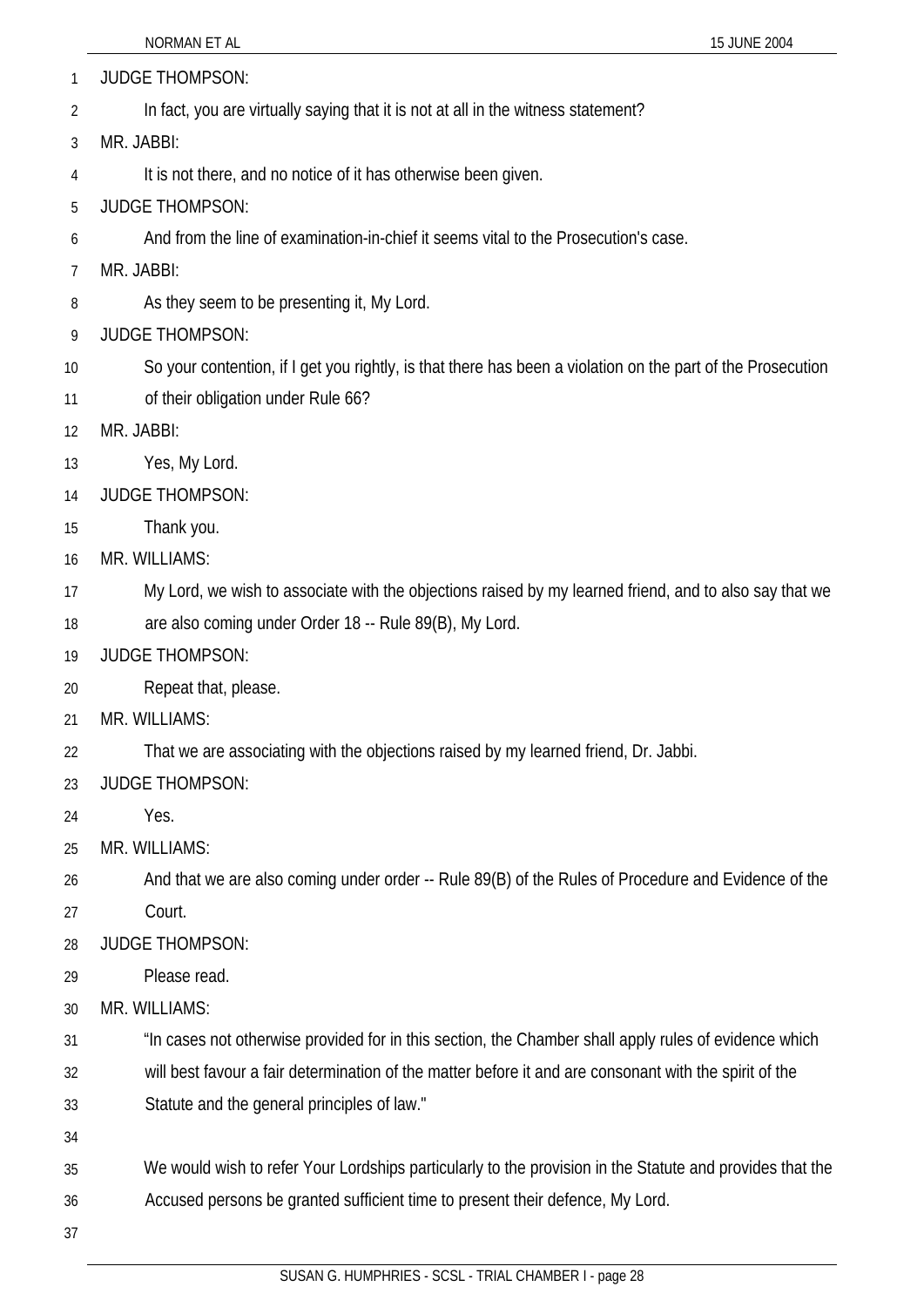- NORMAN ET AL 15 JUNE 2004 This is coming as a surprise to us, we did not have time to investigate it, we did not have time to direct our minds to it, and we would most respectfully request that all such evidence be struck off the records, My Lord. 1 2 3 4 5 6 7 8 9 10 JUDGE THOMPSON: Thank you. Mr. Prosecutor, please respond. MR. CARUSO: Absolutely, Your Honour. First of all, as far as I understand Rule 66, it requires that we turn over the statements that we have. We have done precisely that. It does not require what the content of those statements is, although I must say this one does suggest what is happening, what this witness is testifying to. But assuming even for a moment -- I'm sorry, I'm sorry, Your Honour. Assuming for a
- 12 testimony is not taken beforehand, his statement is. But assuming it were, it would be a proper matter

moment that these materials are not explicitly referred to, as many facts will not be, the witness's

- 13 for cross-examination, it would not be a proper matter for exclusion. But I might point out that the
- 14 statements which you have copies of do discuss this incident, albeit that they might not be in the
- 15 detail that the defendant would like, they are still there. We have complied with the responsibilities
- 16 that we have pursuant to Rule 66. And I fail to see the validity of either of these arguments. We, of
- 17 18 course, could not agree more with the mandates of Rule 89. Beyond that, Your Honour, I fail to see the validity of this objection.
- 19 JUDGE THOMPSON:

11

20 Thank you, Learned Counsel. A short response from the Defence. Mr. Norman.

- 21 THE ACCUSED NORMAN:
- 22 23 24 25 26 27 28 My Lord, if the Prosecution, of course, has evidence at its disposal to prove before Your Lordship beyond reasonable doubt that the spots on the witness's body were caused by the days he said, and by the people he mentioned, well, of course, he can. But he will have to produce evidence to prove that *(words said in Krio – not interpreted)* as recorded in *Krio,* or it was not made by any other person that he has not only come here now to show it because he has to seek sympathy. That is – for that to buttress the objection – the reasons for the objections stated by the counsel for *(inaudible)*. JUDGE THOMPSON:
- 29 30 Thank you, Mr. Norman. Learned counsel who associated, would you like to give us a brief response to the Prosecution's position?
- 31 MR. MARGAI:
- 32 As My Lords please. My Lords have stressed undoubtedly the necessity for a fair and expeditious
- 33 trial, fair to the Accused and fair to the Prosecution. Now, Your Lordships have a very wide latitude
- 34 under 89(C) to admit any evidence Your Lordships consider relevant. But then, in fairness to the
- 35 Accused whom we represent, would believe the Defence should be given adequate information and
- 36 notice in sufficient time for us to investigate and to determine the veracity of the allegations so as to
- 37 be in a better position to cross-examine when we get to that stage. I do not share the view that the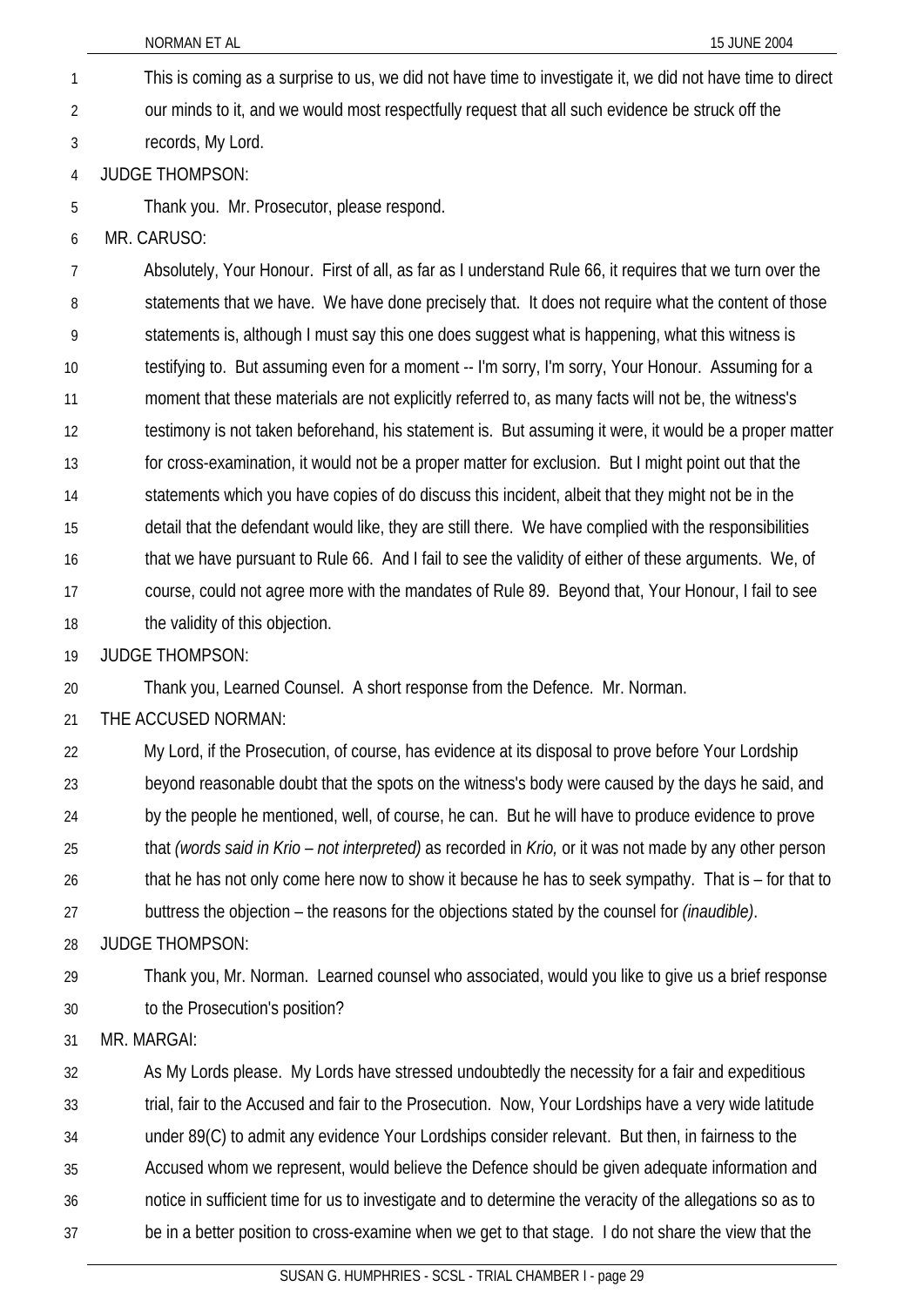|    | 15 JUNE 2004<br>NORMAN ET AL                                                                                    |
|----|-----------------------------------------------------------------------------------------------------------------|
| 1  | issue now raised should be addressed in cross-examination, it will be too late in the day. That is all I        |
| 2  | wish to add.                                                                                                    |
| 3  | <b>JUDGE THOMPSON:</b>                                                                                          |
| 4  | Thank you, in short your position is that some prejudice is likely.                                             |
| 5  | MR. MARGAI:                                                                                                     |
| 6  | As My Lord pleases.                                                                                             |
| 7  | <b>JUDGE THOMPSON:</b>                                                                                          |
| 8  | And the prejudice is that you have not had time to investigate the veracity or otherwise of these               |
| 9  | allegations.                                                                                                    |
| 10 | MR. MARGAI:                                                                                                     |
| 11 | As My Lord pleases, and we do not wish to ask for time to adjourn this matter simply to go and                  |
| 12 | investigate.                                                                                                    |
| 13 | <b>JUDGE THOMPSON:</b>                                                                                          |
| 14 | Thank you.                                                                                                      |
| 15 | MR. MARGAI:                                                                                                     |
| 16 | As My Lords please.                                                                                             |
| 17 | MR. PRESIDENT:                                                                                                  |
| 18 | The Chamber will continue with the examination of this witness and we will revisit that issue in due            |
| 19 | course.                                                                                                         |
| 20 |                                                                                                                 |
| 21 | But, Mr. Caruso, before you -- before you continue, let me ask a question -- put a question to learned          |
| 22 | counsel for the Defence. Are you saying that, this being a criminal proceeding, everything that is said         |
| 23 | by a witness in his oral testimony must conform to what is said in a statement during investigations?           |
| 24 | MR. MARGAI:                                                                                                     |
| 25 | No, My Lord, certainly not. We accept that statements are merely guidelines. But when it comes to               |
| 26 | the materiality of the evidence, juxtaposing it alongside the charges, then, of course, the Defence             |
| 27 | should be on full alert, red alert, to ensure that things which ought not to be put into evidence are put       |
| 28 | there out of an abundance of caution.                                                                           |
| 29 | MR. PRESIDENT:                                                                                                  |
| 30 | Okay, I have taken note -- we have taken note of that.                                                          |
| 31 |                                                                                                                 |
| 32 | Yes, Mr. Caruso, you can continue with the examination of the witness.                                          |
| 33 | MR. CARUSO:                                                                                                     |
| 34 | Yes, sir.                                                                                                       |
| 35 | BY MR. CARUSO:                                                                                                  |
| 36 | Sir, again, you said that you had been taken to a certain place, that you had been tied, that your little<br>Q. |
| 37 | brother had been taken there and thrown on the ground. Tell us what occurred after that.                        |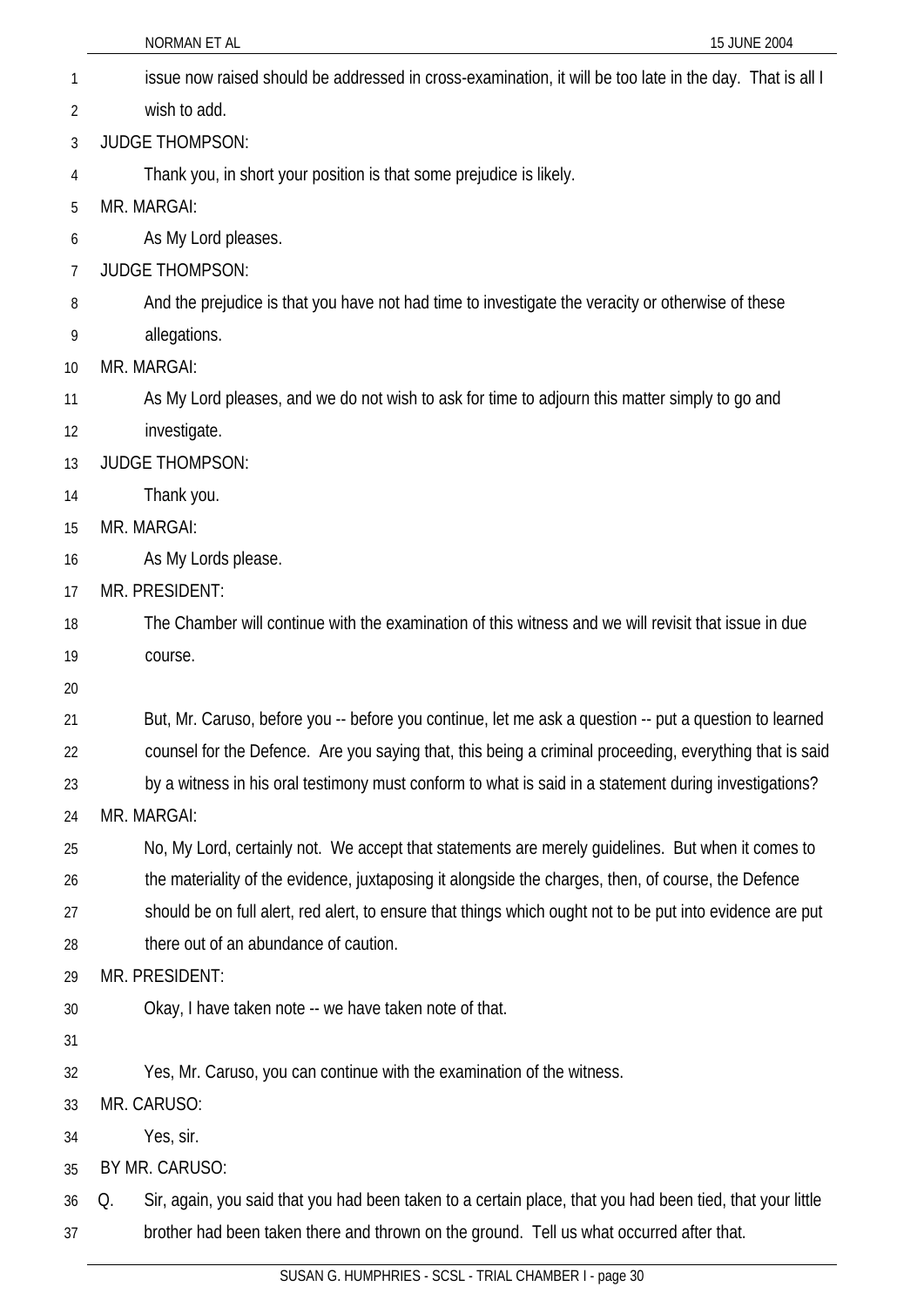| 1              | А. | After I was taken to the junction at Xxxx, they tied me, after I was laid on the ground I was burnt, they   |
|----------------|----|-------------------------------------------------------------------------------------------------------------|
| $\overline{2}$ |    | dropped the burning plastic on my back, they said they are going to slay my brother and they are            |
| 3              |    | going to eat him today. They had taken him at the back of the hut, but I thought it was not going to        |
| 4              |    | happen. After they went to the back of the hut, he's ordered to come with me at the back. I found two       |
| 5              |    | corpses at the back and I cried realising it was not false and I realised my brother is going to die that   |
| 6              |    | way and I saw my brother die. They laid him. They cut off his head. I've forgotten about the pains in       |
| 7              |    | my back. I started crying. They knocked me on my head, I watched -- they cut my brother's throat,           |
| 8              |    | yes, and they took off the head and they put it somewhere. And they told me to go, "Go and tell the         |
| 9              |    | people this is what we've done to your brother. Now today he is going -- we are going to use him as         |
| 10             |    | our sauce, we're going to cook him." By then I was just having my pants. In fact, all my body, you          |
| 11             |    | know, was peeled, so I went to my house and I met my people and when they saw me they started               |
| 12             |    | shouting and they asked, "Where is your brother?" And I said, "My brother's been killed." It was            |
| 13             |    | terrible, everybody started shouting. In fact, I had almost forgotten about my pains and I just started     |
| 14             |    | thinking about the way they killed my brother. I was worried about the way they killed my brother.          |
| 15             |    | That is why, in fact, when I was talking and talking I started crying.                                      |
| 16             |    | THE ENGLISH INTERPRETER:                                                                                    |
| 17             |    | He said, "When I started thinking about the way they killed my brother, you know, I always feel some        |
| 18             |    | pain. And this is exactly what happened from my house to Xxxx at -- and when I came back."                  |
| 19             |    | BY MR. CARUSO:                                                                                              |
| 20             | Q. | While your brother's throat was being cut who was there with you?                                           |
| 21             | А. | It was only two of us and all the rest were <i>Kamajors</i> . There was no extra person, with the exception |
| 22             |    | of two dead bodies which were not <i>Kamajors</i> , in fact, they had civilian dresses.                     |
| 23             | Q. | Did you watch your brother's throat being cut?                                                              |
| 24             | А. | Yes, yes, I tried to turn my face so that I could not see how they were slashing my brother's throat, but   |
| 25             |    | they had to slap me, they forced me, you know. They used to bang me with the butt of the gun to             |
| 26             |    | make me look at what was happening. So I had to look at how my brother was being killed and I               |
| 27             |    | started shouting until he finished slashing my brother's throat.                                            |
| 28             | Q  | Now, after you arrived back to your home with your family, what did you do?                                 |
| 29             | А. | When I went home they asked me, "Where is your brother?" Of course, they saw me all in wounds               |
| 30             |    | and I started crying, and I told them that in fact that my brother died and that they killed him, they      |
| 31             |    | slashed his throat. So everybody started crying. And all the neighbours came, you see, and started          |
| 32             |    | talking to us, encouraging us, and there was nothing to do. So we had to bear.                              |
| 33             |    | THE ENGLISH INTERPRETER:                                                                                    |
| 34             |    | He said, "And they started curing me," he said, "and when I came back to myself -"                          |
| 35             |    | BY MR. CARUSO:                                                                                              |
| 36             | Q. | How long did you stay in Bo?                                                                                |

A. I was in Bo for one month and some days.

37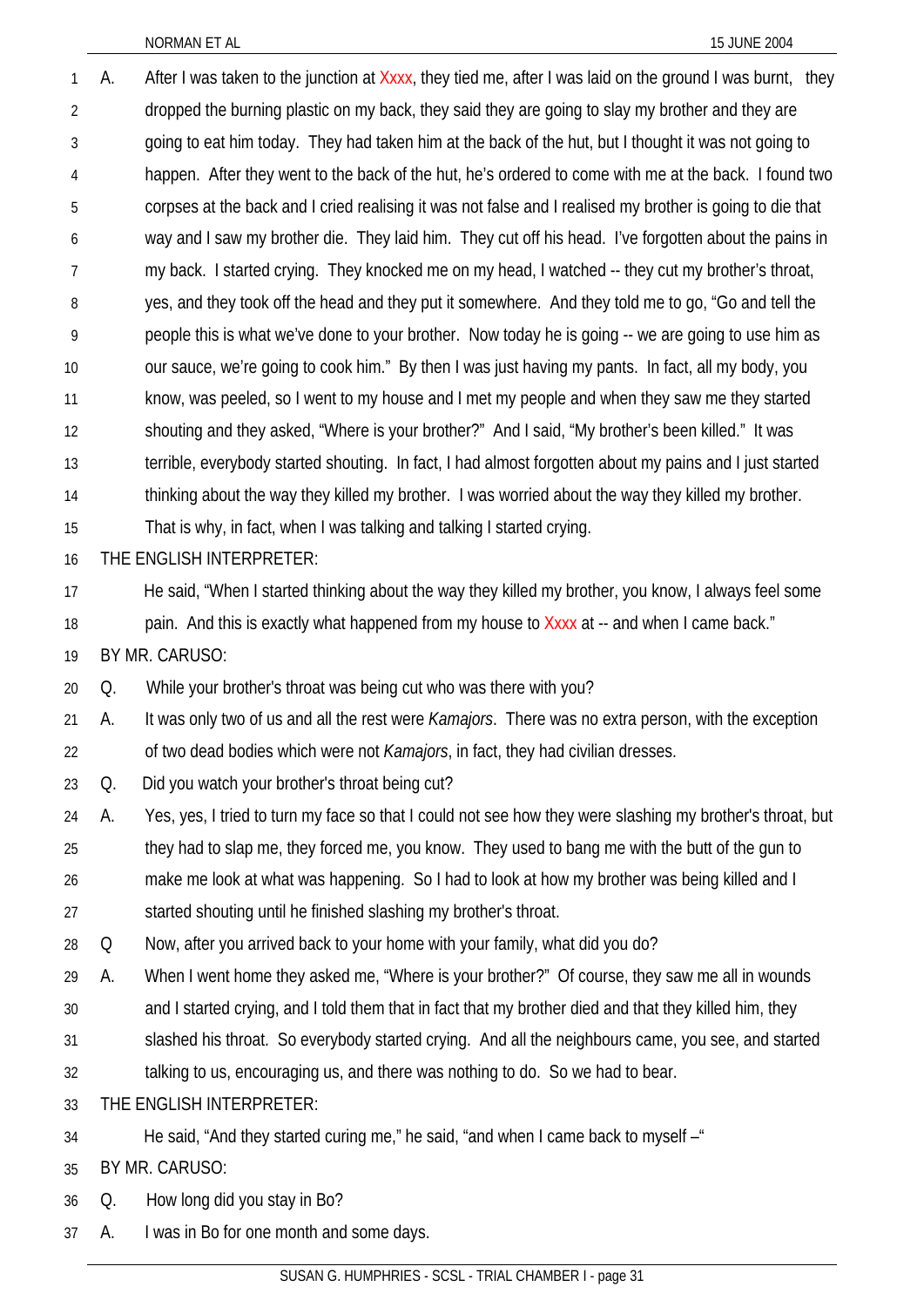|    |    | NORMAN ET AL<br>15 JUNE 2004                                                                               |
|----|----|------------------------------------------------------------------------------------------------------------|
| 1  | Q. | What did you do then?                                                                                      |
| 2  | А. | I was trying to cure myself. And anybody that was in Xxxx he would not make a mistake to go back to        |
| 3  |    | Xxxx because there are so many Kamajors and if he went back to Xxxx they would kill you.                   |
| 4  | Q. | So where -- what did you do? Did you stay in Bo?                                                           |
| 5  | А. | All of us that came from Xxxx had to stay in Bo.                                                           |
| 6  | Q. | How long did you stay in Bo?                                                                               |
| 7  | А. | We were in Bo for one month and some weeks.                                                                |
| 8  | Q. | And following that one month and some weeks, where did you go?                                             |
| 9  | А. | After that we had an organisation what is called Jabonda ( <i>phonetic</i> ). He decided that they went to |
| 10 |    | Xxxx and met the commander, and they talked to them. They called the Amarujas (phonetic). The              |
| 11 |    | Amarujas was one of the people who went to this meeting so as to allow those people from Xxxx to go        |
| 12 |    | back, so as to stay back in Xxxx. They made that arrangement and they agreed, Jabonda chartered            |
| 13 |    | the motor car and they started going to Xxxx. And when we went there we stayed.                            |
| 14 | Q. | Sir, did anybody, while your brother was being killed or afterwards -- did the Kamajors ever tell you      |
| 15 |    | why they didn't kill you?                                                                                  |
| 16 | А. | Yes, they said well they did not kill me because they say I was like a messenger to go and explain to      |
| 17 |    | me -- people – to my people, you know, this is what happened because if they had killed me nobody          |
| 18 |    | would have explained, you know, what had happened. That's why they released me so as to go and             |
| 19 |    | tell the people at Xxxx what had become of my brother.                                                     |
| 20 | Q. | Did you return to Xxxx?                                                                                    |
| 21 | A. | Yes, I went to back Xxxx after Jabonda had given us a vehicle to go back.                                  |
| 22 | Q. | Did your family accompany you back to Xxxx?                                                                |
| 23 | А. | Yes -- no, all of us went except the one that was killed.                                                  |
| 24 | Q. | And when you returned to Xxxx, what did you see?                                                           |
| 25 | А. | When I returned to Xxxx some people who went to Bo were not able to stay there because they had            |
| 26 |    | problems of food, so they had to come back. When they had returned I found out that in fact almost         |
| 27 |    | all the houses are burnt. In fact, all the people that came, they started asking, "Who -- who burnt this   |
| 28 |    | place?" And they said it was the Kamajors that burnt and they said they had killed a lot of people         |
| 29 |    | here, and they started working with us and they started showing us graves, and they said, "You are         |
| 30 |    | here, you have <i>Limba</i> men that were buried." And they said in fact, "We are the ones who buried      |
| 31 |    | them." So we started working with them and they showed us where they buried different people and           |
| 32 |    | they returned to search with them.                                                                         |
| 33 | Q. | Were you told who burnt the houses?                                                                        |
| 34 | А. | Yes, they told us that it was the <i>Kamajors</i> and it was only they that were there. You know, in fact, |
| 35 |    | almost everybody had left the place; it was only they that were there. In fact, there are some civilians   |
| 36 |    | who are trying to put out the houses which were burnt and in fact they gave testimony that it was the      |

*Kamajors* who had burnt these houses.

37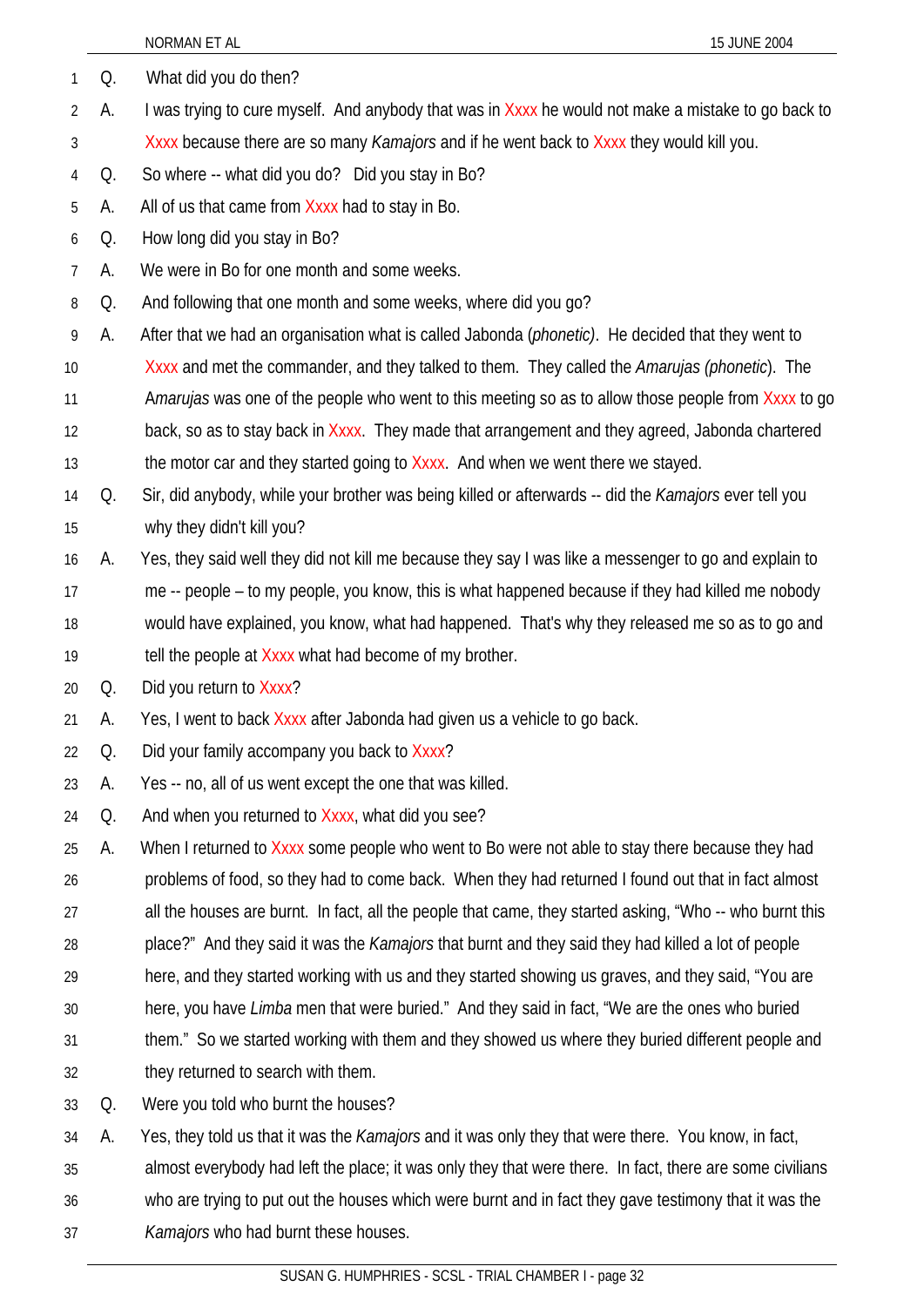- NORMAN ET AL 15 JUNE 2004 1 Q. And the people that had been killed, who were they, did you get any names? 2 3 4 5 6 7 8 9 10 11 12 13 14 15 16 17 18 19 20 21 22 23 24 25 26 27 A. Yes, I know the names of some of them. One is Xxxx Xxxx, *Limba* man; Xxxx Xxxx, who is another *Limba* man. There is another one that is called Chief Xxxx, Xxxx (*phonetic*). There is another one that is just a child who is the son of a *Limba* man, who is called Xxxx. Okay, these are the ones that I know. Q. Do you know how they were killed? A. They told us that they chopped them and they put them into a hole and they asked us to go and bury them, and those that were there saw them and told us. MR. PRESIDENT: Mr. Caruso, this witness did not witness the scene. MR. CARUSO: That is correct. MR. PRESIDENT: He did not witness the scene -- MR. CARUSO: He did not – MR. PRESIDENT: -- of the killings and the chop-chopping and what have you. MR. CARUSO: That's correct, Your Honour. MR. PRESIDENT: It's purely hearsay evidence. MR. CARUSO: Yes, sir, it is. MR. PRESIDENT: Can you please redress yourself? MR. CARUSO:
- 28 My understanding, Your Honour -- may I be heard?
- 29 MR. PRESIDENT:
- 30 Yes, please.
- 31 MR. CARUSO:
- 32 My understanding is under Rule 89(C) all relevant evidence --
- 33 MR. PRESIDENT:
- 34 No, no, no. We want -- this is a very serious matter. It is a very, very serious matter. You know, we
- 35 would not, you know, in admitting all relevant evidence, you know, violate certain fundamental
- 36 principles.
- 37 MR. CARUSO: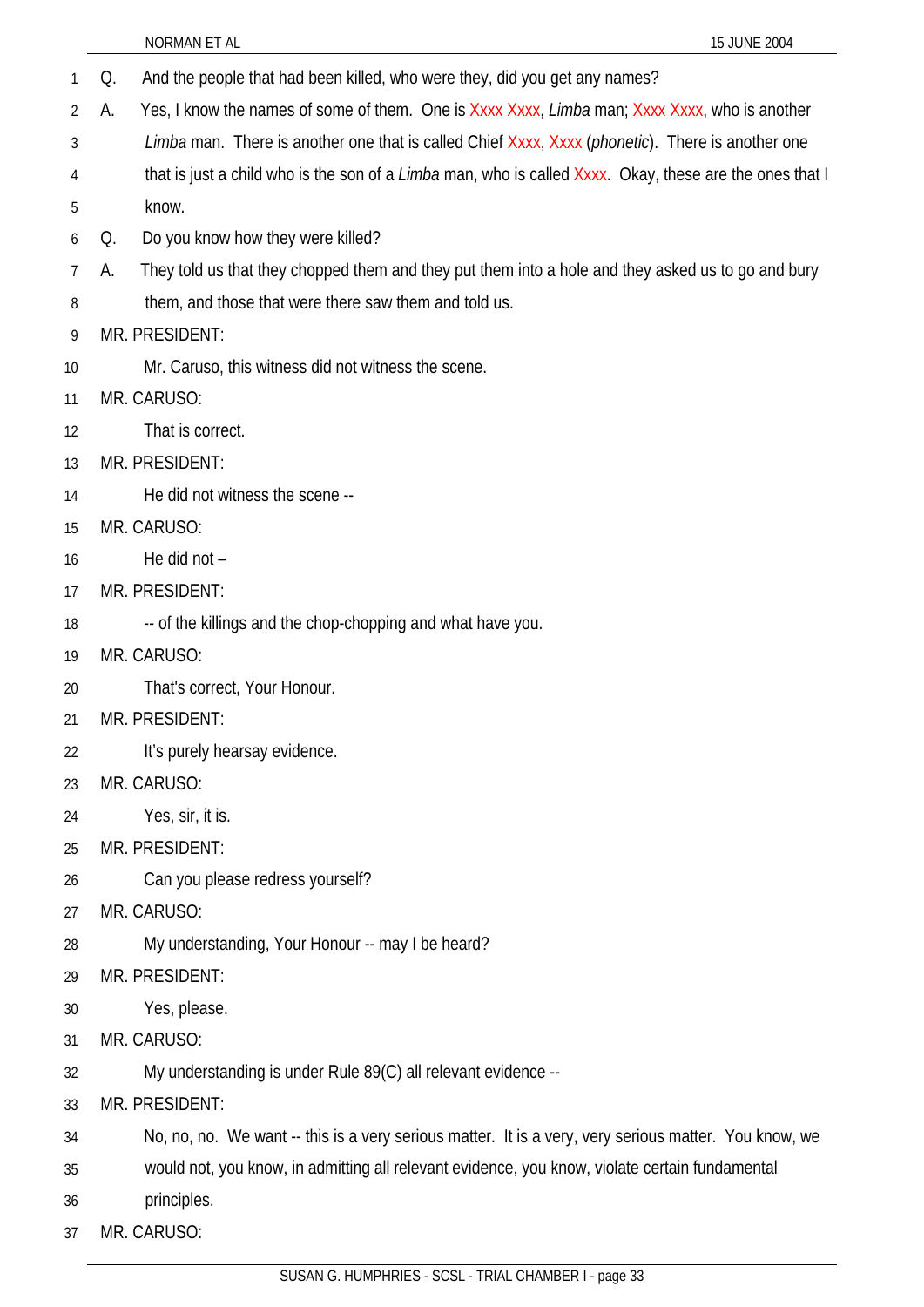Yes, sir, but it's my understanding that hearsay evidence is admissible, admissible to the weight. 1

Now, if this Court, of course, wishes to -- 2

3 MR. PRESIDENT:

4 We would like you to alter your line of examination in this regard and avoid getting him into a situation

5 where he may not, you know, have – where he did not witness, you know, these scenes. They are

6 very, very serious allegations.

7 MR. CARUSO:

8 Quite so, sir, and that is precisely why I'm offering the evidence.

9 JUDGE THOMPSON:

10 11 12 13 14 15 16 17 18 In support of what the learned Presiding Judge is saying that I am sure that my own understanding of all relevant evidence does not really mean all relevant evidence, admissible or inadmissible. At least we operate a system which, of course, is probably a crystallisation of the common law and the civil law systems, and I think we need to avoid in any way, leading evidence of an incriminating nature, even though that is legitimate. That may well violate fundamental principles of fairness. And we do not want you to say that because you have the latitude to lead all relevant evidence, therefore, basic principles of fundamental fairness should not -- I think it is fair to say that we have some doubts as to whether this witness should continue to give evidence of such dimension and of incriminating nature when he did not witness any of these particular alleged incidents.

19 MR. CARUSO:

20 May I be heard further, Your Honour?

21 JUDGE THOMPSON:

22 Yes, thank you.

23 MR. CARUSO:

24 25 26 27 28 29 30 31 32 33 34 My understanding of the evidence before tribunals of this nature, based upon the nature of these crimes, based upon the nature of the witness, based upon the nature of the testimony as it is given, does allow for the admission of hearsay evidence in view of the widespread occurrences and the way these matters occur typically under these circumstances. In many events, these individuals are not seeing, but indeed there is relevance to what they have to say based upon what they have heard. Now, that is not to say that this Court cannot consider and should not consider the weight of that evidence versus its admissibility. It may well be that this Court can take into consideration -- and there is certainly jurisprudence on this issue -- can take into consideration this evidence for what it is. That is, a man relating, and quite openly so, that he didn't see it, he was told. This Court may take that into consideration and certainly deliberate on it on that basis.

35 36 37 On the other hand, there are times when people are eye witnesses to these things, for instance, where this testimony may be corroborative of what an eye witness says at a later time, and therefore, this evidence is useful and that all I suggest to you is that under those circumstances if at a later date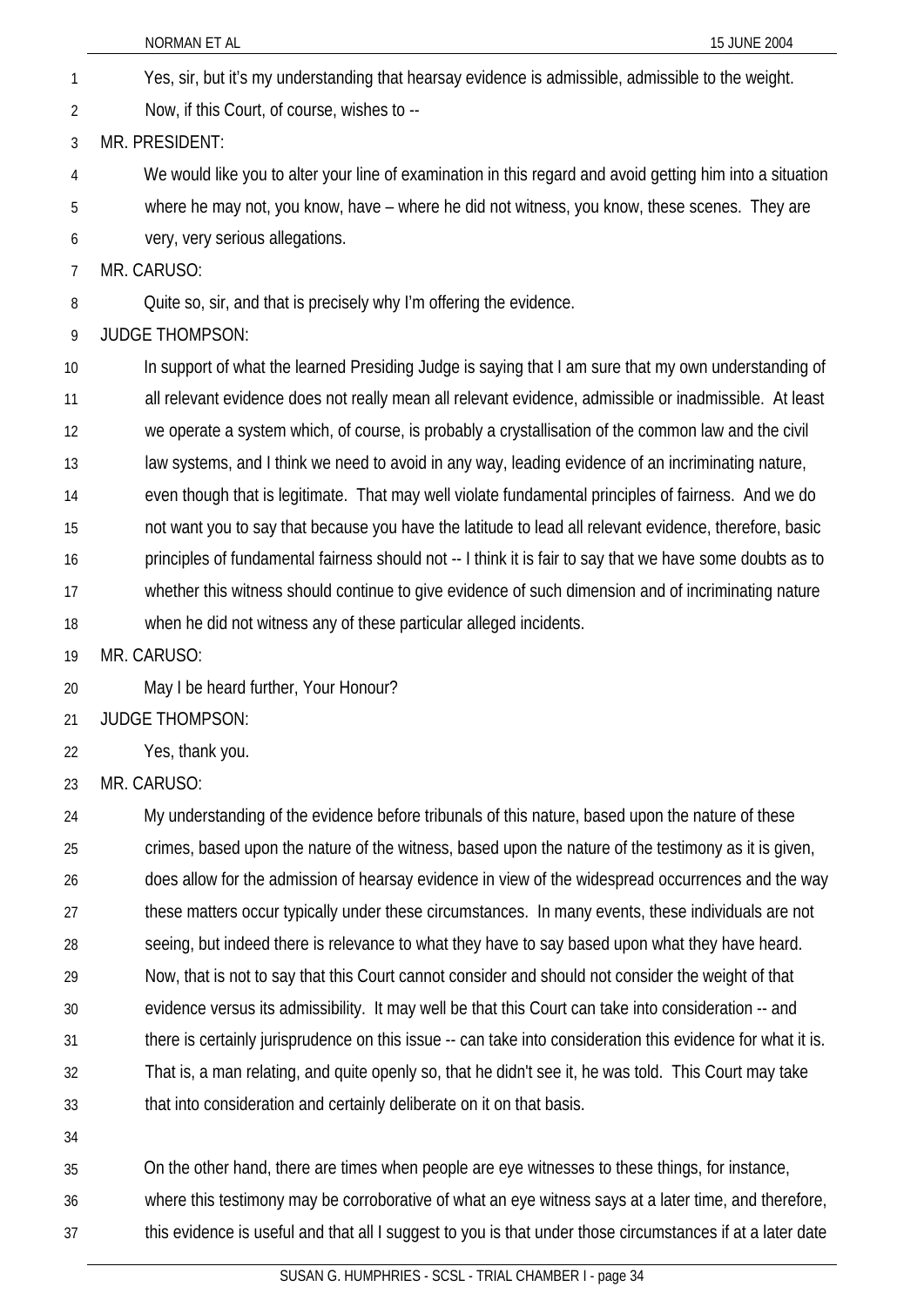|    | NORMAN ET AL<br>15 JUNE 2004                                                                               |  |
|----|------------------------------------------------------------------------------------------------------------|--|
| 1  | it is found to be without use, then, of course, that is within your prerogative. If, on the other hand, it |  |
| 2  | has some probative value, then you will, I think, have been well served to have received it.               |  |
| 3  | <b>JUDGE THOMPSON:</b>                                                                                     |  |
| 4  | But, of course, the question has always been to that -- I mean, the fundamental exception to the           |  |
| 5  | hearsay Rule clearly is that you can still admit hearsay evidence in a sense that as long as it's not      |  |
| 6  | been proffered in respect of the truth of the matters stated therein. But the question for us here is      |  |
| 7  | whether, because as an international tribunal we enjoy this wide latitude, therefore, we are going to      |  |
| 8  | say that our approach should not in any way respect certain rules that have developed over the years       |  |
| 9  | in national systems to ensure the preservation of the doctrine of fundamental fairness. That is all I      |  |
| 10 | need to say.                                                                                               |  |
| 11 | THE ACCUSED NORMAN:                                                                                        |  |
| 12 | My Lord --                                                                                                 |  |
| 13 | MR. PRESIDENT:                                                                                             |  |
| 14 | Yes.                                                                                                       |  |
| 15 | MR. JABBI:                                                                                                 |  |
| 16 | I want to draw your attention to the fact that already the witness has testified for another witness and   |  |
| 17 | this evidence in the statement before you is set. The reference to Xxxx - Xxxx Xxxx, and so on is in       |  |
| 18 | the testimony of another witness, and that witness is Xxxx, just to show proof that this witness has       |  |
| 19 | been tuitioned to testify on issues that he has now stated in his own statement.                           |  |
| 20 | MR. PRESIDENT:                                                                                             |  |
| 21 | Mr. Caruso, you can continue with this testimony. We have drawn your attention, you know, to that          |  |
| 22 | very salient point and we want you to take note of it. At this end you can continue with the               |  |
| 23 | examination of this witness.                                                                               |  |
| 24 | MR. CARUSO:                                                                                                |  |
| 25 | I have at this point, Your Honour, finished with that line of questioning and have taken note of what      |  |
| 26 | you have said. I wish, however, in the future, to the extent that it is necessary that we can be heard at  |  |
| 27 | greater length on this topic. I would only point out one further thing, if I might, in response to what    |  |
| 28 | Mr. Norman had to say, he is quite right and that exactly demonstrates the point, this evidence is         |  |
| 29 | corroborative of what another witness is going to testify to in person and therefore it may be of use to   |  |
| 30 | you and to him. Thank you.                                                                                 |  |
| 31 | BY MR. CARUSO:                                                                                             |  |
| 32 | Now, sir, you say you saw houses burnt?<br>Q.                                                              |  |
| 33 | Yes, I see them.<br>А.                                                                                     |  |
| 34 | How many?<br>Q.                                                                                            |  |
| 35 | One hundred and six houses that -- the ones that I checked. Those that he will dwell in, 106 houses.<br>А. |  |
| 36 | Now during the time the soldiers had lived in Xxxx, had they ever burnt houses?<br>Q.                      |  |
| 37 | No, they did not burn a single house until the time they left.<br>А.                                       |  |
|    |                                                                                                            |  |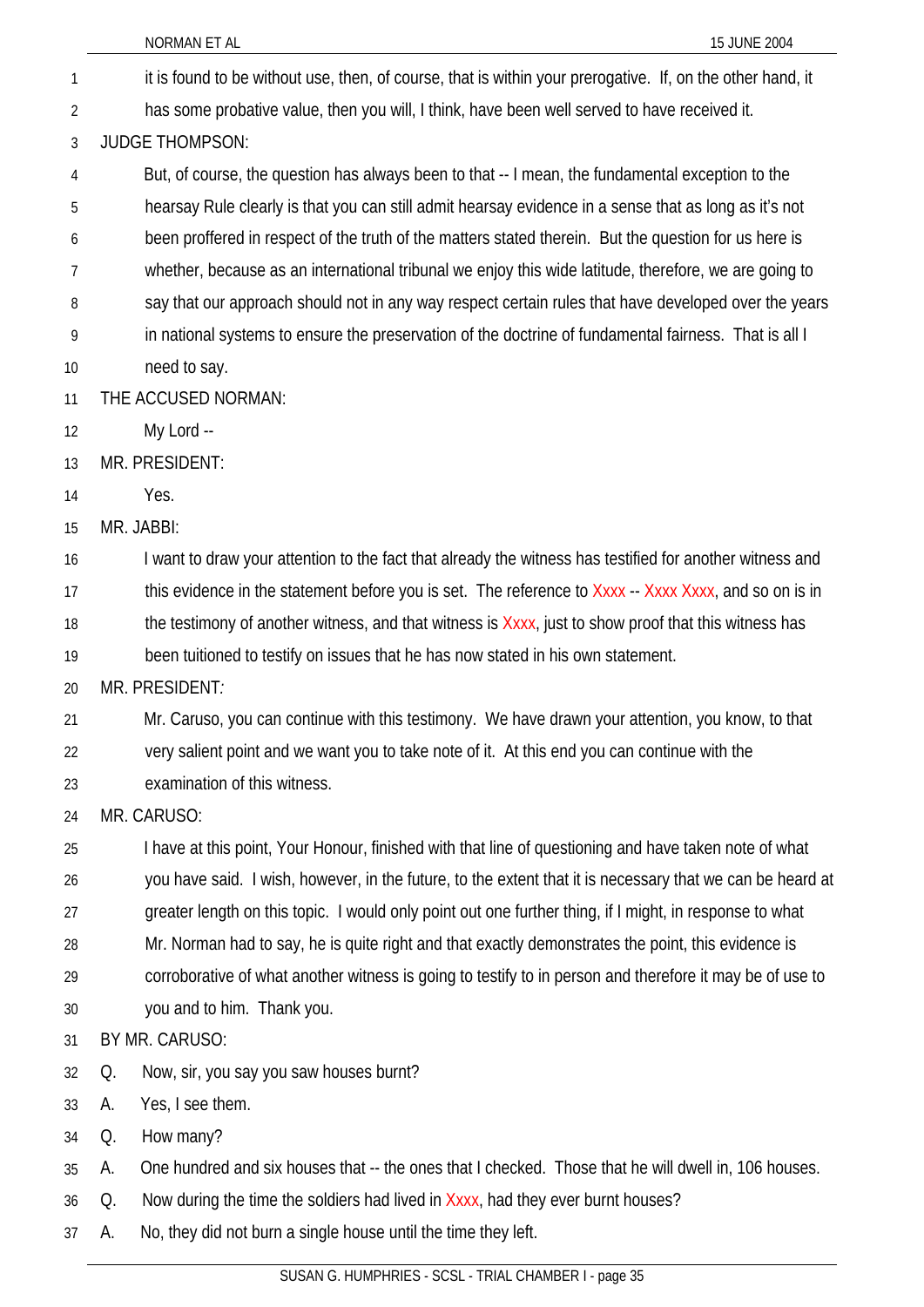|    |    | NORMAN ET AL<br>15 JUNE 2004                                                                              |
|----|----|-----------------------------------------------------------------------------------------------------------|
| 1  | Q. | Did the time during the soldiers -- during which the soldiers lived in Xxxx, had they ever killed anyone? |
| 2  |    | MR. WILLIAMS:                                                                                             |
| 3  |    | I take an objection, My Lord. I mean, this is completely irrelevant, My Lord. I mean, soldiers are not    |
| 4  |    | on trial. It is irrelevant evidence, My Lord.                                                             |
| 5  |    | <b>JUDGE BOUTET:</b>                                                                                      |
| 6  |    | Yes, go ahead, Mr. Caruso.                                                                                |
| 7  |    | MR. CARUSO:                                                                                               |
| 8  |    | You can't have it both ways, Your Honour. If in fact he can give evidence which leads to an obvious --    |
| 9  |    | MR. PRESIDENT:                                                                                            |
| 10 |    | Go ahead, Mr. Caruso, the objection is overruled.                                                         |
| 11 |    | MR. CARUSO:                                                                                               |
| 12 |    | Thank you.                                                                                                |
| 13 |    | BY MR. CARUSO:                                                                                            |
| 14 | Q. | Now, sir, after you returned to Xxxx, did you ever see Hinga Norman in Xxxx?                              |
| 15 | А. | Yes, after we returned. Yes. He went there and went to Pujehun.                                           |
| 16 | Q. | Now, where did you see Mr. Norman in Xxxx?                                                                |
| 17 | А. | When he was going to Pujehun -- I did not see him with my own eyes, but he left a message that he         |
| 18 |    | was going to Pujehun.                                                                                     |
| 19 | Q. | And did he ever come to Xxxx?                                                                             |
| 20 | А. | Yes, when he was going to Pujehun he said that everybody should be assembled in the <i>barray</i>         |
| 21 |    | because he would have a meeting, he said, with the people. And that when he came from Pujehun             |
| 22 |    | he would have a meeting with the people in Xxxx.                                                          |
| 23 | Q. | Did this meeting take place?                                                                              |
| 24 | А. | Yes, it did.                                                                                              |
| 25 | Q. | About how long after you had returned from Xxxx did this take place -- that you had returned from Bo,     |
| 26 |    | I'm sorry. How long after you had returned from Bo did this meeting take place?                           |
| 27 | А. | We returned on -- at the end of March and I say March, I think, because I cannot remember, because I      |
| 28 |    | am not literate, but I would – it was around the end of March that that meeting was held.                 |
| 29 | Q. | In what year?                                                                                             |
| 30 | А. | In 1998.                                                                                                  |
| 31 | Q. | Now, did you attend that meeting?                                                                         |
| 32 | А. | Yes, yes, I did.                                                                                          |
| 33 | Q. | Was Mr. Norman there?                                                                                     |
| 34 | А. | Yes, he was there because he summoned the meeting.                                                        |
| 35 | Q. | And who else was at the meeting? Were there <i>Kamajors</i> there?                                        |

- 36 A. Yes, there were a lot of *Kamajors* and a lot of civilians.
- 37 MR. JABBI: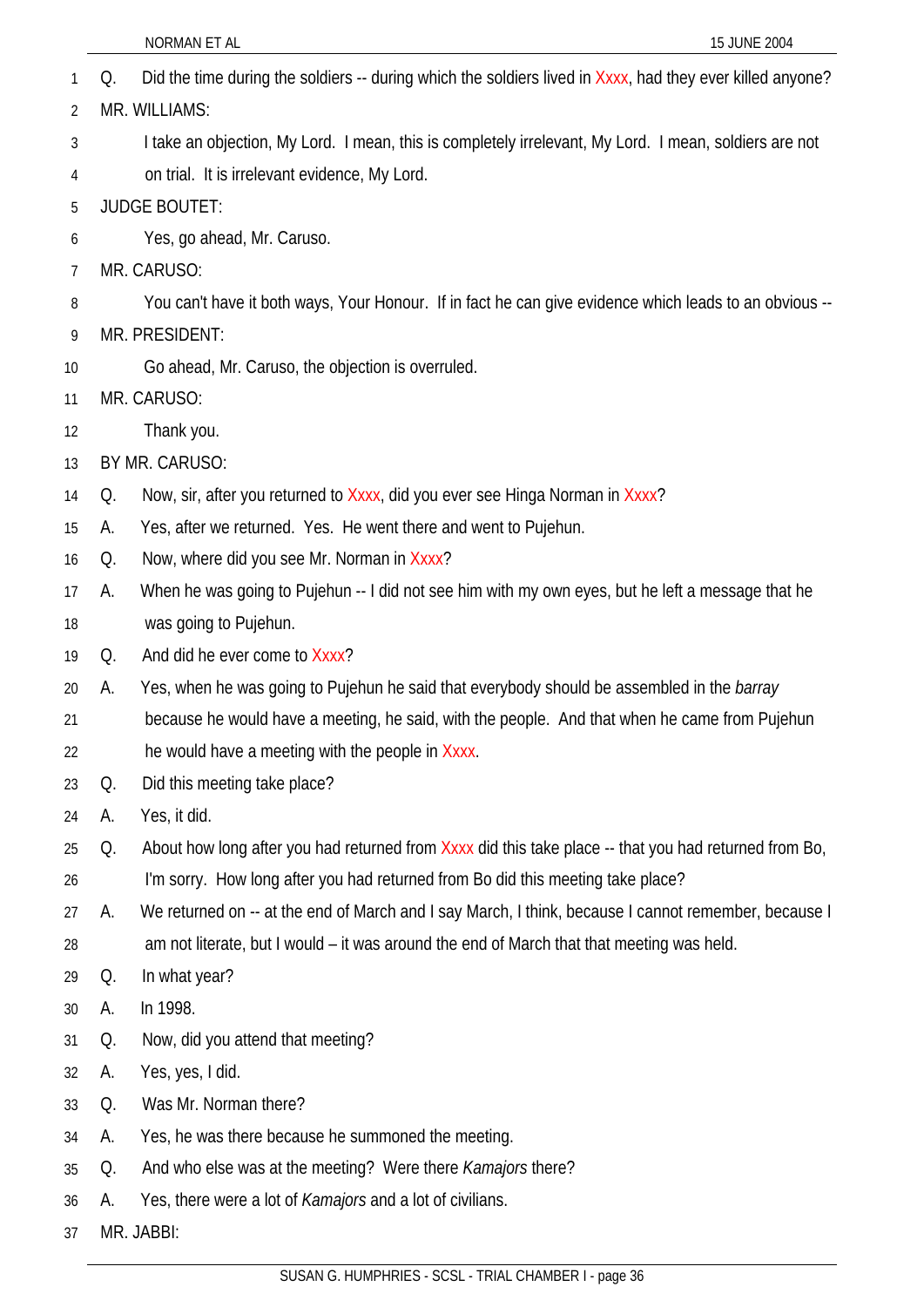NORMAN ET AL 15 JUNE 2004 Objection, the Prosecutor has started leading the witness again in the questions he is asking. Was the *Kamajor* there? Was this and that person there? 1 2 3 4 5 6 7 8 9 10 11 12 13 14 15 16 17 18 19 20 21 22 23 24 25 26 27 28 29 30 31 32 33 34 35 36 37 JUDGE BOUTET: Your objection is noted and overruled. Carry on. BY MR. CARUSO: Q. Please answer the question. A. *(No interpretation)* Q. Sir, at the meeting at the *barray*, who was there? A. We, the civilians, and Chief Sam Hinga Norman, with a lot of civilians. In fact, the *barray* was filled with people. Q. Were there any *Kamajors* there? A. Yes, in fact, there were a lot of *Kamajors*. Q. Now, I want you to think back on that meeting, who spoke at that meeting? A. It was Chief Sam Hinga Norman that spoke during the meeting. Q. And you were present at this meeting personally? A. Yes, I was on the *barray*, in fact I was sitting on a khaki. Q. I want you to think back and I want you to tell use now as precisely as you remember it, as best you can remember it, what did Sam Hinga Norman say at that meeting? A. When we arrived, Sam Hinga Norman addressed the *Kamajors*. He said, "Hey, *Kamajors,* I thank you very much, but you people have not done my work which I told you to do. You have not done my work at all. Fellows, what did I tell you to do? That inside Xxxx I only want three houses, only three houses in Xxxx here. Oh, look at all these houses. I told you that I wanted the mosque, the *barray* and one house where I would have to reside, but look at all this crowd that I am seeing here." He said, "You people are afraid of killing. Why? The soldiers killed, nothing happened; *Kapras* killed, nothing happened; rebels killed, nothing happened. Why are you afraid of killing? Why? Really, you've not done my work, you've disappointed me." And when he said these words to a lot of people, it was not only I that was there. In fact, he had over 200 *Kamajors* when he said his words. When he said so, in fact, my hair stood on end. So they started firing. I came down and I went straight into my house. I told my mum, I said, "Now trouble has come again," and she said, "What happened?" That the speech that Hinga Norman made, made me to be afraid and I am sure that after the meeting these people will start to kill us. And my mother said, "No matter." She said, "Believe in God, let's sit down. No, we ran from here to Bo and we've come back and they killed your brother. And if God said you are going to be killed here with your children, okay, so be it. Let's not go into the bush, it's too late now." So I begged that night, in fact, most of us did not sleep in town; most of them went to the bush. Now if he said anything besides that, I wouldn't understand because when he said that I went straight away to the house, and these are the things that I heard when we were in the meeting. In fact, a lot of people were there, it was not only I.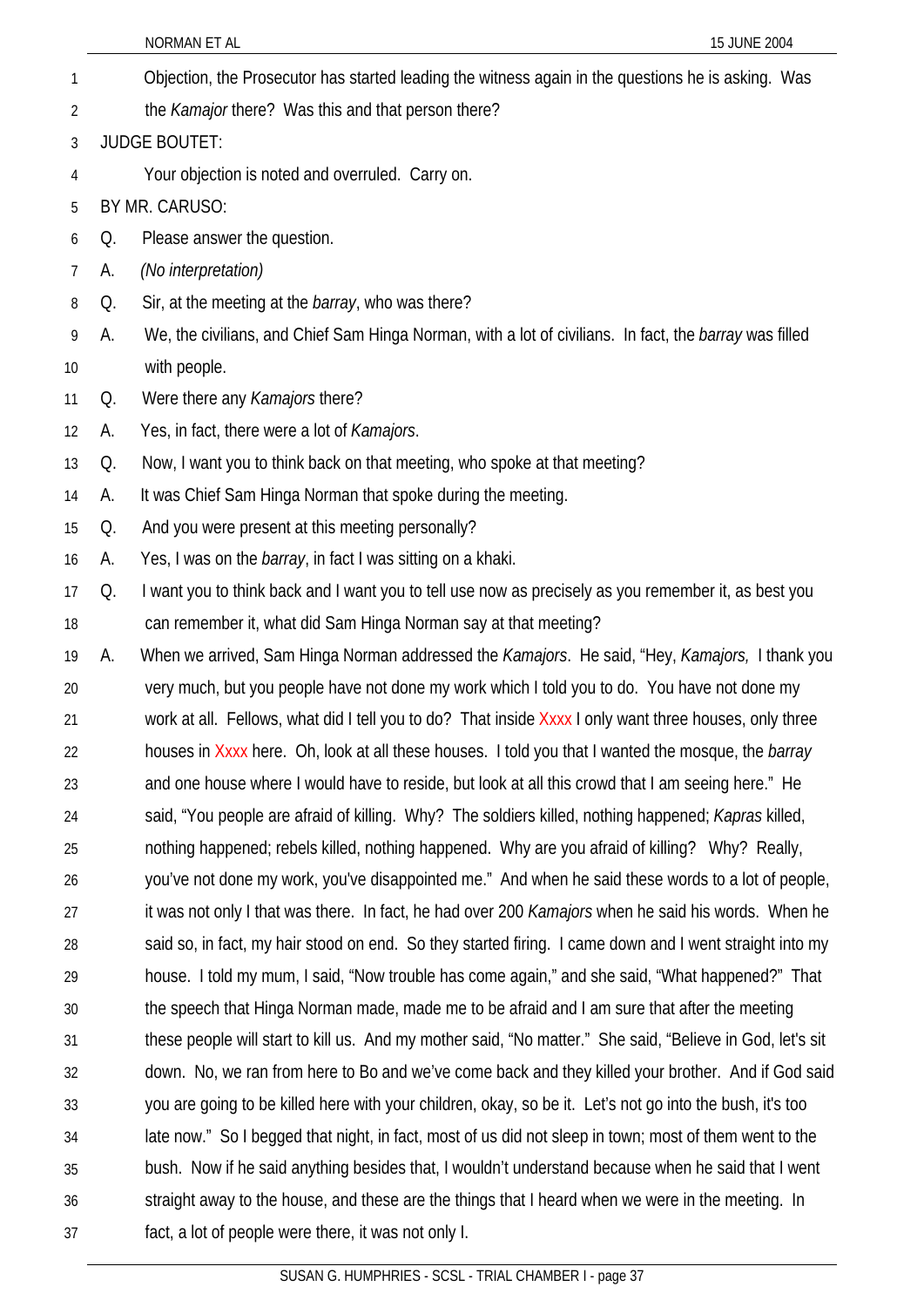|    |    | NORMAN ET AL<br>15 JUNE 2004                                                                                 |
|----|----|--------------------------------------------------------------------------------------------------------------|
| 1  | Q. | Why were you afraid?                                                                                         |
| 2  | А. | I was afraid because we are amongst Kamajors and there were so many they out-numbered us. So I               |
| 3  |    | was supposed to be afraid. I thought that in fact after leaving the place they will start firing on us, that |
| 4  |    | is why I was afraid, that is why I left the <i>barray</i> .                                                  |
| 5  | Q. | Did you ever see Mr. Norman again in Xxxx after that?                                                        |
| 6  | А. | Yes, after that in around April he called another meeting. He said, "Oh, Xxxx people, bless God." He         |
| 7  |    | said, "The Kamajors did not do what I told them to do." He said, "We should stop slaying people's            |
| 8  |    | children. All this destruction that the <i>Kamajors</i> did," he says, "you have to – and they swore at me   |
| 9  |    | because I asked them to do it. You know, stop blaming them. Stop blaming them, anything that the             |
| 10 |    | Kamajors did here I commanded them to do it. In fact, this was the prayers of a lot of civilians." In        |
| 11 |    | fact, that is the other meeting that he called. And when he said so, you know, I became afraid and he        |
| 12 |    | came and even confessed that he was the one that sent these people to do so.                                 |
| 13 |    | THE ENGLISH INTERPRETER:                                                                                     |
| 14 |    | He said, "So I ran and went to another place. So, in fact, I did not wait until the end of the meeting, I    |
| 15 |    | left the place. So I went back to my house. And that was the time that I stopped seeing Sam Hinga            |
| 16 |    | Norman."                                                                                                     |
| 17 |    | BY MR. CARUSO:                                                                                               |
| 18 | Q. | Sir, I would like you now -- how long have you known Sam Hinga Norman? How long have you                     |
| 19 |    | known Sam Hinga Norman?                                                                                      |
| 20 | А. | I have known him for a long time. Since the time he was a Xxxx Chief in our chiefdom, he used to go          |
| 21 |    | to Xxxx, we have been with him, I know him. I know him very well. But I cannot -- I cannot show the          |
| 22 |    | time because -- over which I have known him. You know, all I know is that he was our Xxxx Chief and          |
| 23 |    | he used to go there, be with us in the town. I know him very well.                                           |
| 24 | Q. | Would you recognise the man you know as Sam Hinga Norman if you saw him?                                     |
| 25 | А. | Definitely, yes, I would know him.                                                                           |
| 26 | Q. | If you would look around this room and tell me if you see Sam Hinga Norman in this room.                     |
| 27 |    | MR. JABBI:                                                                                                   |
| 28 |    | Objection, My Lord. Your Honour, it would seem that the Prosecutor is leading to the identification of       |
| 29 |    | the first Accused from the dock -- from the witness box in the courtroom. My Lord, this would not            |
| 30 |    | seem to be proper.                                                                                           |
| 31 |    | MR. PRESIDENT:                                                                                               |
| 32 |    | Are you saying it would not seem to be proper or it is improper?                                             |
| 33 |    | MR. JABBI:                                                                                                   |
| 34 |    | It is improper.                                                                                              |
| 35 |    | MR. PRESIDENT:                                                                                               |
| 36 |    | For what reasons, please?                                                                                    |
| 37 |    | MR. JABBI:                                                                                                   |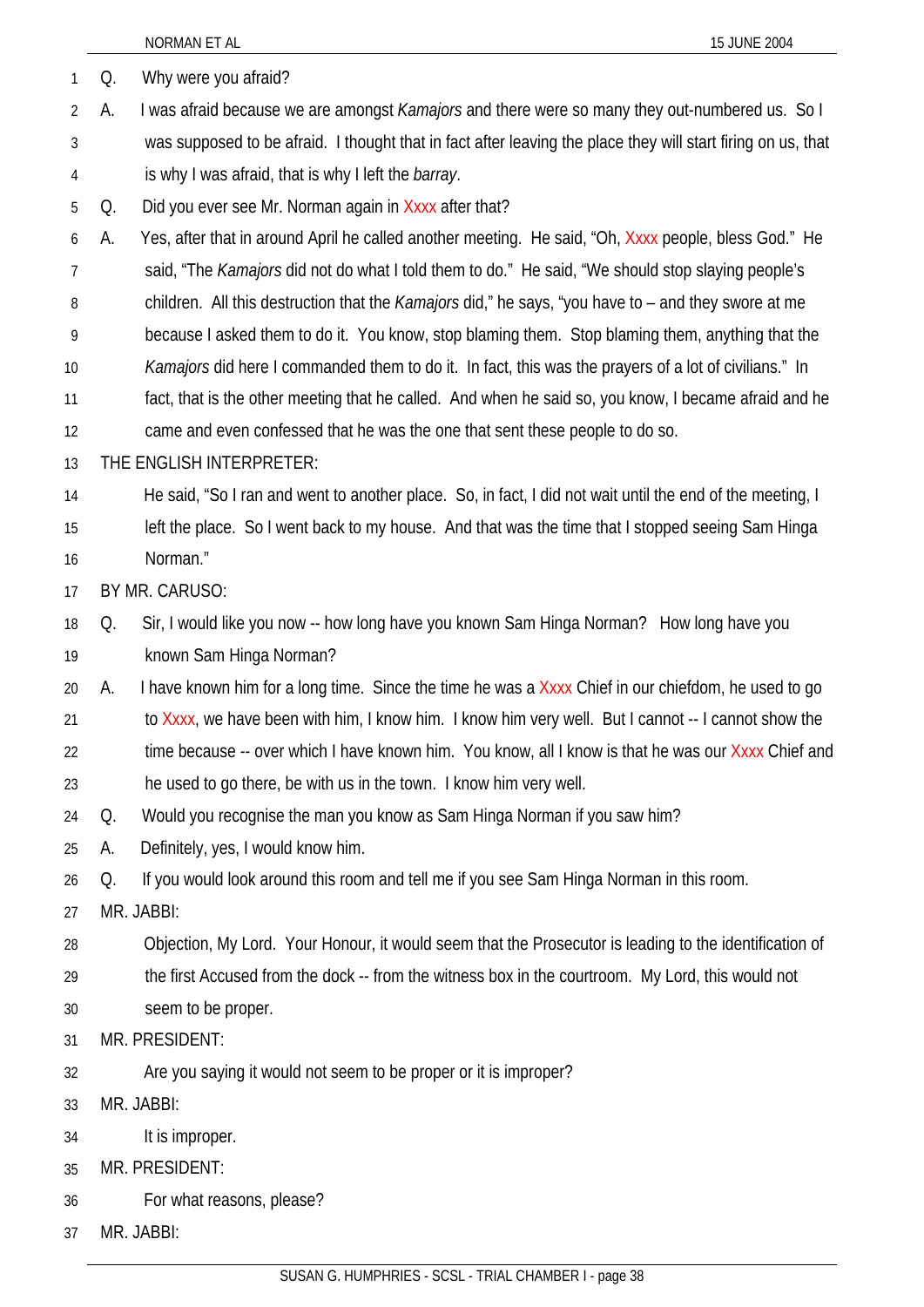|    | NORMAN ET AL<br>15 JUNE 2004                                                                                      |
|----|-------------------------------------------------------------------------------------------------------------------|
| 1  | Well, My Lord, the witness is not supposed to identify the Accused person at this stage whilst giving             |
| 2  | evidence, My Lord.                                                                                                |
| 3  | <b>JUDGE BOUTET:</b>                                                                                              |
| 4  | Why is that?                                                                                                      |
| 5  | MR. JABBI:                                                                                                        |
| 6  | My Lord, this would be identification from the witness box by the witness of an Accused person.                   |
| 7  | <b>JUDGE BOUTET:</b>                                                                                              |
| 8  | I would think it goes to weight rather than admissibility.                                                        |
| 9  | MR. JABBI:                                                                                                        |
| 10 | Well, My Lord, I would have thought it goes to admissibility.                                                     |
| 11 | <b>JUDGE BOUTET:</b>                                                                                              |
| 12 | Your objection is overruled. Thank you.                                                                           |
| 13 | MR. JABBI:                                                                                                        |
| 14 | As your Lordship pleases.                                                                                         |
| 15 | BY MR. CARUSO:                                                                                                    |
| 16 | Sir, would you look around this room now, carefully around this whole room, and tell me whether or<br>Q.          |
| 17 | not -- tell this Court whether or not you see the man you know as Sam Hinga Norman?                               |
| 18 | Yes, I know him, he is our Chief, I will never ever forget him. There he is in a white cap. I'll not forget<br>А. |
| 19 | him.                                                                                                              |
| 20 | What colour is whatever he is wearing?<br>Q.                                                                      |
| 21 | He has a white hat and a white rapel.<br>А.                                                                       |
| 22 | Thank you.<br>Q.                                                                                                  |
| 23 | MR. CARUSO:                                                                                                       |
| 24 | May the record reflect the fact that the witness has identified the first defendant -- the first Accused.         |
| 25 | MR. PRESIDENT:                                                                                                    |
| 26 | Yes, the record should reflect that fact. Go ahead.                                                               |
| 27 | MR. CARUSO:                                                                                                       |
| 28 | I am sorry, with the exception --                                                                                 |
| 29 | MR. PRESIDENT:                                                                                                    |
| 30 | We say the record should reflect that fact.                                                                       |
| 31 | MR. CARUSO:                                                                                                       |
| 32 | Thank you.                                                                                                        |
| 33 | MR. PRESIDENT:                                                                                                    |
| 34 | Yes.                                                                                                              |
| 35 | MR. CARUSO:                                                                                                       |
| 36 | With the exception of -- may I have one moment, please? May I have one second, please?                            |
| 37 | MR. PRESIDENT:                                                                                                    |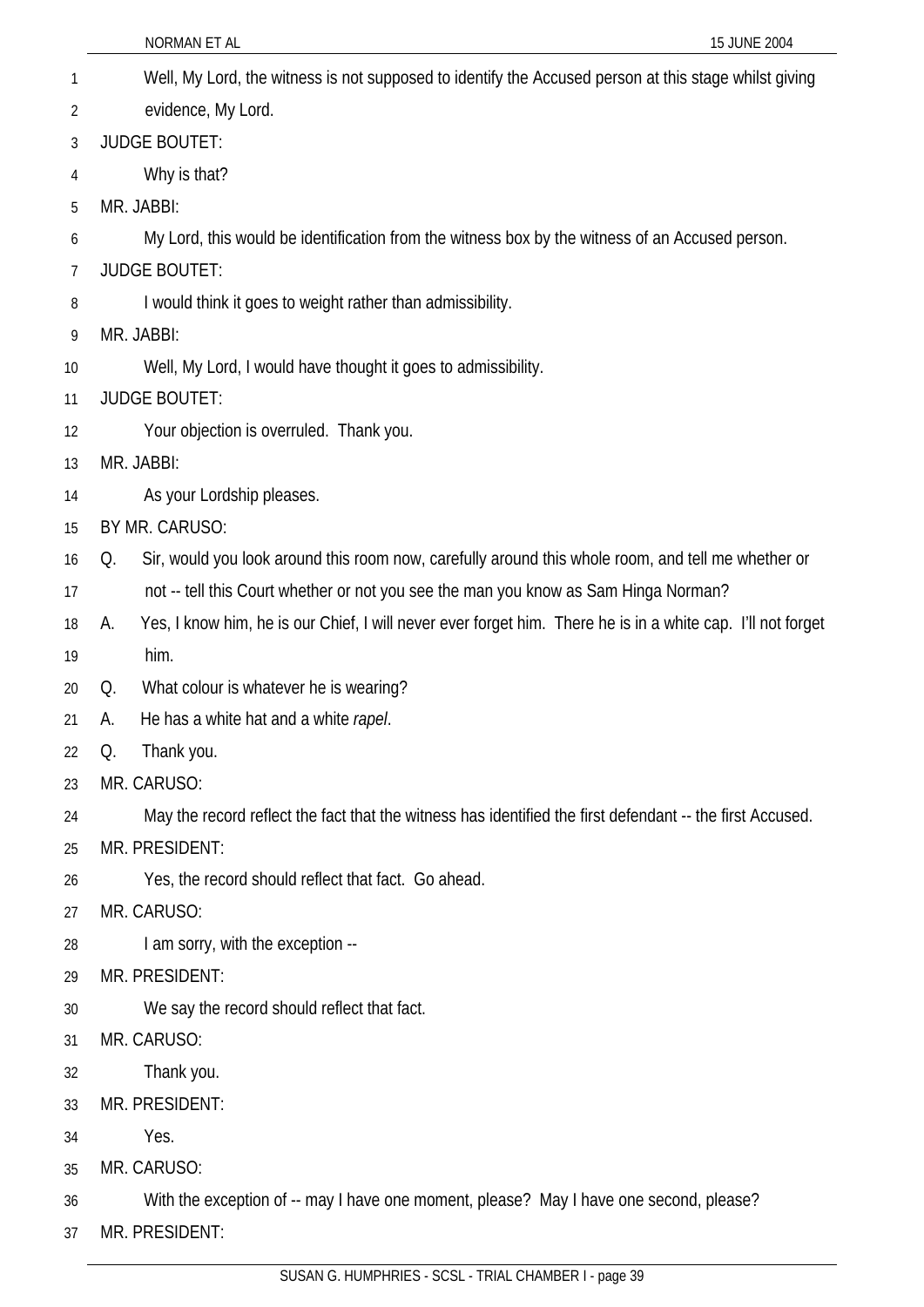1 Yes, please.

2 MR. CARUSO:

3 Thank you. Sir, with the exception of one house keeping chore I am now finished with this witness.

4 JUDGE BOUTET:

5 What is the housekeeping?

6 MR. CARUSO:

7 Your Honour, we had one point. The witness removed his clothing or removed the upper part of his

8 clothing and demonstrated a situation on his shoulder. This Court made record of the fact that he

9 removed his clothing, but did not suggest what was seen on his shoulder. I am wondering if we could

- 10 have that reflected in the record.
- 11 JUDGE BOUTET:

12 Mr. Prosecutor --

13 MR. CARUSO:

14 Sir --

15 JUDGE BOUTET:

16 I did say at the time that the witness had removed his shirt and has shown his back, I did not say

17 anything in addition to that, but the Court observed, in other words saw, the white markings on the left

18 shoulder -- top of the left shoulder all across the back.

19 MR. CARUSO:

20 Yes.

21 JUDGE BOUTET:

22 Yes, Mr. Margai.

23 MR. MARGAI:

24 Thank you, My Lord. Your Lordship will recall that my learned friend, Mr. Jabbi, took an exception

25 with which we associated regarding the pouring of the burning liquid over his body and the Presiding

26 Judge assured us that that issue would be dealt with at a later stage. I just wanted to bring this back

27 to the attention of the Bench because what my learned friend is now talking about is co-related.

28 JUDGE BOUTET:

29 30 Yes, Mr. Margai, we have not yet disposed of this issue, we have taken it under advisement and I will in due course deal with that issue.

31 MR. MARGAI:

32 I am obliged.

33 MR. PRESIDENT:

34 This is about break time. I would -- the session will be adjourned until 3:00 p.m., 1500 hours, for the

35 purposes of cross-examination of this witness -- for a continuation of the proceedings. So --

36 JUDGE BOUTET:

37 As the Learned Presiding Judge has just alluded to the cross-examination, I know in the pre-trial and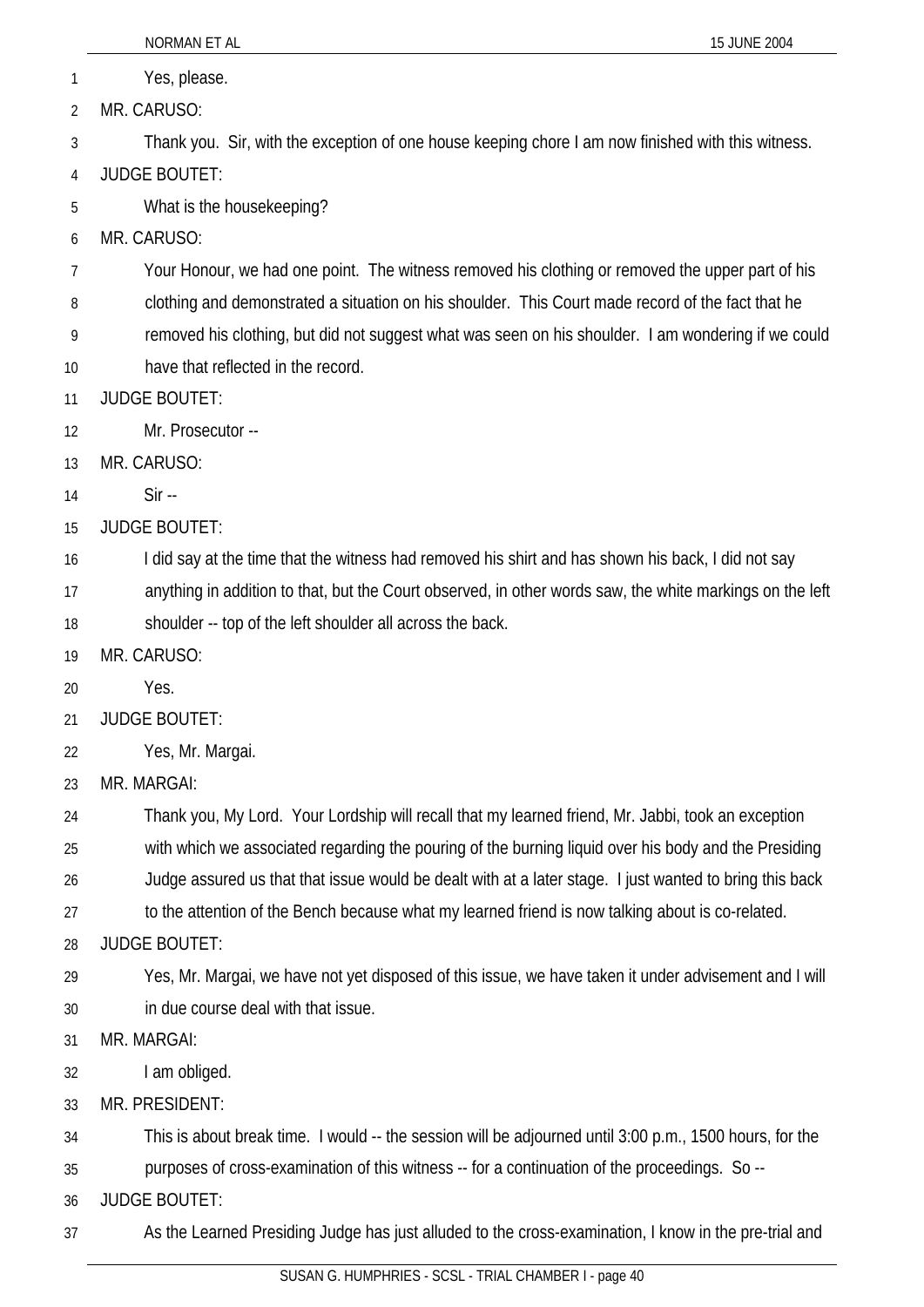| 1              | status conferences we had dealt with this issue asking the Defence counsel how you were intending    |
|----------------|------------------------------------------------------------------------------------------------------|
| $\overline{2}$ | to proceed if there was any specific comments in this respect, and we had indicated at the time that |
| 3              | we would follow the normal sequence, starting with the first Accused and so on. Well, given the fact |
| 4              | that the Accused is self-represented at this stage and to give him a little bit more time, we would  |
| 5              | prefer to ask you, Mr. Margai, to start cross-examination and have Mr. Norman, the first Accused, as |
| 6              | the last to do cross-examination of this particular witness.                                         |
| 7              | MR. MARGAI:                                                                                          |
| 8              | Your Lordship has rightly, premonitiously, pre-empted me. That was the question I was going to ask   |
| 9              | as to the order of cross-examination whether it was going to be sequential or, having regard to the  |
| 10             | prevailing circumstances, whether the converse. I am grateful. Thank you.                            |
| 11             | <b>JUDGE BOUTET:</b>                                                                                 |
| 12             | Thank you.                                                                                           |
| 13             | MR. PRESIDENT:                                                                                       |
| 14             | Right, the Court will rise and we will resume at three o'clock. The Court rises.                     |
| 15             | (Court recessed at 1307H)                                                                            |
| 16             | (Pages 15 to 41 by Susan G. Humphries)                                                               |
| 17             |                                                                                                      |
| 18             |                                                                                                      |
| 19             |                                                                                                      |
| 20             |                                                                                                      |
| 21             |                                                                                                      |
| 22             |                                                                                                      |
| 23             |                                                                                                      |
| 24             |                                                                                                      |
| 25             |                                                                                                      |
| 26             |                                                                                                      |
| 27             |                                                                                                      |
| 28             |                                                                                                      |
| 29             |                                                                                                      |
| 30             |                                                                                                      |
| 31             |                                                                                                      |
| 32             |                                                                                                      |
| 33             |                                                                                                      |
| 34             |                                                                                                      |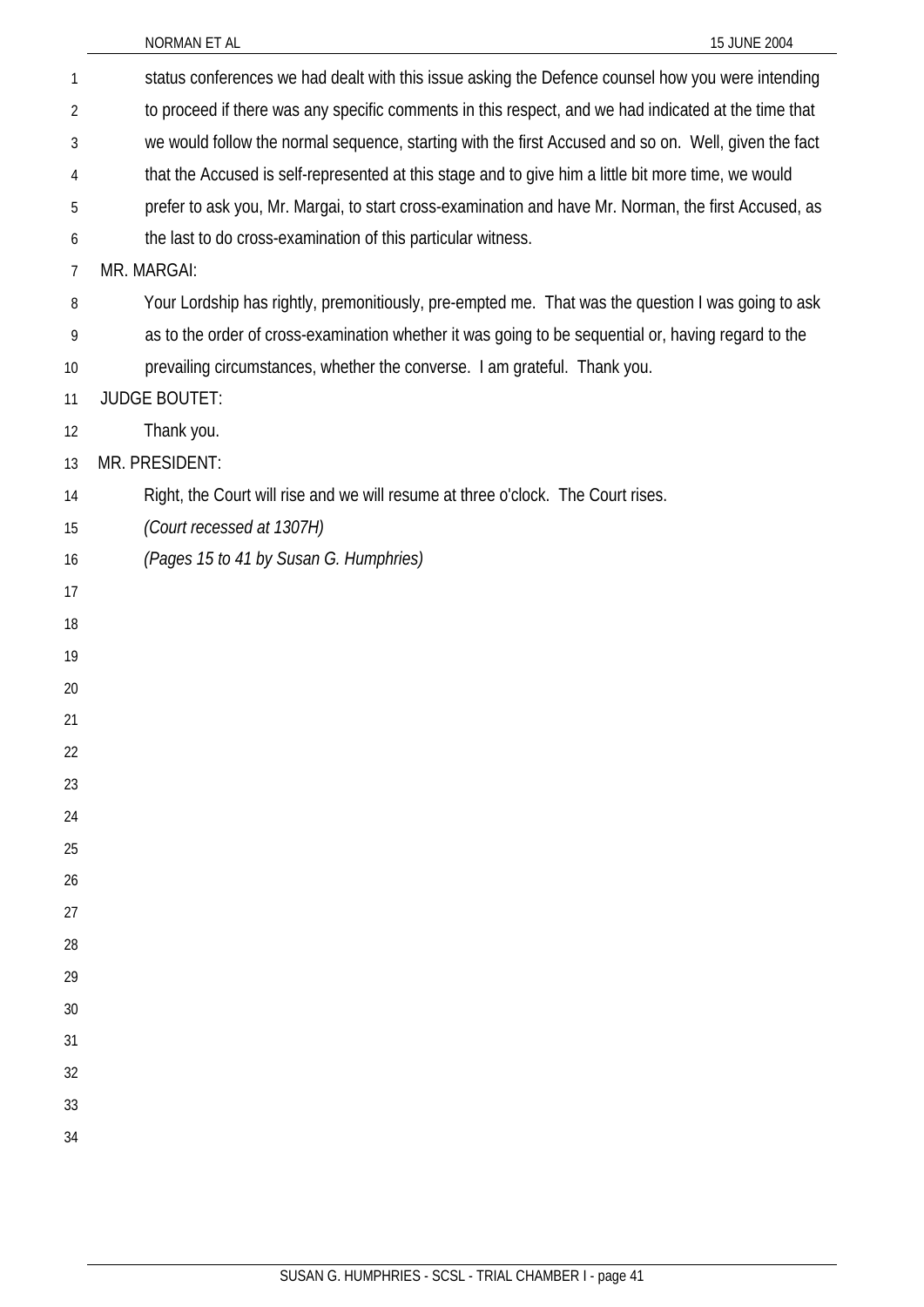|    |    | NORMAN ET AL<br>15 JUNE 2004                                                                                |  |
|----|----|-------------------------------------------------------------------------------------------------------------|--|
| 1  |    | (Court resumed at 1500H)                                                                                    |  |
| 2  |    | MR. PRESIDENT:                                                                                              |  |
| 3  |    | This session resumes. And I don't know whether the Defence counsel have agreed on the order of              |  |
| 4  |    | cross-examination. You were to start Mr. Margai.                                                            |  |
| 5  |    | MR. WILLIAMS:                                                                                               |  |
| 6  |    | Yada Williams, doing the cross-examination.                                                                 |  |
| 7  |    | MR. PRESIDENT:                                                                                              |  |
| 8  |    | Right, okay. No, never mind the little gossip up here, you can go on. Please, go ahead.                     |  |
| 9  |    | MR. WILLIAMS:                                                                                               |  |
| 10 |    | Yes.                                                                                                        |  |
| 11 |    | MR. PRESIDENT:                                                                                              |  |
| 12 |    | We are with you.                                                                                            |  |
| 13 |    | WITNESS TF2-198                                                                                             |  |
| 14 |    | <b>CROSS-EXAMINATION</b>                                                                                    |  |
| 15 |    | BY MR. WILLIAMS:                                                                                            |  |
| 16 | Q. | Mr. Witness, when you said the <i>Kamajors</i> picked you up from your brother's house, you were tied up    |  |
| 17 |    | immediately; is that correct?                                                                               |  |
| 18 | A. | Yes, it is correct. From there they tied me and took me to the junction.                                    |  |
| 19 | Q. | And then, could you tell the Court the distance between your brother's house and XXXX junction?             |  |
| 20 |    | Oh! Let me ask you this. Where is your brother's house located?                                             |  |
| 21 | А. | You've asked me two questions now.                                                                          |  |
| 22 | Q. | Where is your brother's house located?                                                                      |  |
| 23 | А. | It's at the back of Xxxx, near the Xxxx.                                                                    |  |
| 24 | Q. | Does he have an address?                                                                                    |  |
| 25 |    | MR. CARUSO:                                                                                                 |  |
| 26 |    | Your Honour, under the witness protection and your order that has been previously issued in this            |  |
| 27 |    | case, I'm wondering if whether or not the address is a little specific in terms of identifying this witness |  |
| 28 |    | and members of his family.                                                                                  |  |
| 29 |    | MR. WILLIAMS:                                                                                               |  |
| 30 |    | My Lord, I will withdraw the question.                                                                      |  |
| 31 |    | <b>JUDGE BOUTET:</b>                                                                                        |  |
| 32 |    | Thank you.                                                                                                  |  |
| 33 |    | MR. WILLIAMS:                                                                                               |  |
| 34 |    | What is the distance between your brother's house and the Xxxx junction?                                    |  |
| 35 | А. | It's a little bit far, I cannot tell precisely.                                                             |  |
| 36 | Q. | From your brother's house to Xxxx junction, how long did it take you on foot?                               |  |
| 37 | А. | Hey, It was a fast journey because I was not myself when I was walking, so it's difficult for me to         |  |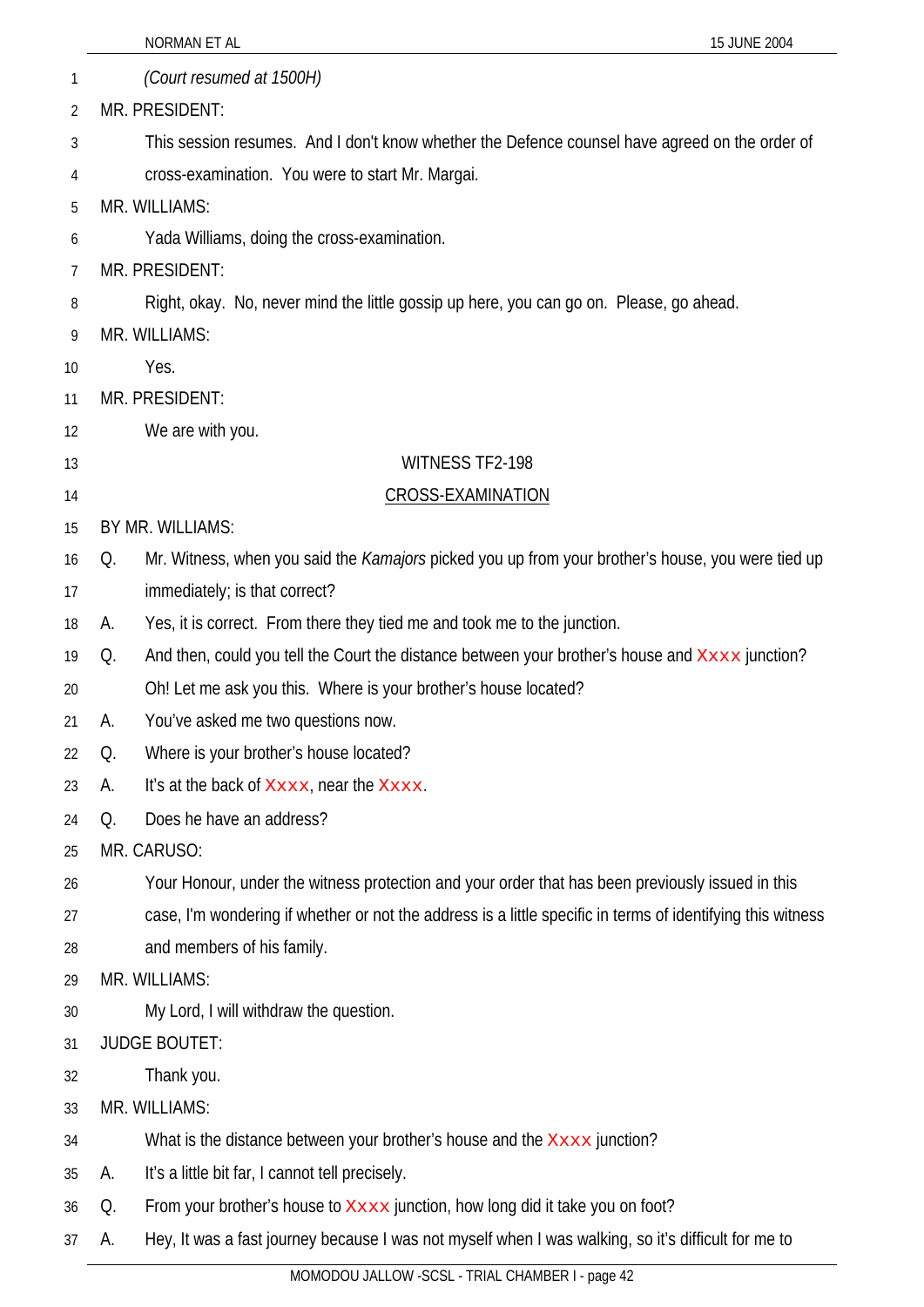|    |    | NORMAN ET AL                                                                                              | 15 JUNE 2004 |
|----|----|-----------------------------------------------------------------------------------------------------------|--------------|
| 1  |    | calculate. It was a fast journey because it was difficult for me to estimate what it was. In fact, during |              |
| 2  |    | that time, I have been doubling my steps.                                                                 |              |
| 3  | Q. | Do answer my question, please. I know it was fast but I just want an indication.                          |              |
| 4  | А. | I cannot tell you that -- I cannot tell you the distance because I didn't have a watch on me. I would not |              |
| 5  |    | tell you what the hour's is or the minutes are.                                                           |              |
| 6  | Q. | Alright. On reaching Xxxx Junction you proceeded -- you spent some time at Xxxx junction before           |              |
| 7  |    | you proceeded to Xxxx compound?                                                                           |              |
| 8  | А. | We did not go to Xxxx compound.                                                                           |              |
| 9  |    | <b>JUDGE BOUTET:</b>                                                                                      |              |
| 10 |    | Allow the interpretation to be done; otherwise, we are going to be totally confused.                      |              |
| 11 |    | MR. WILLIAMS:                                                                                             |              |
| 12 |    | As Your Lordship pleases. May I proceed?                                                                  |              |
| 13 |    | <b>JUDGE BOUTET:</b>                                                                                      |              |
| 14 |    | Yes, please.                                                                                              |              |
| 15 |    | BY MR. WILLIAMS:                                                                                          |              |
| 16 | Q. | So your final destination was <b>XXXX</b> junction, is that correct?                                      |              |
| 17 | А. | Yes, that is true.                                                                                        |              |
| 18 | Q. | And then you were only tied up once?                                                                      |              |
| 19 | А. | Yes, I was tied once.                                                                                     |              |
| 20 | Q. | Did you say -- when the Prosecutor was asking you questions, did you say you were tied up twice; did      |              |
| 21 |    | you ever say that?                                                                                        |              |
| 22 |    | MR. CARUSO:                                                                                               |              |
| 23 |    | Objection, Your Honour. The testimony is what it is. This Court will remember what the record             |              |
| 24 |    | reflects. Asking the witness what he said over again, I think is relatively improper.                     |              |
| 25 |    | <b>JUDGE BOUTET:</b>                                                                                      |              |
| 26 |    | Mr. Counsel?                                                                                              |              |
| 27 |    | MR. WILLIAMS:                                                                                             |              |
| 28 |    | Yes, My Lord. It is possibly clear to my learned friend but not to me, My Lord. I need some clarity, My   |              |
| 29 |    | Lord.                                                                                                     |              |
| 30 |    | <b>JUDGE BOUTET:</b>                                                                                      |              |
| 31 |    | Proceed.                                                                                                  |              |
| 32 |    | THE WITNESS:                                                                                              |              |
| 33 |    | I did not tell him that they tied me twice.                                                               |              |
| 34 |    | BY MR. WILLIAMS:                                                                                          |              |
| 35 |    | Could you tell the Court when was the first time you heard about the Kamajors? I mean, you<br>Q.          |              |

36 said you were Xxxx years old. Could you tell the Court when was the first time you heard about the

37 *Kamajors*?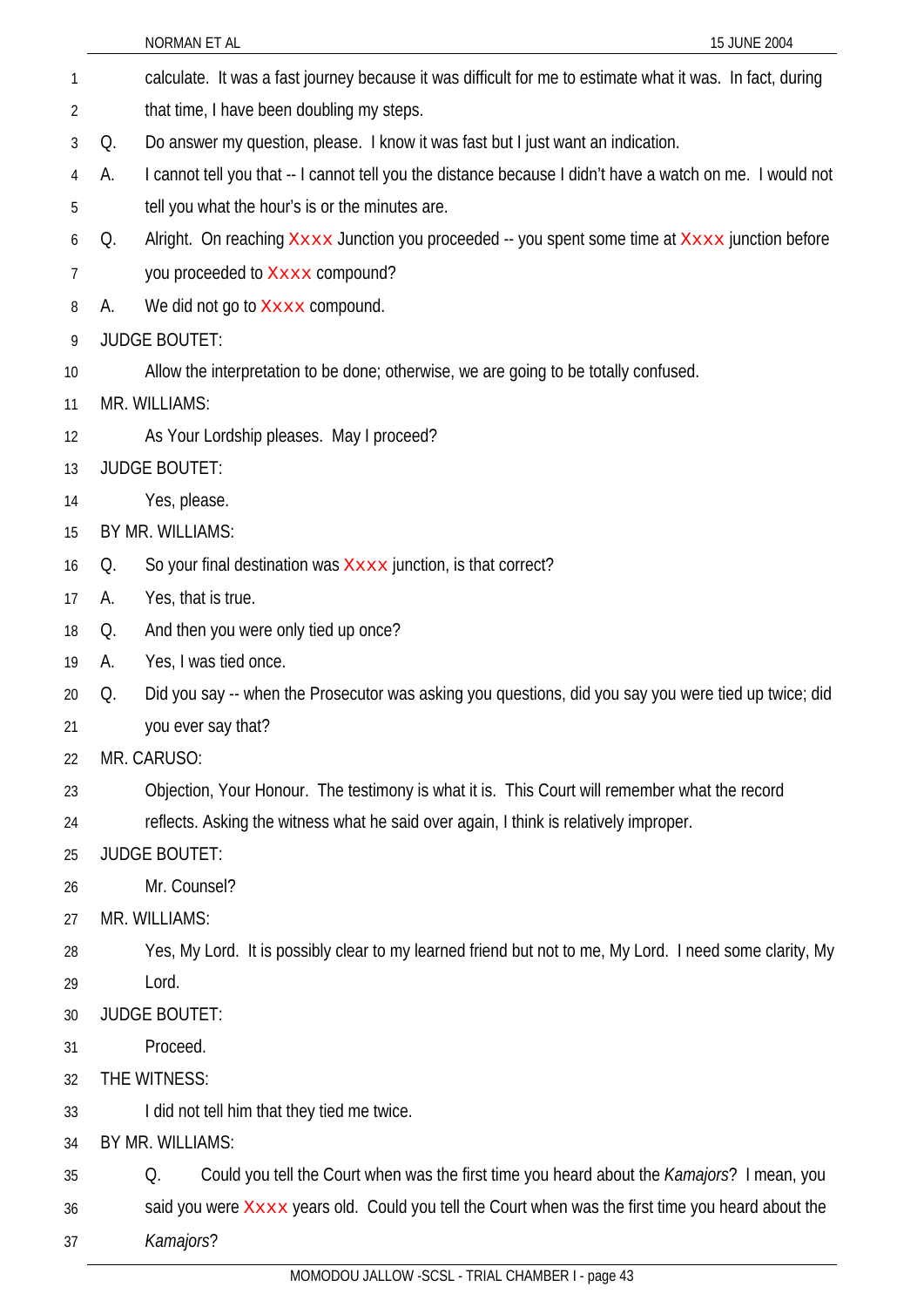|    |    | NORMAN ET AL<br>15 JUNE 2004                                                                                        |
|----|----|---------------------------------------------------------------------------------------------------------------------|
| 1  | А. | I would not be able to tell the Court the exact time because I'm not literate, because I did not record it,         |
| 2  |    | or to say that this is the time when the Kamajors came, when I would be able to remember the exact                  |
| 3  |    | time. All I know is that it's in 1996. The <i>Kamajors</i> came in $x_{xxxx}$ in 1996.                              |
| 4  | Q. | I'm just asking you for an exact date. I want you to be helpful to the Court, even an estimate would be             |
| 5  |    | fine by me. Just give us a rough estimate as to when was the first time you heard about the Kamajor                 |
| 6  |    | movement?                                                                                                           |
| 7  | А. | That was in 1996 -- 1996.                                                                                           |
| 8  | Q. | The first time?                                                                                                     |
| 9  | A  | Yes, that was it.                                                                                                   |
| 10 | Q. | Apart from the <i>Kamajors</i> that were fighting the rebels, you also know that there were the <i>Kapras</i> , the |
| 11 |    | Tamaboros, the Gbethis and so many other groups. Is that correct?                                                   |
| 12 | А. | I only know about the <i>Tamaboros</i> because they went to us once. I don't know about the other                   |
| 13 |    | factions.                                                                                                           |
| 14 | Q. | Mr. Witness, I'm not asking you about what you saw, or am not limiting you to what you saw. You                     |
| 15 |    | know you are a Sierra Leonean, right? You know that there were other groups fighting the rebels.                    |
| 16 |    | Today is the first time you -- you -- have you ever heard the word Kapras?                                          |
| 17 | А. | Of course, yes, I have heard about them.                                                                            |
| 18 | Q. | What were they doing during the war time?                                                                           |
| 19 | А. | No, I cannot tell you.                                                                                              |
| 20 | Q. | You stated in your testimony that there -- oh, I would gather from your testimony that there was a very             |
| 21 |    | cordial relationship between the soldiers and the residents of $X_{\text{XXX}}$ ; is that correct?                  |
| 22 | А. | Yes.                                                                                                                |
| 23 | Q. | And that continued even after the government was overthrown in 1997? I mean, that cordial                           |
| 24 |    | relationship, did it continue after the government had been overthrown in 1997?                                     |
| 25 | А. | Yes.                                                                                                                |
| 26 | Q. | You mentioned your brother who you said was killed. He was a soldier?                                               |
| 27 | А. | No, he wasn't. He was a civilian just like me.                                                                      |
| 28 | Q. | And he too had lived in Xxxx all throughout, since birth?                                                           |
| 29 | А. | Yes, but he left there for some time and went to Freetown for some time.                                            |
| 30 | Q. | And then you mentioned that when you went back to XXXX after leaving Bo people explained certain                    |
| 31 |    | things to you. Is that correct?                                                                                     |
| 32 | А. | Yes.                                                                                                                |
| 33 | Q. | Could you tell the Court the names of the people you spoke with when you returned?                                  |
| 34 | А. | One was Xxxx Xxxx, whom I met in town; two, Xxxx. I also met him in town.                                           |
| 35 | Q. | So you only spoke with two people when you returned to Xxxx; is that correct?                                       |
| 36 | А. | Yes, at that time.                                                                                                  |
| 37 | Q. | What is the sure name of Vandy? I want the complete name of Xxxx.                                                   |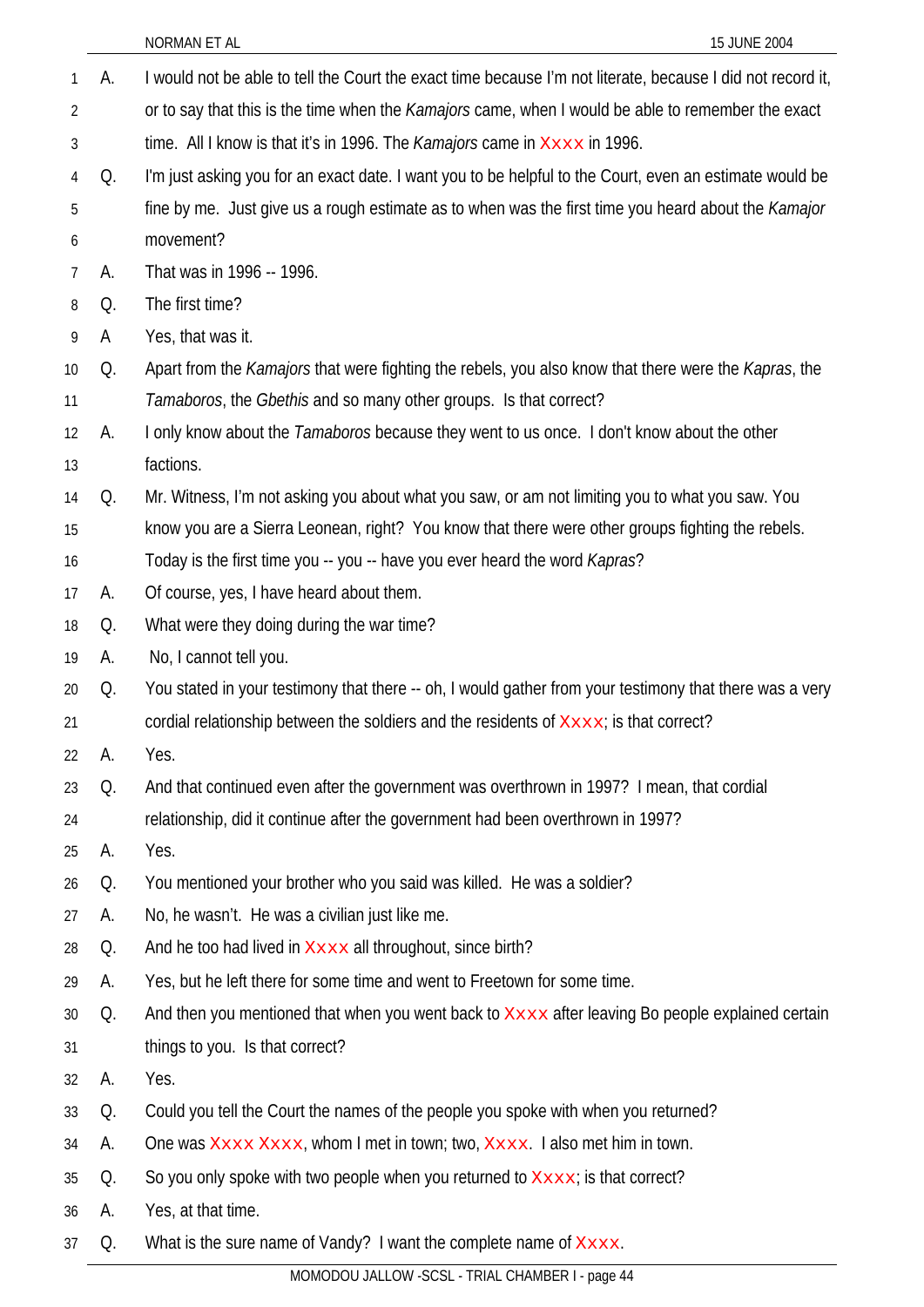|                |    | NORMAN ET AL<br>15 JUNE 2004                                                                               |
|----------------|----|------------------------------------------------------------------------------------------------------------|
| 1              | А. | No, I know Xxxx. That is the only name that I know.                                                        |
| 2              | Q. | Does he live in Xxxx?                                                                                      |
| 3              | А. | Yes, Xxxx Xxxx would be there and Xxxx would also be there.                                                |
| 4              | Q. | You mentioned two meetings at the court <i>barray</i> at Xxxx; the first took place in late March, and the |
| 5              |    | second in April, and you said you were present at both meetings. Is that correct?                          |
| 6              | А. | Yes, that is correct.                                                                                      |
| $\overline{7}$ | Q. | Could you -- would you say that you saw and heard all what transpired at that meeting?                     |
| 8              | А. | I did not say that I heard all that was said in that meeting.                                              |
| 9              | Q. | The court <i>barray</i> still stands there; is that true?                                                  |
| 10             | А. | Yes.                                                                                                       |
| 11             | Q. | You mentioned where you stood during the meetings. During the first meeting, where did you stand?          |
| 12             |    | Where were you standing or seated?                                                                         |
| 13             | A. | Yes.                                                                                                       |
| 14             | Q. | Where were you standing during the first meeting?                                                          |
| 15             | А. | I was sitting on a railing by the <i>barray</i> . That is to say, the cement that is put right round.      |
| 16             | Q. | So you were inside the <i>barray</i> and it is a very small <i>barray</i> ?                                |
| 17             | А. | Yes.                                                                                                       |
| 18             | Q. | I will go back to my original question. Would you say that you heard and saw all that transpired during    |
| 19             |    | those two meetings?                                                                                        |
| 20             | А. | All that Hinga Norman said in the meeting, I have told you everything.                                     |
| 21             | Q. | I'm not concerned about what Mr. Norman said. I'm asking you a specific question: You were at the          |
| 22             |    | meeting from start to finish, correct?                                                                     |
| 23             | А. | I was not there up to the end.                                                                             |
| 24             | Q. | What about the second meeting?                                                                             |
| 25             | А. | Even during the second meeting, I said that I was not up to the end of the meeting during the second       |
| 26             |    | meeting.                                                                                                   |
| 27             | Q. | During the limited time that you were present in those two meetings, you saw all and heard all what        |
| 28             |    | transpired, during the limited time?                                                                       |
| 29             | А. | I had explained to you people that I was not up to the end. They said some words and it came to a          |
| 30             |    | certain time when I felt I couldn't bear it any more, so I left.                                           |
| 31             | Q. | I mean, I'm restricting myself to what happened whilst you were there; what you saw and what you           |
| 32             |    | heard whilst you were present. Nobody was obstructing your view during the meeting, is that correct?       |
| 33             |    | I mean, there were a lot of people and you were inside the barray and it's a small barray. So you had      |
| 34             |    | a clear view of what transpired?                                                                           |
| 35             | А. | Yes.                                                                                                       |
| 36             | Q. | You mentioned that there were three soldiers staying with you right up to the time the Kamajors took       |
| 37             |    | over Xxxx?                                                                                                 |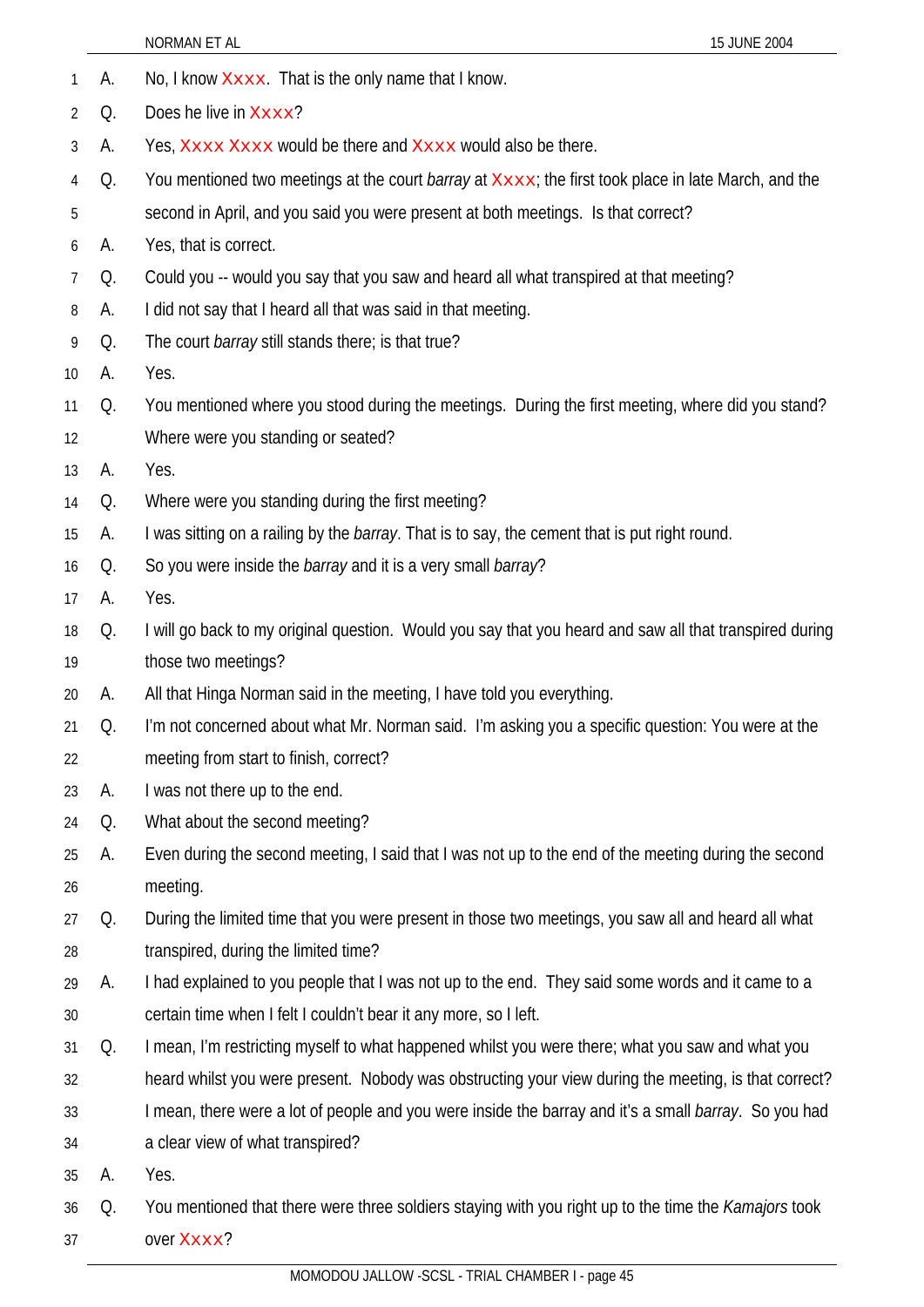| 1              | А. | Yes.                                                                                                         |
|----------------|----|--------------------------------------------------------------------------------------------------------------|
| $\overline{2}$ | Q. | Could you tell the names of those soldiers?                                                                  |
| 3              | А. | Yes.                                                                                                         |
| 4              | Q. | Go ahead.                                                                                                    |
| 5              | А. | The one who is Kondo father, that's the name that we know him of. The one is Sergeant Alhagi, the            |
| 6              |    | one is Fofana.                                                                                               |
| 7              | Q. | And the relationship between the soldiers and the Kamajors was quite cordial whilst the Kamajors             |
| 8              |    | were at Xxxx; is that correct?                                                                               |
| 9              | A. | Yes, they lived happily. They were together, doing things together.                                          |
| 10             | Q. | And the relationship between the Kamajors and the residents of Xxxx was also very cordial right up to        |
| 11             |    | the time they left?                                                                                          |
| 12             | А. | Yes, they lived well together.                                                                               |
| 13             | Q. | Could you -- are you -- could you give an explanation for the sudden -- let me just -- let me rephrase it,   |
| 14             |    | you would want the Court to believe that that relationship started after they left Xxxx?                     |
| 15             | А. | Yes, before they left Xxxx, the relationship had already soured.                                             |
| 16             | Q. | And what about the relation between you, the residents, and the <i>Kamajors</i> , did that also deteriorate? |
| 17             | А. | Well, definitely, yes, it deteriorated.                                                                      |
| 18             | Q. | Would you give an explanation for that?                                                                      |
| 19             | А. | Well, I knew that what led to the destruction of this relationship, when they went, they said that we        |
| 20             |    | were the ones who allowed the soldiers to be in town up to that time.                                        |
| 21             | Q. | And then you mentioned that during the stay of the soldiers they never burnt down any house, nor did         |
| 22             |    | they kill civilian; is that correct?                                                                         |
| 23             | A. | Yes, I did not see that with my eyes.                                                                        |
| 24             | Q. | During the occupation -- were houses destroyed during their occupation of Xxxx, I mean, the                  |
| 25             |    | occupation of the soldiers?                                                                                  |
| 26             | А. | No, there was a destruction when there was -- a fight erupted between the soldiers and the rebels.           |
| 27             | Q. | Could you tell the Court -- I mean, you said you were picked up from your brother's house. I mean,           |
| 28             |    | and when you came to Bo, you knew that residents or former residents of <b>XXXX</b> were being hunted,       |
| 29             |    | did you take any precautions?                                                                                |
| 30             | А. | During that time we were in the house and we didn't venture out.                                             |
| 31             | Q. | And then did you see other residents of Xxxx at that time? Did you see or meet or talk with other            |
| 32             |    | former residents of <b>Xxxx</b> during your initial stay there?                                              |
| 33             | А. | In fact, there were a lot of them who were in the town.                                                      |
| 34             | Q. | Where were they, the other people you are talking about?                                                     |
| 35             | A. | They were at Shellmingo, by the highway.                                                                     |
| 36             | Q. | How did you know that?                                                                                       |
| 37             | A. | I knew because a lot of them who came would ask each other and say, "Where were you, where have              |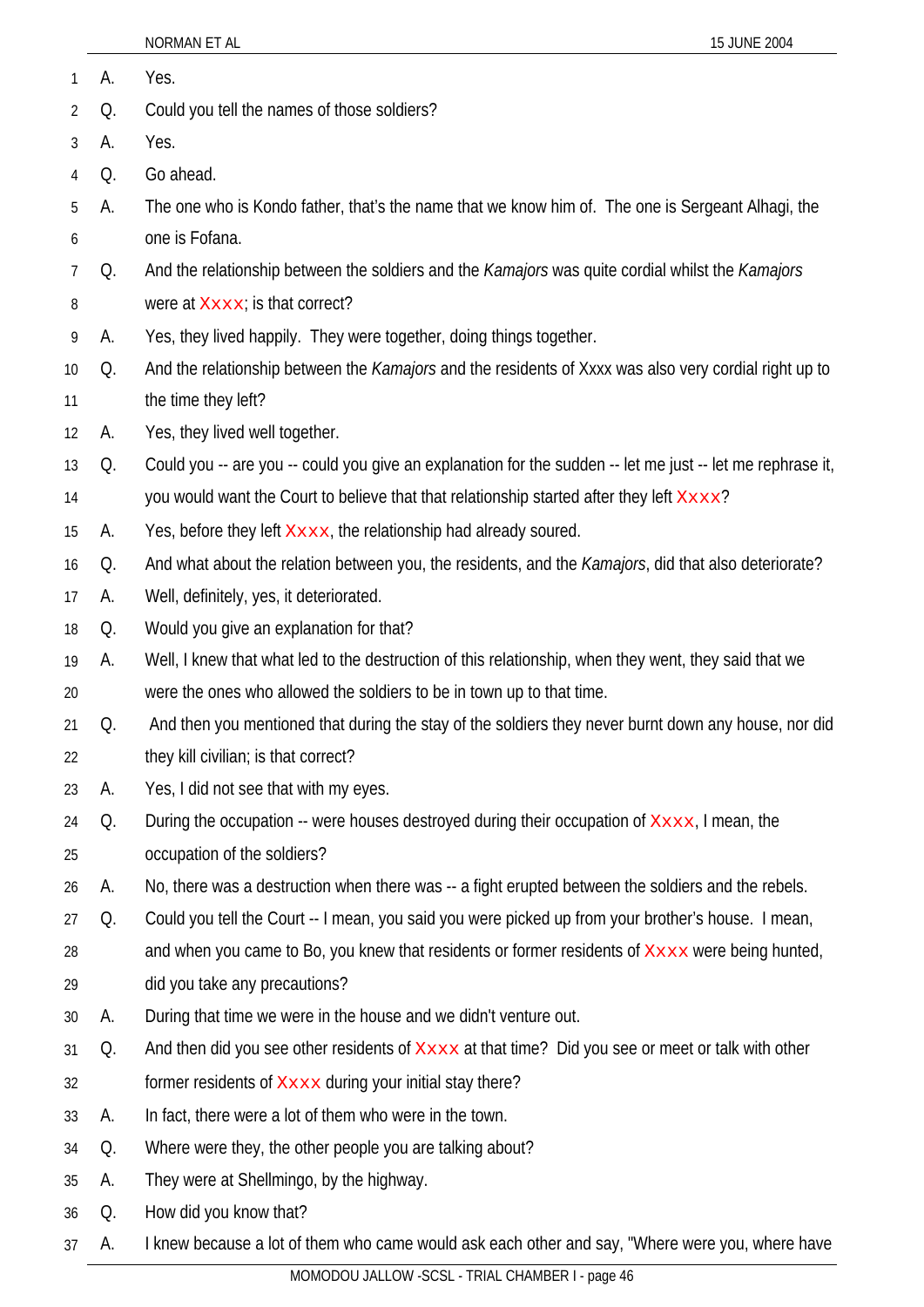|                   |    | 15 JUNE 2004<br>NORMAN ET AL                                                                                 |
|-------------------|----|--------------------------------------------------------------------------------------------------------------|
| 1                 |    | you been," and they would explain to us where they were.                                                     |
| 2                 | Q. | You mentioned in your evidence that the CDF was the same as the Kamajors, do you know that other             |
| 3                 |    | groups constituted the CDF?                                                                                  |
| 4                 | А. | No, all I knew was that when they said the CDF, I knew that it was the Kamajors.                             |
| 5                 | Q. | So you don't -- you are telling this Court that you don't know that the <i>Kapras</i> were an element of the |
| 6                 |    | CDF, is that what you are saying?                                                                            |
| 7                 | А. | I wouldn't be able to tell because these people are not in our own part. I did not know their work.          |
| 8                 | Q. | Apart from the <i>Mende</i> people at Xxxx, there are a lot of other tribes staying at Xxxx. Is that         |
| 9                 |    | correct?                                                                                                     |
| 10                | А. | Yes.                                                                                                         |
| 11                | Q. | And the Temne population, was it large at Xxxx?                                                              |
| $12 \overline{ }$ | А. | No, they are not in the majority.                                                                            |
| 13                | Q. | What about the <i>Fula</i> population?                                                                       |
| 14                | А. | Yes, well the Fula were more in number than the Temnes.                                                      |
| 15                | Q. | And these other tribes, they never formed any resistant movement to the rebels; is that what you are         |
| 16                |    | saying?                                                                                                      |
| 17                | А. | No.                                                                                                          |
| 18                | Q. | They never formed any resistant movement?                                                                    |
| 19                | А. | No, not at all.                                                                                              |
| 20                |    | MR. WILLIAMS:                                                                                                |
| 21                |    | My Lord, I'd just ask for a minute to consult with my other colleagues.                                      |
| 22                |    | MR. PRESIDENT:                                                                                               |
| 23                |    | Briefly.                                                                                                     |
| 24                |    | BY MR. WILLIAMS:                                                                                             |
| 25                | Q. | Mr. Witness, you said you -- on the first occasion -                                                         |
| 26                |    | <b>JUDGE BOUTET:</b>                                                                                         |
| 27                |    | Please, open your mike.                                                                                      |
| 28                |    | BY MR. WILLIAMS:                                                                                             |
| 29                | Q. | You said during the first meeting something was said that frightened you; is that correct? Well, let me      |
| 30                |    | ask you this, are you a very brave man -- are you a brave man?                                               |
| 31                | А. | What do you mean?                                                                                            |
| 32                | Q. | Are you a brave man?                                                                                         |
| 33                | А. | I do not understand that language.                                                                           |
| 34                |    | MR. WILLIAMS:                                                                                                |
| 35                |    | I don't know whether I should express myself in krio. I don't know what is being said by the                 |
| 36                |    | interpreters.                                                                                                |
| 37                |    |                                                                                                              |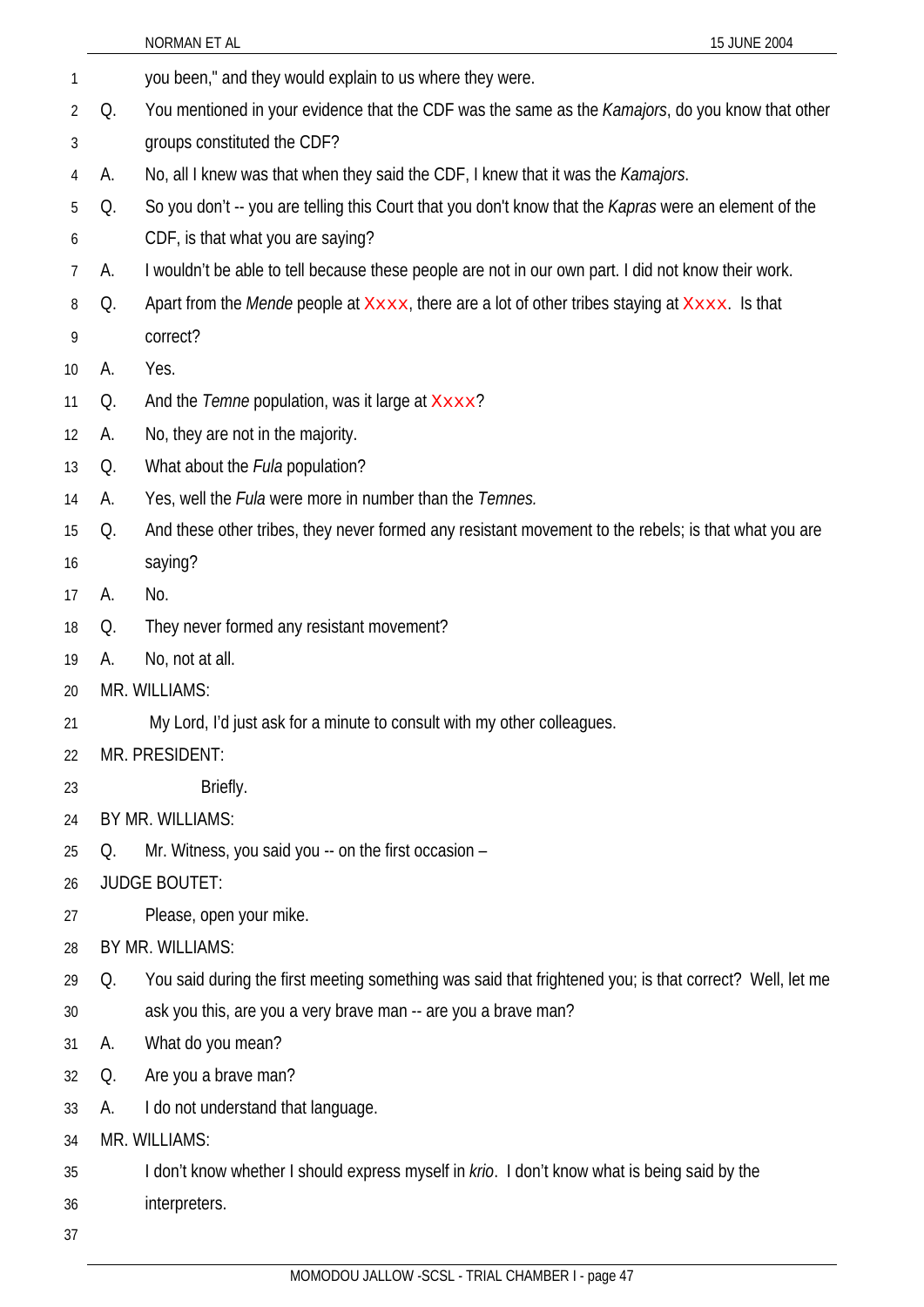| 1  |    | MR. PRESIDENT:                                                                                      |
|----|----|-----------------------------------------------------------------------------------------------------|
| 2  |    | Yes, sorry, you -- what do you want?                                                                |
| 3  |    | MR. WILLIAMS:                                                                                       |
| 4  |    | My Lord, he is seeking a definition of what brave means.                                            |
| 5  |    | MR. PRESIDENT:                                                                                      |
| 6  |    | What, bereaved -                                                                                    |
| 7  |    | MR. WILLIAMS:                                                                                       |
| 8  |    | Brave.                                                                                              |
| 9  |    | MR. PRESIDENT:                                                                                      |
| 10 |    | Well, let the interpreters do their work. The interpreters are there to do their work.              |
| 11 |    |                                                                                                     |
| 12 |    | Interpreters, would you please do your job? Brave, courageous, brave. Find the word, you know, in   |
| 13 |    | krio and --                                                                                         |
| 14 |    | THE WITNESS:                                                                                        |
| 15 |    | Yes, I'm courageous, I'm brave.                                                                     |
| 16 |    | MR. WILLIAMS:                                                                                       |
| 17 |    | My Lord, that would be all for this witness.                                                        |
| 18 |    | MR. PRESIDENT:                                                                                      |
| 19 |    | Thank you.                                                                                          |
| 20 |    | Yes, cross-examination by counsel for the second Accused.                                           |
| 21 |    | WITNESS TF2-198                                                                                     |
| 22 |    | <b>CROSS-EXAMINATION</b>                                                                            |
| 23 |    | BY MR. BOCKARIE                                                                                     |
| 24 | Q. | Yes, sir. You told this Court that as far back as 1991 soldiers have been living in XXXX, isn't it? |
| 25 | А. | Yes.                                                                                                |
| 26 | Q. | Will you agree with me that as far back as 1991, Xxxx was a headquarter of the Xxxx Xxxx of the     |
| 27 |    | Sierra Leone Army.                                                                                  |
| 28 | А. | Yes.                                                                                                |
| 29 | Q. | So, soldiers didn't just live in Xxxx, but it was a Xxxx headquarter town?                          |
| 30 | А. | Yes.                                                                                                |
| 31 | Q. | Up to -- sorry -- you will agree with me that the position didn't change up to February 1998?       |
| 32 | А. | Yes.                                                                                                |
| 33 | Q. | There are barracks in Xxxx town?                                                                    |
| 34 | А. | No.                                                                                                 |
| 35 | Q. | So the soldiers were scattered in respective houses, isn't it?                                      |
| 36 | А. | Yes.                                                                                                |
| 37 | Q. | Yes, sir. You will also agree with me that between 1991 and 1996 there were sporadic clashes        |

NORMAN ET AL 15 JUNE 2004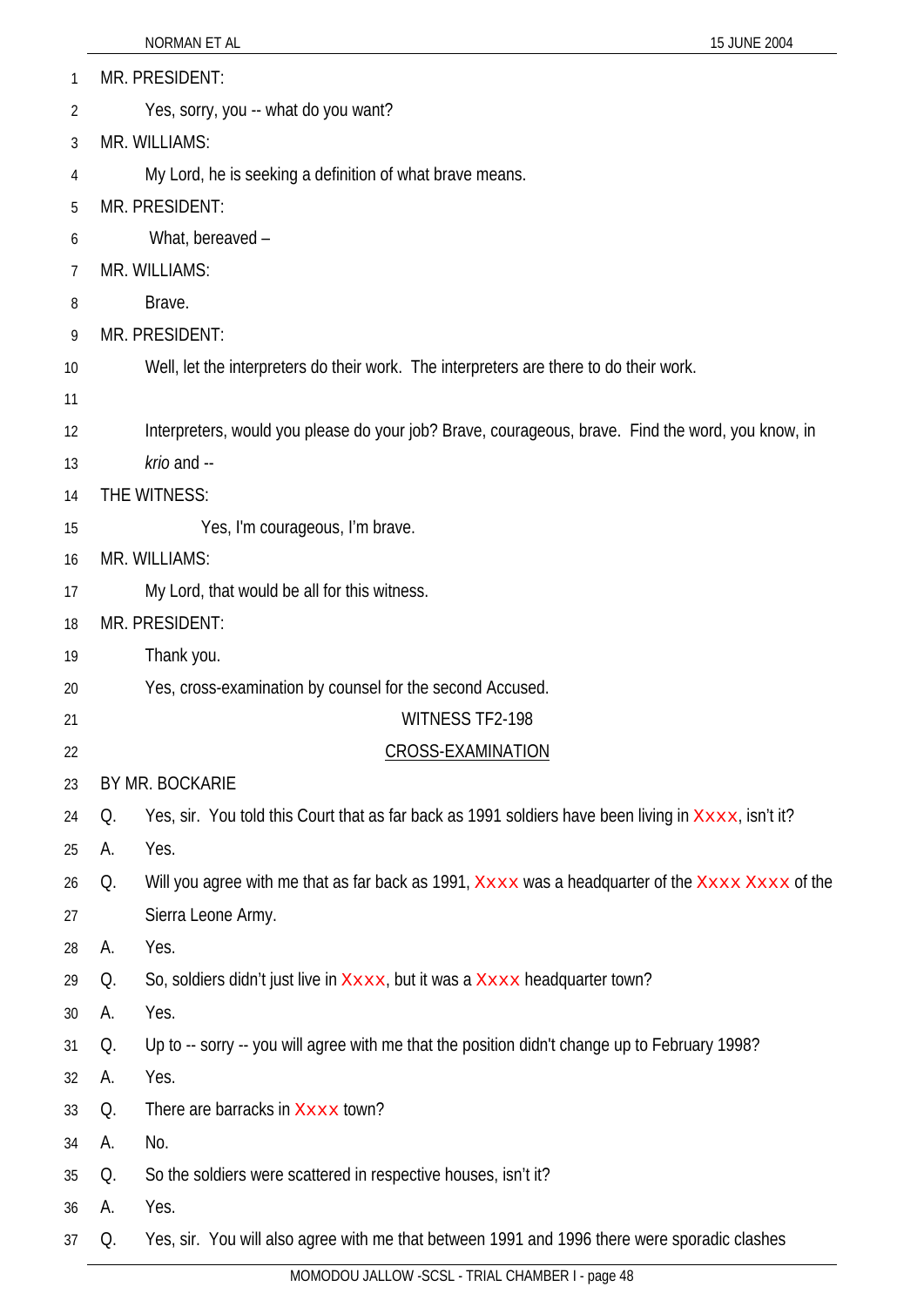|    |    | NORMAN ET AL<br>15 JUNE 2004                                                                           |
|----|----|--------------------------------------------------------------------------------------------------------|
| 1  |    | between soldiers in Xxxx and RUF in Xxxx town, isn't it?                                               |
| 2  | А. | With rebels, yes.                                                                                      |
| 3  | Q. | And casualties were being inflicted on both sides?                                                     |
| 4  | А. | Yes.                                                                                                   |
| 5  | Q. | And a lot of houses were destroyed?                                                                    |
| 6  | А. | The destruction was not limited to the dislocation of houses that you wouldn't see any.                |
| 7  | Q. | What I mean, in the process of these clashes houses were destroyed, isn't it, yes or no?               |
| 8  | А. | Yes, they destroyed some houses.                                                                       |
| 9  | Q. | Thank you. Now we come back to 1998. Now, you said Xxxx was attacked on the 13th of                    |
| 10 |    | February 1998.                                                                                         |
| 11 | А. | February.                                                                                              |
| 12 | Q. | Yes, 1998?                                                                                             |
| 13 | А. | Yes.                                                                                                   |
| 14 | Q  | During the course of the attack the road towards -- from Xxxx to Xxxx direction, who were in           |
| 15 |    | control? Was it controlled by the Kamajor? The road from Xxxx towards Xxxx direction, which we         |
| 16 |    | referred to as the eastward direction; was it controlled by the Kamajor?                               |
| 17 | А. | At that time halfway through was controlled by soldiers and the other part was controlled by Kamajors. |
| 18 | Q. | Which part was controlled by the <i>Kamajors</i> ? I mean, the one going towards Xxxx direction?       |
| 19 | А. | Xxxx road, by the soldiers                                                                             |
| 20 | Q. | Xxxx road was controlled by who?                                                                       |
| 21 | А. | The town was controlled by soldiers.                                                                   |
| 22 | Q. | Thank you. You said on this day there was mass exodus of people from Xxxx going towards Xxxx           |
| 23 |    | direction. I'm I correct?                                                                              |
| 24 | А. | Yes.                                                                                                   |
| 25 | Q. | Fine. And the bulk of the people went towards Bendu direction to Bo? That is the northward             |
| 26 |    | direction, according to your testimony. Xxxx, Xxxx Xxxx, then to Xxxx                                  |
| 27 | А. | Yes.                                                                                                   |
| 28 | Q. | You took that route, didn't you?                                                                       |
| 29 | А. | Yes.                                                                                                   |
| 30 | Q. | You would agree with me that that particular route was left wide open?                                 |
| 31 | А. | At all.                                                                                                |
| 32 | Q. | What do you say?                                                                                       |
| 33 | А. | Nobody was scared when we were travelling on that road because there were soldiers behind them.        |
| 34 | Q. | So there was no clash along the road going to Xxxx, Xxxx Xxxx, right on to Xxxx, there was no          |
| 35 |    | clash?                                                                                                 |
| 36 | А. | At all, on that particular Friday.                                                                     |
| 37 | Q. | Now, did people go to $\overline{\text{xxxx}}$ direction, in the eastward direction?                   |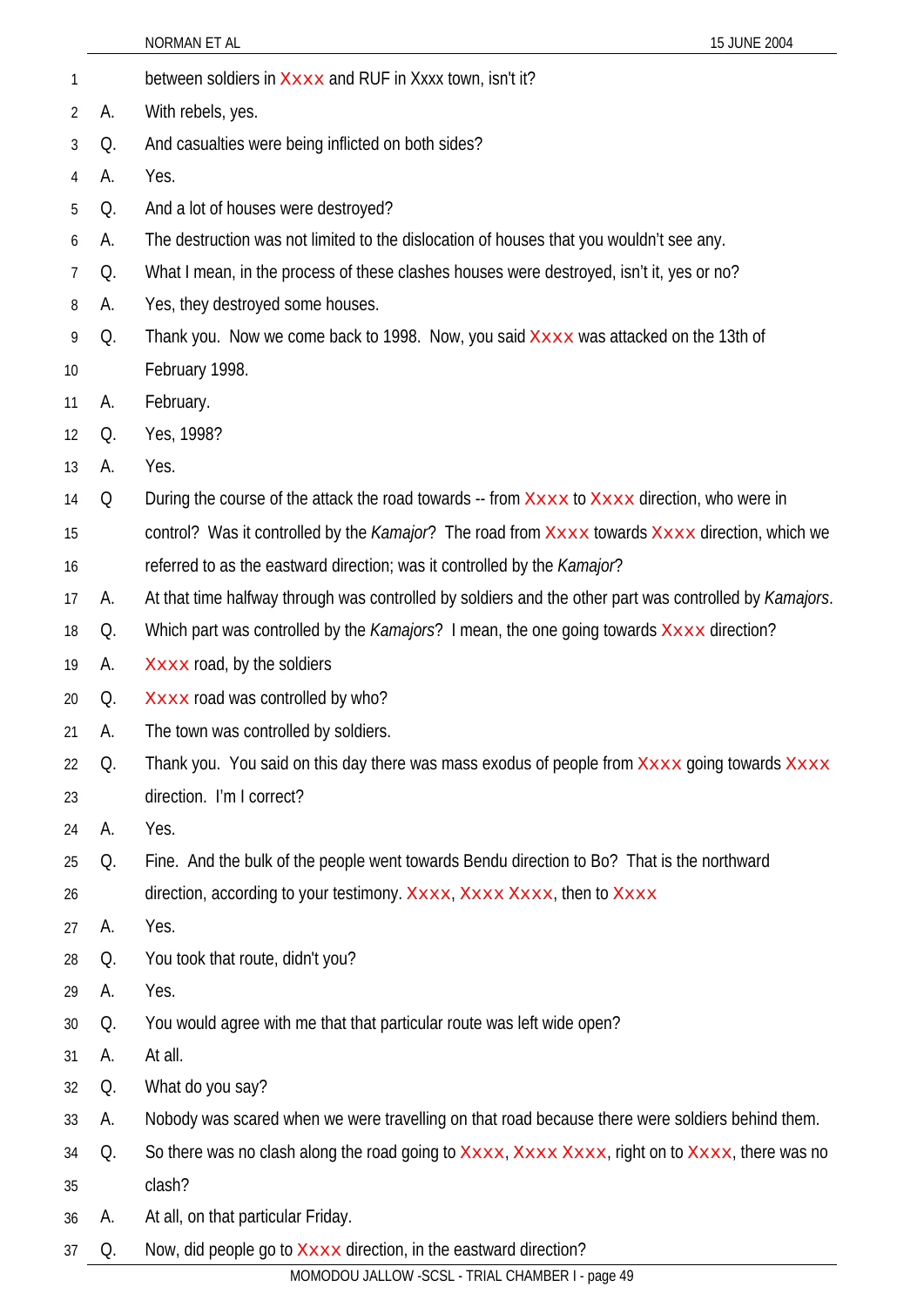| 1  | А. | I can't tell.                                                                                               |
|----|----|-------------------------------------------------------------------------------------------------------------|
| 2  | Q. | Can you also tell whether people went towards the westward direction, XXXX direction?                       |
| 3  | А. | I only know about the route that I took with the crowd. That is what I know about.                          |
| 4  | Q. | But you would agree with me that the bulk of the residents of Xxxx went towards that direction?             |
| 5  | А. | Yes, by Bo road.                                                                                            |
| 6  | Q. | Thank you. Now you gave your occupation as a watch repairer, and as a watch repairer you usually            |
| 7  |    | sit at a very strategic place in any town to profess your trade; am I not correct?                          |
| 8  | А. | Yes.                                                                                                        |
| 9  | Q. | And also -- so will you agree with me that you sit right in the junction of $x_{xxx}$ ?                     |
| 10 | А. | Yes.                                                                                                        |
| 11 | Q. | Now, you said the <i>Kamajors</i> came and attacked Xxxx. The <i>Kamajors</i> were heavily armed with RPGs; |
| 12 |    | am I correct?                                                                                               |
| 13 | А. | Yes.                                                                                                        |
| 14 | Q. | And also they also had in their possession, you know, the gun they call GPMG, General Purpose               |
| 15 |    | Machine Gun with a heavy sound? I know you were quite familiar with gun sounds, aren't we?                  |
| 16 | А. | All the type of weapons carried by soldiers, they also had.                                                 |
| 17 | Q. | Kamajors were armed with GPMG, General Purpose Machine Gun?                                                 |
| 18 | А. | Yes.                                                                                                        |
| 19 | Q. | And they also had in their possession 60 millimetre mortars?                                                |
| 20 | А. | I don't know what they call 60 millimetre mortars, I only know what the soldiers had.                       |
| 21 | Q. | Have you heard of mortar which is like a bomb?                                                              |
| 22 | A. | Yes.                                                                                                        |
| 23 | Q. | Whereas you were professing your trade, I mean, you must be very familiar with these weapons at             |
| 24 |    | that junction in Xxxx. I know Xxxx very well. Sorry sir, my apologies, sir. Now, also you will agree        |
| 25 |    | with me that they had mortar, a bomb?                                                                       |
| 26 | А. | Yes, they had them.                                                                                         |
| 27 | Q. | Now, during this attack they used all these weapons in XXXX, didn't they, the Kamajors?                     |
| 28 | А. | Yes.                                                                                                        |
| 29 | Q. | And at that time the soldiers too responded from their respective locations?                                |
| 30 | А. | Yes, but --                                                                                                 |
| 31 | Q. | What is the "but"?                                                                                          |
| 32 | А. | The soldiers were using theirs differently.                                                                 |
| 33 | Q. | How different? They were fighting for their dear lives and they responded appropriately, didn't they?       |
| 34 |    | MR. CARUSO:                                                                                                 |
| 35 |    | Your Honour, I am sorry, but perhaps we could ask a question rather than argue with the witness.            |
| 36 |    | MR. BOCKARIE:                                                                                               |
| 37 |    | My apology, sir.                                                                                            |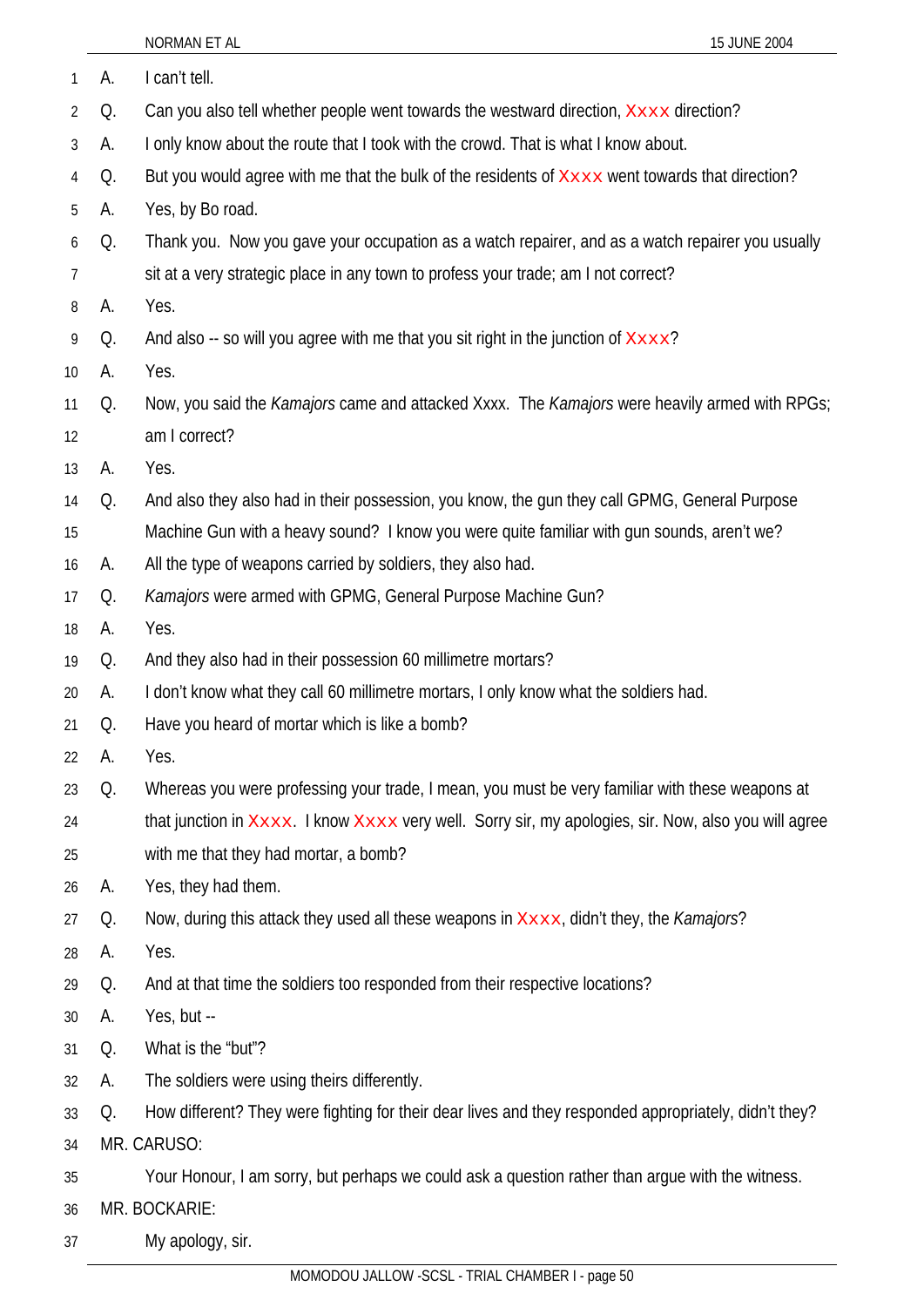| 1  |    | BY MR. BOCKARIE:                                                                                       |
|----|----|--------------------------------------------------------------------------------------------------------|
| 2  | Q. | Mr. Witness, according to your testimony, the Kamajors were well armed?                                |
| 3  | А. | Yes.                                                                                                   |
| 4  | Q. | And when attacked -- when they attacked the soldiers, the soldiers responded appropriately?            |
| 5  | А. | Yes.                                                                                                   |
| 6  | Q. | Thank you. Now, you said you walked from Xxxx and came to Xxxx. Did you use the main                   |
| 7  |    | highway from Xxxx, Xxxx - Xxxx Xxxx, Xxxx (phonetic) on to Xxxx, or did you take any                   |
| 8  |    | bush path?                                                                                             |
| 9  | А. | I travelled through the highway.                                                                       |
| 10 | Q. | You said you eventually got to Bo at 6 o'clock in the morning.                                         |
| 11 | А. | Yes.                                                                                                   |
| 12 | Q. | And you said when you got to Bo you saw so many Kamajors in Bo, isn't it? Upon your arrival in Bo,     |
| 13 |    | you saw so many Kamajors in Bo, isn't it?                                                              |
| 14 | А. | Yes.                                                                                                   |
| 15 | Q. | So to be precise, that was on the 14th, the morning of the 14th of February?                           |
| 16 | A. | Yes, that's it.                                                                                        |
| 17 | Q. | Now, do you know Bo quite well? Are you quite familiar with Bo?                                        |
| 18 | A. | No, I don't understand Bo much. The only thing is that I know where my people stay. I don't            |
| 19 |    | understand the entire -- I only know where my people stay                                              |
| 20 | Q. | You spent all your life in Xxxx and you are a trader?                                                  |
| 21 | A. | Yes.                                                                                                   |
| 22 | Q. | And you buy your things from Bo to Xxxx?                                                               |
| 23 | А. | Yes.                                                                                                   |
| 24 | Q. | Thank you. You said you stayed at Xxxx Xxxx at the back of Xxxx?                                       |
| 25 | А. | Yes.                                                                                                   |
| 26 | Q. | Whose compound is this?                                                                                |
| 27 | А. | It's own by one woman.                                                                                 |
| 28 |    | <b>JUDGE BOUTET:</b>                                                                                   |
| 29 |    | Could you shut off your mike, please.                                                                  |
| 30 |    | MR. BOCKARIE:                                                                                          |
| 31 |    | I'm sorry.                                                                                             |
| 32 |    | MR. CARUSO:                                                                                            |
| 33 |    | I'm sorry, Your Honour, but I thought we were going to avoid the actual locations that would give away |
| 34 |    | the addresses of witnesses or parts of their family as being unnecessary.                              |
| 35 |    | <b>JUDGE BOUTET:</b>                                                                                   |
| 36 |    | I understood your objection to have been at a time when he was asking -- was being asked house         |
| 37 |    | address. The question of behind the church was already out and you never objected to it. It is the     |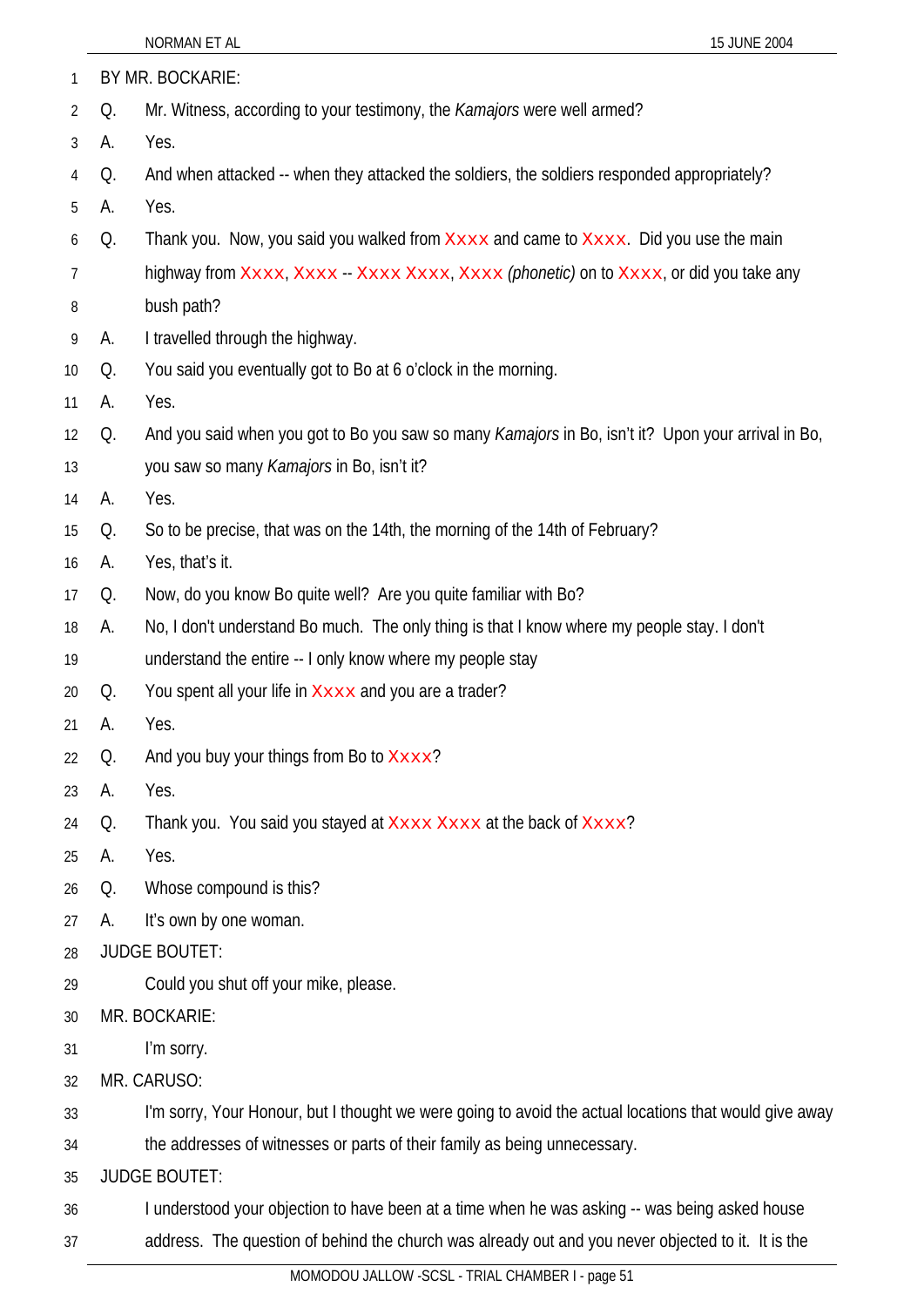| 1        | subsequent question you objected to.                                                                    |  |
|----------|---------------------------------------------------------------------------------------------------------|--|
| 2        | MR. CARUSO:                                                                                             |  |
| 3        | Well, I'm objecting, Your Honour, to any pinpointing of anything that might, in fact, give away the     |  |
| 4        | identity of this witness or his family.                                                                 |  |
| 5        | <b>JUDGE BOUTET:</b>                                                                                    |  |
| 6        | Mr. Defence.                                                                                            |  |
| 7        | MR. BOCKARIE:                                                                                           |  |
| 8        | Yes, My Lord. Inasmuch as I'm prepared to concede, but, My Lord, as earlier on stated by my             |  |
| 9        | colleague, probably this is going to be a lead for further investigation as to what he has already      |  |
| 10       | adduced in evidence in chief.                                                                           |  |
| 11       | <b>JUDGE BOUTET:</b>                                                                                    |  |
| 12       | But you would appreciate that this is a sensitive area, identities of witnesses. We just urge you to be |  |
| 13       | cautious with that.                                                                                     |  |
| 14       | MR. BOCKARIE:                                                                                           |  |
| 15       | Thank you. I do, Your Honour.                                                                           |  |
| 16       | BY MR. BOCKARIE:                                                                                        |  |
| 17       | Now, did you travel with your brother from $X \times X$ to Bo, or you met him in Bo?<br>Q.              |  |
| А.<br>18 | We moved together from <b>XXXX</b> but he met me in Bo. We moved from the house together, but he        |  |
| 19       | met me in Bo                                                                                            |  |
| Q.<br>20 | At what time did he meet you in Bo?                                                                     |  |
| 21<br>А. | After one day, the second day he met me at the house and he told me he was at Shellmingo but            |  |
| 22       | because of their threat, that's why he moved.                                                           |  |
| Q.<br>23 | So he was at Shellmingo and later on met you in Bo -- met you what you say, Xxxx Xxxx?                  |  |
| А.<br>24 | Yes, Xxxx Xxxx, yes.                                                                                    |  |
| Q.<br>25 | You said you were caught and taken to Xxxx junction. At the time you were caught did they tell you      |  |
| 26       | where you were being taken? You said you were caught from your residence and taken to Xxxx              |  |
| 27       | junction, at the time of your -- at the time when they took you, did they tell you where you were being |  |
| 28       | taken?                                                                                                  |  |
| А.<br>29 | No, they didn't tell me where they were taking me.                                                      |  |
| Q.<br>30 | And your brother was around, was he?                                                                    |  |
| А.<br>31 | He was with us all the time; they were taking the two of us.                                            |  |
| Q.<br>32 | I beg your pardon?                                                                                      |  |
| A.<br>33 | They were taking me and my brother together.                                                            |  |
| Q.<br>34 | Now, so many residents from Xxxx fled and came to Bo on the 13th, am I correct?                         |  |
| А.<br>35 | Yes.                                                                                                    |  |
| Q.<br>36 | And you were the only one singled out when in Bo, isn't it?                                             |  |
| A.<br>37 | Come again?<br>MOMODOLL JALLOW - SCSL - TRIAL CHAMBER L- page 52                                        |  |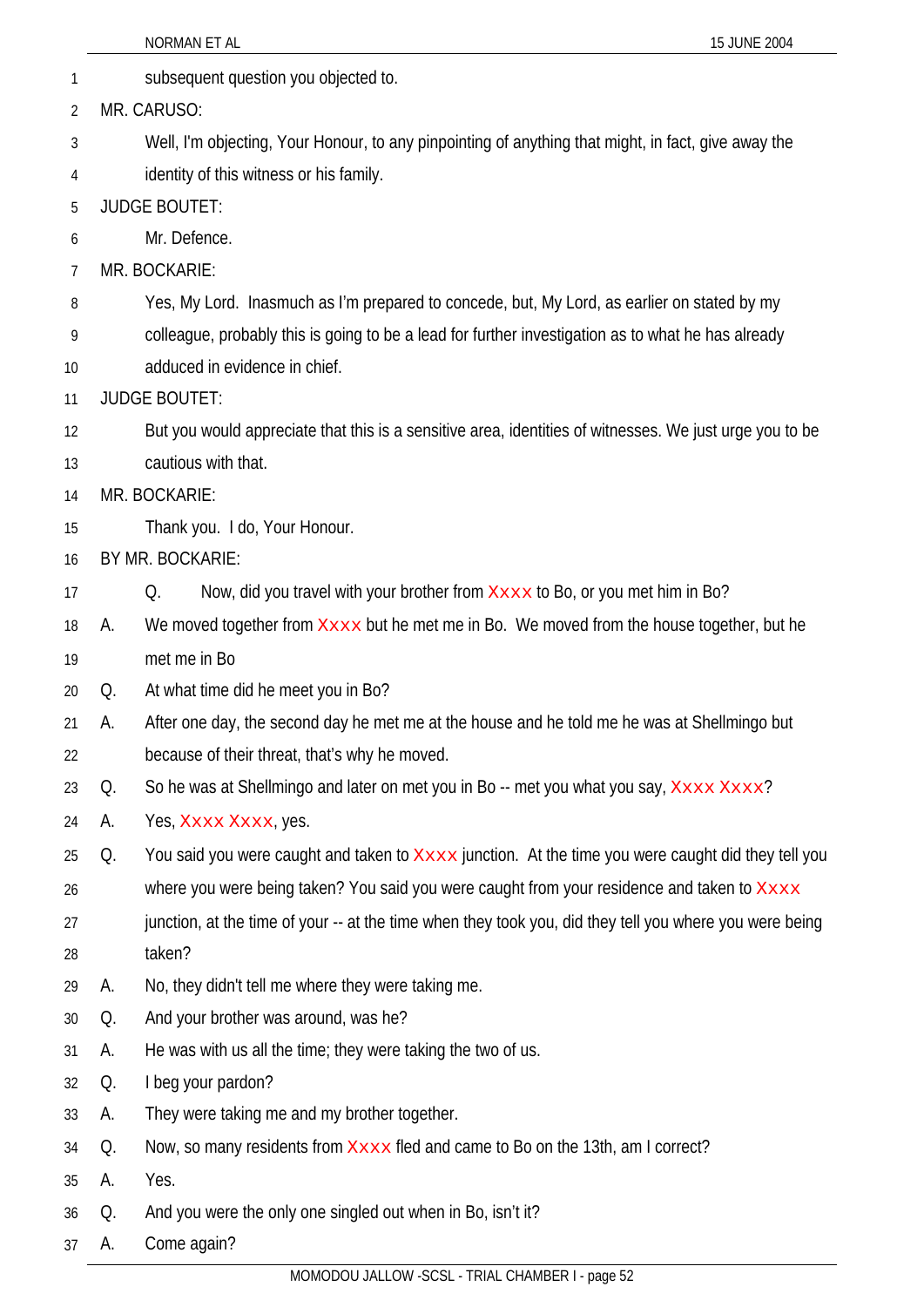37

- Q. Of the residents of  $x_{\text{xxx}}$  who fled and came to Bo, you and your brother were the only ones singled out whilst in Bo and allegedly tortured and killed, according to you? 1 2 3 4 5 6 7 8 9 10 11 12 13 14 15 16 17 18 19 20 21  $22$ 23 24 25 26 27 28 29 30 31 32 33 34 35 36 A. They beat so many people up. According to the people whom we saw, their explanations, according to them they said, "Yours was easy, but what they did to us, yours is better." Q. Did other people live in Bo during this time, beside people from  $x_{xxxx}$ ? A. Come again? Q. Did you realise the fact that other people lived in Bo during this time other than people who fled from Xxxx? A. Yes, many of them. Q. So just know that people know exactly what happened in Bo, so say the truth. MR. CARUSO: Objection, Your Honour. May we have you instruct the witnesses rather than counsel. THE WITNESS: Yes, I'm saying the truth. JUDGE BOUTET: Objection sustained. MR. CARUSO: Thank you, Your Honour. BY.MR. BOCKARIE: Q. Now, you say you came to  $X \times X$ -junction, were civilians around when you were taken to  $X \times X$ junction? THE INTERPRETER: He is asking for a repetition. BY MR. BOCKARIE: Q. You said you were taken to  $X \times X$ -junction, were civilians around when you were taken to  $X \times X$ junction? A. At that time you will not find any civilian outside. Around that area you would see nobody except *Kamajors.* Q. But you will agree with me that Xxxx -junction is a densely populated area in Bo? A. Yes, but at that time everybody was in hiding. Q. I was in hiding too, probably. MR. BOCKARIE: Anyway -- sorry, sir. JUDGE BOUTET: Please refrain from comments of that nature. MR. PRESIDENT:
	- MOMODOU JALLOW -SCSL TRIAL CHAMBER I page 53

Please refrain from making comments.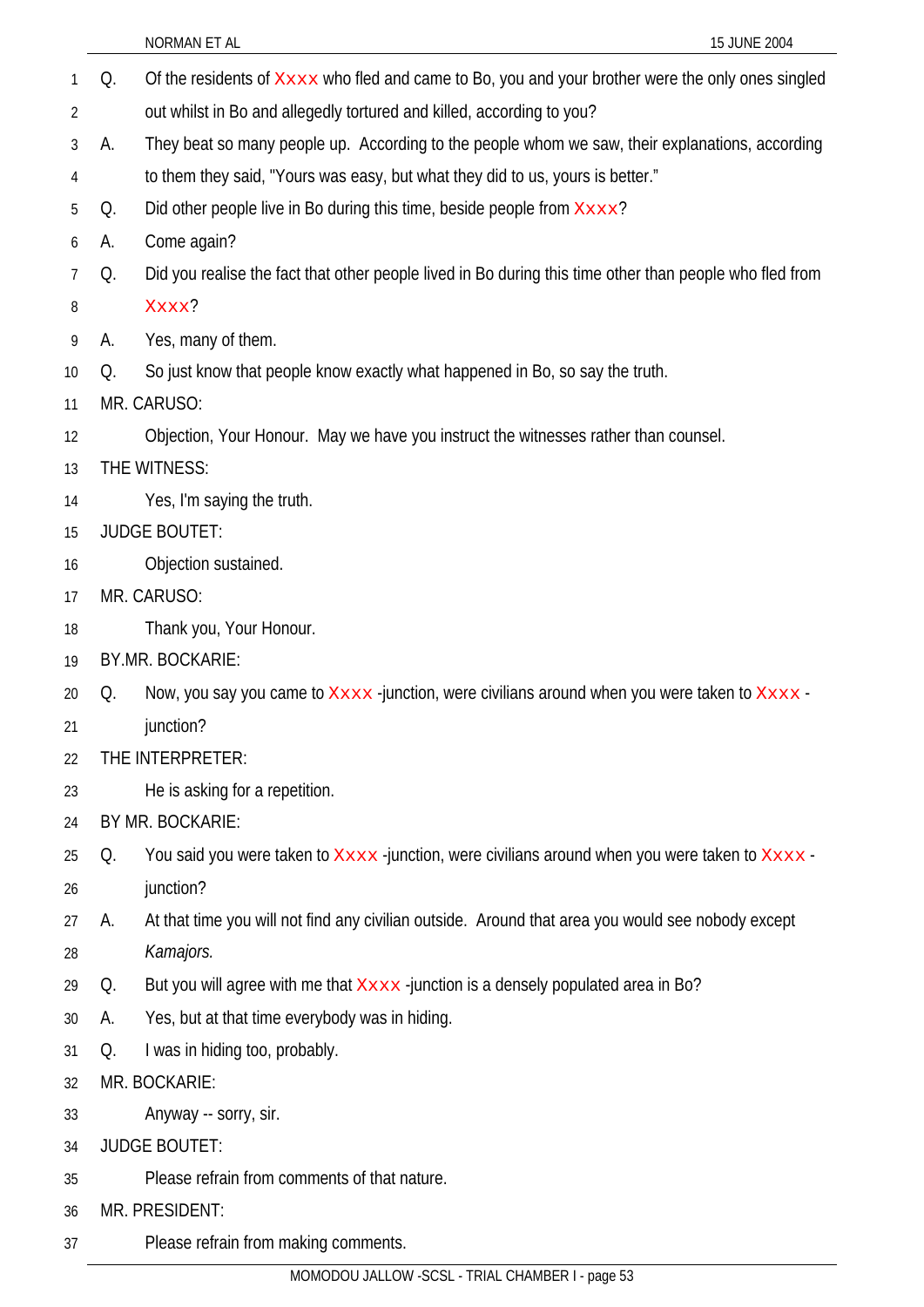|  |  | 15 JUNE 2004 |
|--|--|--------------|
|  |  |              |

| 1              |    | MR. BOCKARIE:                                                                                             |
|----------------|----|-----------------------------------------------------------------------------------------------------------|
| $\overline{2}$ |    | I will. I will, My Lord.                                                                                  |
| 3              |    |                                                                                                           |
| 4              |    | MR. PRESIDENT:                                                                                            |
| 5              |    | Oh, yes, if you're opting to give evidence you better remove your robe and take the right position.       |
| 6              |    | MR. BOCKARIE:                                                                                             |
| 7              |    | Yes, yes, yes. I must apologise.                                                                          |
| 8              |    | BY MR. BOCKARIE:                                                                                          |
| 9              | Q. | You mentioned the name of one Xxxx. Do you know Xxxx?                                                     |
| 10             | А. | Yes, Xxxx, I know him. If I see him now I can identify him. Yes, and he would tell me this is             |
| 11             |    | somebody from Xxxx.                                                                                       |
| 12             | Q. | You said you saw him in Bo?                                                                               |
| 13             | А. | Yes.                                                                                                      |
| 14             | Q. | I am putting it to you that Xxxx was not in Bo at all?                                                    |
| 15             |    | MR. CARUSO:                                                                                               |
| 16             |    | Your Honour, I am sorry, but if he is going to testify perhaps he should be put under oath and let him    |
| 17             |    | do it, but this is going far -                                                                            |
| 18             |    | MR. PRESIDENT:                                                                                            |
| 19             |    | No, he is putting it to him -- he is putting it to him. Let him answer the question, please.              |
| 20             |    | BY MR. BOCKARIE:                                                                                          |
| 21             | Q. | I am putting it to you that during this time Xxxx was not in Bo?                                          |
| 22             | A. | Yes, at this time XXXX was not in Bo, at that particular time. At that time he was a Kamajor.             |
| 23             | Q. | What I mean, at the time of the incident, $X \times X \times X$ was not in Bo, yes or no?                 |
| 24             | А. | I would tell you that there are some other people who would testify that XXXX was in Bo at that time.     |
| 25             | Q. | Now, you said you stayed in Bo for over one month?                                                        |
| 26             | А. | Yes.                                                                                                      |
| 27             | Q. | Can you tell us whether you stayed in Bo for six weeks, seven weeks, eight weeks?                         |
| 28             | А. | Probably it would be like about six weeks.                                                                |
| 29             | Q. | Now, this meeting in Xxxx, was it early March, mid-March or thereafter?                                   |
| 30             | А. | I only know that it took place in March but I can't tell you whether it was early march. I don't have any |
| 31             |    | calendar and I don't have any way of registering it. All I know is that it happened in March.             |
| 32             |    | MR. BOCKARIE:                                                                                             |
| 33             |    | My Lord, just a minute.                                                                                   |
| 34             |    | MR. PRESIDENT:                                                                                            |
| 35             |    | Take your time.                                                                                           |
| 36             |    | BY MR. BOCKARIE:                                                                                          |

37 Q. And, also, can you tell whether the meeting held in March was on a Monday, Tuesday, Wednesday,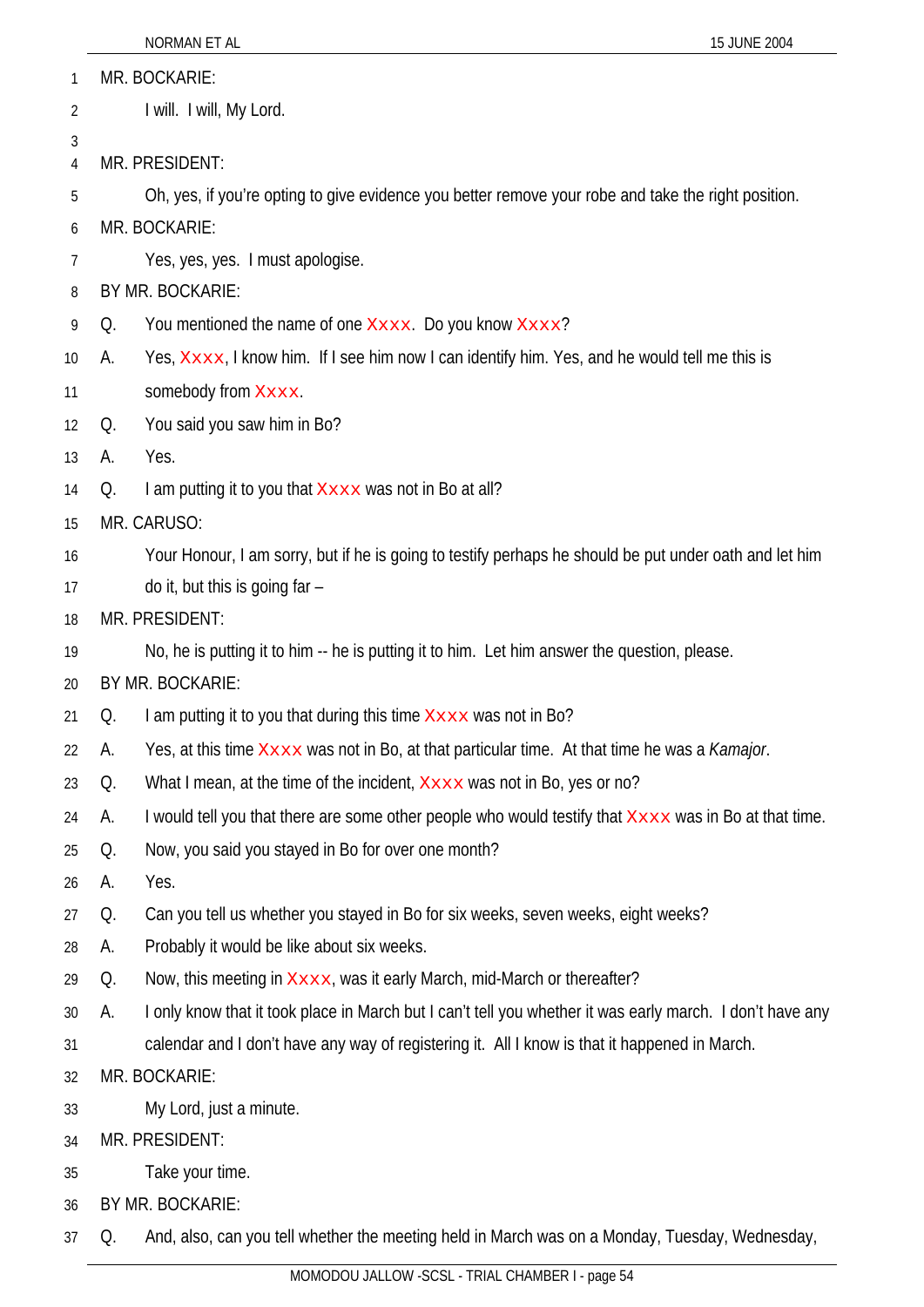|    |    | 15 JUNE 2004<br>NORMAN ET AL                                                                                  |
|----|----|---------------------------------------------------------------------------------------------------------------|
| 1  |    | Thursday, Friday or Saturday? You cannot even tell the day?                                                   |
| 2  | А. | No, I can't tell the day. I only know that it took place around 8 o' clock, but for the date I can't tell you |
| 3  |    | the date exactly.                                                                                             |
| 4  | Q. | Can you recall whether it was a Monday, a Tuesday, a Wednesday, a Thursday?                                   |
| 5  | А. | No, I can't remember the day, I didn't record that.                                                           |
| 6  |    | MR. BOCKARIE:                                                                                                 |
| 7  |    | That would be all for him, My Lord.                                                                           |
| 8  |    | <b>JUDGE BOUTET:</b>                                                                                          |
| 9  |    | Mr. Norman.                                                                                                   |
| 10 |    | THE ACCUSED NORMAN:                                                                                           |
| 11 |    | My Lord, I want some assistance from the Bench whether or not I should go question, or singly                 |
| 12 |    | question the witness. Can I do it together with my stand-by?                                                  |
| 13 |    | <b>JUDGE BOUTET:</b>                                                                                          |
| 14 |    | Absolutely.                                                                                                   |
| 15 |    | MR. PRESIDENT:                                                                                                |
| 16 |    | Absolutely, you can. Go ahead.                                                                                |
| 17 |    | THE ACCUSED NORMAN:                                                                                           |
| 18 |    | Thank you, My Lord.                                                                                           |
| 19 |    | MR. PRESIDENT:                                                                                                |
| 20 |    | When you know you have to stop, you stop and they will carry on from there.                                   |
| 21 |    | THE ACCUSED NORMAN:                                                                                           |
| 22 |    | Thank you, My Lord.                                                                                           |
| 23 |    | MR. PRESIDENT:                                                                                                |
| 24 |    | Go ahead.                                                                                                     |
| 25 |    | <b>WITNESS TF2-198</b>                                                                                        |
| 26 |    | <b>CROSS-EXAMINATION</b>                                                                                      |
| 27 |    | BY THE ACCUSED NORMAN:                                                                                        |
| 28 | Q. | I'm sorry Xxxx Xxxx. By calling you Xxxx Xxxx, I'm not disclosing your identity. That is the                  |
| 29 |    | common name we used to call ourselves in Xxxx, you and myself, not so?                                        |
| 30 | А. | No, if you say so, I have no objection.                                                                       |
| 31 | Q. | That is not what I am saying, I am saying that you and myself know each other very well.                      |
| 32 | А. | Yes.                                                                                                          |
| 33 | Q. | Do you really like me or do you dislike me?                                                                   |
| 34 | А. | I like you.                                                                                                   |
| 35 | Q. | Thank you. Can you tell this Court whether I did bad to you or to the people of Xxxx during the               |
| 36 |    | course of the war?                                                                                            |
| 37 |    | <b>JUDGE BOUTET:</b>                                                                                          |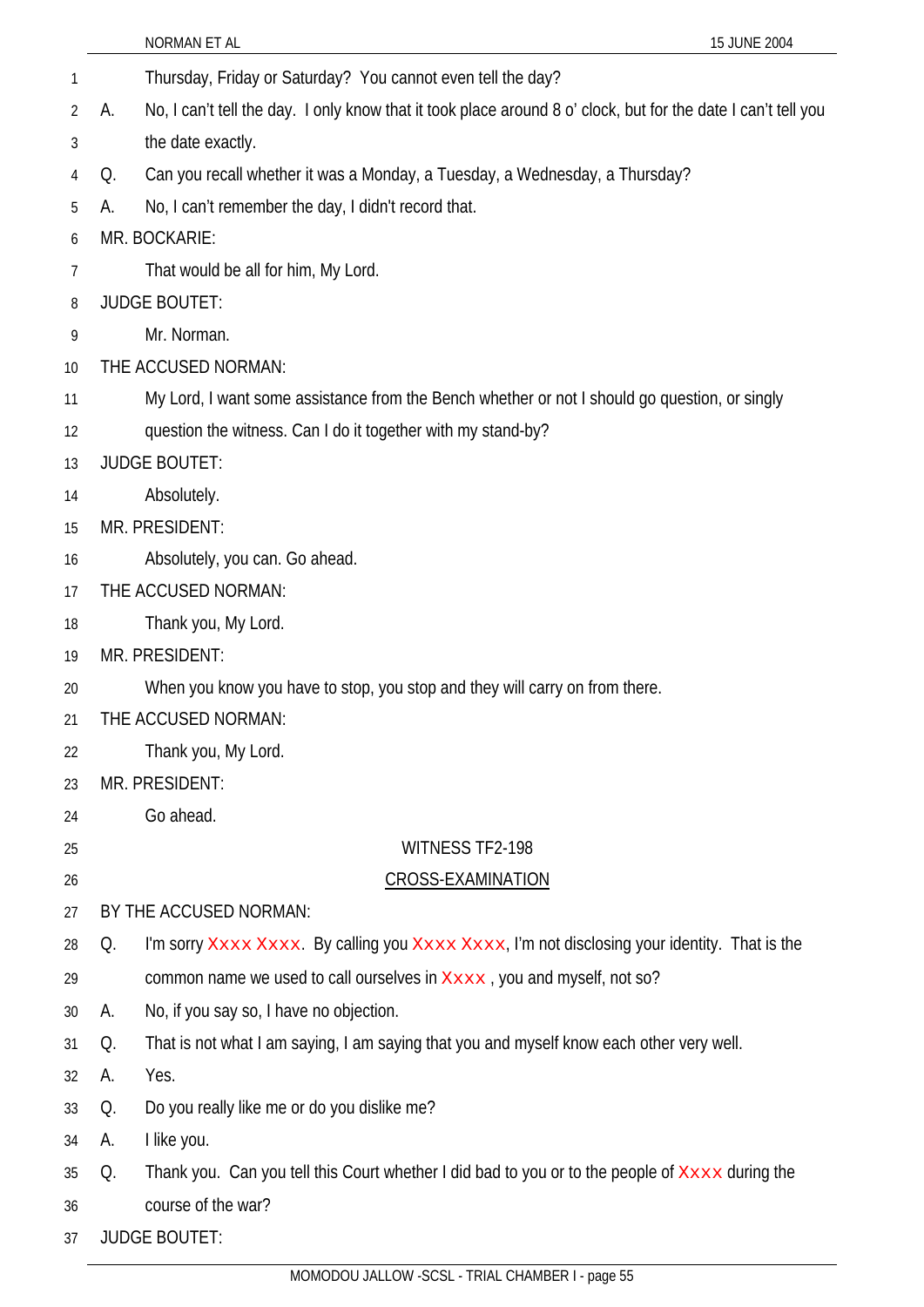| $\mathbf{1}$ | Mr. Norman, there appears to be a problem with his own mike. That is not the first time.                       |
|--------------|----------------------------------------------------------------------------------------------------------------|
| 2            | MR. PRESIDENT:                                                                                                 |
| 3            | Wait, wait, wait, Mr. Norman, just hold on.                                                                    |
| 4            | MR. CARUSO:                                                                                                    |
| 5            | I'm sorry, I don't mean to interrupt but the difficulty is, I -- we are not getting the translation from krio. |
| 6            | If Mr. Norman is going to question in English, that's fine. We can't understand when he questioned in          |
| 7            | krio.                                                                                                          |
| 8            | MR. PRESIDENT:                                                                                                 |
| 9            | Mr. Norman, please, could you make an effort to question in English because we have translation --             |
| 10           | can you make an effort, you know, to question the witness in English instead of krio so that you can           |
| 11           | be translated, you know, to other --                                                                           |
| 12           | THE ACCUSED NORMAN:                                                                                            |
| 13           | Thank you, My Lord.                                                                                            |
| 14           | MR. PRESIDENT:                                                                                                 |
| 15           | -- other parties, please.                                                                                      |
| 16           | THE ACCUSED NORMAN:                                                                                            |
| 17           | I will.                                                                                                        |
| 18           | BY THE ACCUSED NORMAN:                                                                                         |
| 19           | I really want to sympathise with you when I saw you crying over there. I know you were expressing<br>Q.        |
| 20           | some feeling for the brother that you lost.                                                                    |
| 21           | MR. CARUSO:                                                                                                    |
| 22           | Your Honour, I'm sorry but may we have questions as opposed to statements.                                     |
| 23           | MR. PRESIDENT:                                                                                                 |
| 24           | Of course, Mr. Norman is entitled, you know, to put in questions. He is cross-examining, you know.             |
| 25           | Mr. Norman, please, go on.                                                                                     |
| 26           | THE ACCUSED NORMAN:                                                                                            |
| 27           | Thanks, Your Lordship.                                                                                         |
| 28           | BY THE ACCUSED NORMAN:                                                                                         |
| 29           | I said -- I was saying I sympathise with you for the brother that you lost. But you realise that what<br>Q.    |
| 30           | was happening in this country was war. So there was nothing personal but --                                    |
| 31           | MR. PRESIDENT:                                                                                                 |
| 32           | Mr. Norman, you are not addressing. Please ask questions and wait for replies to those questions,              |
| 33           | please.                                                                                                        |
| 34           | THE ACCUSED NORMAN:                                                                                            |
| 35           | So there was nothing personal in what ever was happening but it was happening because of war.<br>Q.            |
| 36           | MR. CARUSO:                                                                                                    |
| 37           | Your Honour, I'm sorry. The same objection: These are not questions, they are speeches.                        |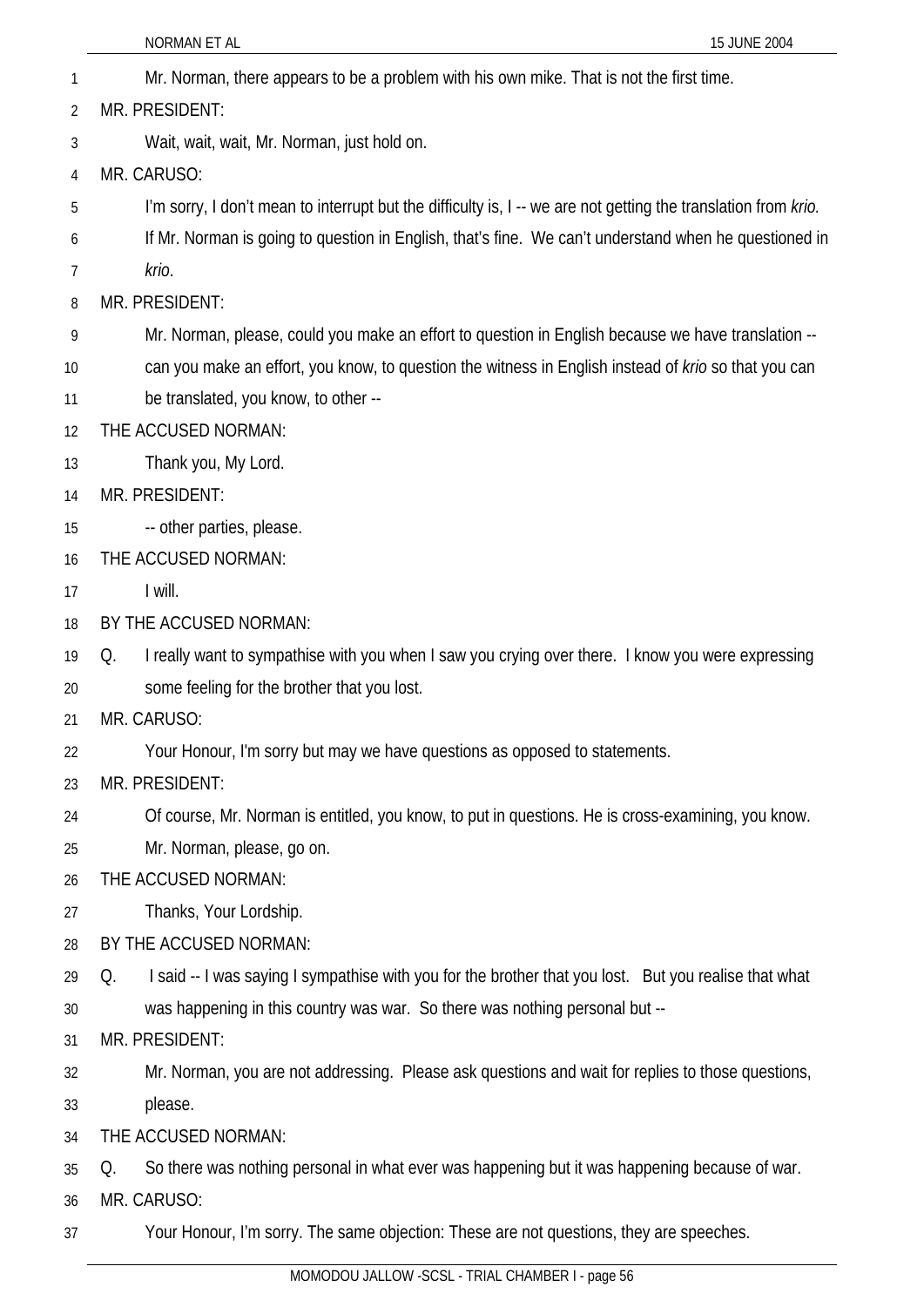|    |    | NORMAN ET AL                                                                                               | 15 JUNE 2004 |
|----|----|------------------------------------------------------------------------------------------------------------|--------------|
| 1  |    | <b>JUDGE BOUTET:</b>                                                                                       |              |
| 2  |    | Objection is sustained on that.                                                                            |              |
| 3  |    | Mr. Norman, you have to ask if at all possible, short questions so the witness can answer to you. I        |              |
| 4  |    | know it is difficult but try to ask short questions. Allow the witness to answer and then you can follow   |              |
| 5  |    | up with other questions. Thank you, Mr. Norman.                                                            |              |
| 6  |    | THE ACCUSED NORMAN:                                                                                        |              |
| 7  |    | Thank you, Your Honour. I will learn.                                                                      |              |
| 8  |    | MR. PRESIDENT:                                                                                             |              |
| 9  |    | That is why we gave you stand-by counsel. Mr. Norman -- Mr. Norman.                                        |              |
| 10 |    | THE ACCUSED NORMAN:                                                                                        |              |
| 11 |    | I'm sorry Your Lordship, I --                                                                              |              |
| 12 |    | MR. PRESIDENT:                                                                                             |              |
| 13 |    | Okay, alright.                                                                                             |              |
| 14 |    | BY THE ACCUSED NORMAN:                                                                                     |              |
| 15 | Q. | You were in XXXX and what is being investigated now was because of war. What is your answer to             |              |
| 16 |    | that?                                                                                                      |              |
| 17 | А. | Yes, I was in Xxxx.                                                                                        |              |
| 18 | Q. | Before the war, during the war, and after the war, how many times did I go $Xxxx$ ?                        |              |
| 19 | А. | I can't answer double questions; just ask me one at a time.                                                |              |
| 20 | Q. | Before the war, how many times did I go to $X \times X$ ?                                                  |              |
| 21 | A. | Many times, I didn't count them. You were chief and you did come often but I didn't count them.            |              |
| 22 | Q. | During the war how many times did I go to $X \times X$ ?                                                   |              |
| 23 | А. | I can't remember. You were visiting there, your soldiers were there and you were always visiting           |              |
| 24 |    | there.                                                                                                     |              |
| 25 | Q. | After the war, how many times did I go to Xxxx?                                                            |              |
| 26 | А. | I only saw you in Xxxx during those two meetings.                                                          |              |
| 27 | Q. | So if anybody says that I went to Xxxx more than that time, then that person would be telling true or      |              |
| 28 |    | lie?                                                                                                       |              |
| 29 |    | MR. CARUSO:                                                                                                |              |
| 30 |    | Your Honours, the fact of the matter is this witness is not in a position to tell whether someone is lying |              |
| 31 |    | or telling the truth.                                                                                      |              |
| 32 |    | THE WITNESS:                                                                                               |              |
| 33 |    | I wouldn't say it's a lie or truth. All that I saw is what I spoke about.                                  |              |
| 34 |    | BY THE ACCUSED NORMAN:                                                                                     |              |
| 35 | Q. | You said 106 houses were burnt in Xxxx?                                                                    |              |
| 36 | А. | Yes, those that I counted myself.                                                                          |              |
| 37 | Q. | Is that your answer?                                                                                       |              |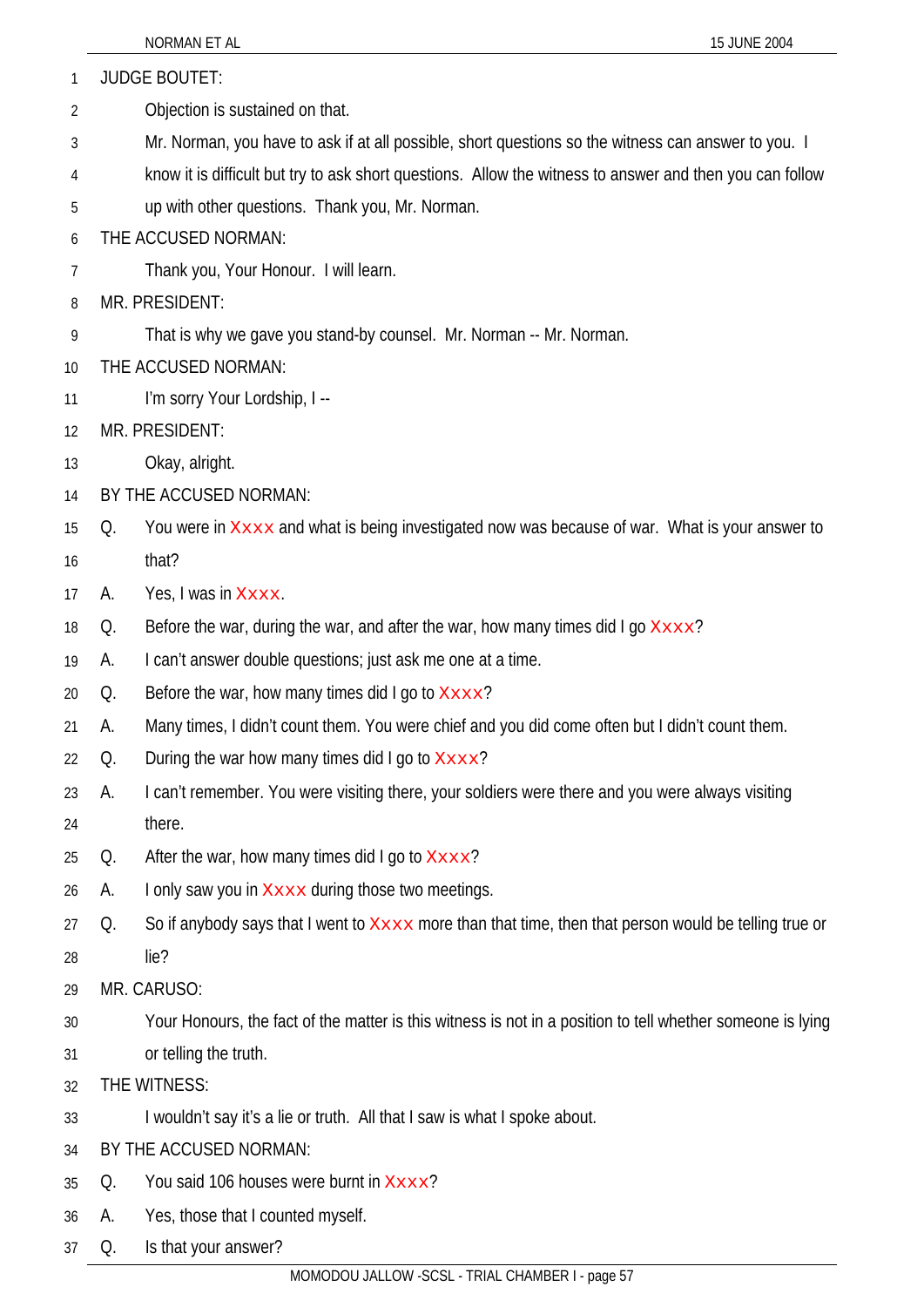|    |    | NORMAN ET AL<br>15 JUNE 2004                                                                                                                           |
|----|----|--------------------------------------------------------------------------------------------------------------------------------------------------------|
| 1  | А. | Yes, that's my answer.                                                                                                                                 |
| 2  | Q. | The time you know me when I was chief in $x_{\text{xxx}}$ , was there a commander?                                                                     |
| 3  | А. | No.                                                                                                                                                    |
| 4  | Q. | Thank you. Well, who was in Xxxx as commander?                                                                                                         |
| 5  | A. | What type of command?                                                                                                                                  |
| 6  | Q. | Commander of the Kamajors that you saw there?                                                                                                          |
| 7  | А. | When the <i>Kamajors</i> came there, the person who I knew as commander was Joe Tamidey. Joe                                                           |
| 8  |    | Tamedey was the commander whom I knew at that time.                                                                                                    |
| 9  | Q. | Now you said you lived in Xxxx all your life?                                                                                                          |
| 10 | А. | Yes, except that I used to go out once or twice or three times and come back.                                                                          |
| 11 | Q. | And you are Xxxx years old?                                                                                                                            |
| 12 | А. | I am Xxxx years old.                                                                                                                                   |
| 13 | Q. | The Kamajors you saw in Xxxx, were they strangers or were they people of Xxxx?                                                                         |
| 14 | A. | It was a mix. Most of them were from <b>XXXX</b> and others were strangers.                                                                            |
| 15 | Q. | And the <i>Kamajors</i> were also people of Xxxx?                                                                                                      |
| 16 | А. | Some of them from Xxxx, some of them from inside the chiefdom and some of them from outside.                                                           |
| 17 | Q. | Thank you. So if they burnt houses, they burnt their own houses in Xxxx?                                                                               |
| 18 | А. | Some of them burnt their own houses.                                                                                                                   |
| 19 |    | THE ACCUSED NORMAN:                                                                                                                                    |
| 20 |    | I would stop here, My Lord, and I will ask the stand-by -- my stand-by lawyers to take over from this                                                  |
| 21 |    | stage.                                                                                                                                                 |
| 22 |    | MR. PRESIDENT:                                                                                                                                         |
| 23 |    | Thank you.                                                                                                                                             |
| 24 |    | <b>JUDGE BOUTET:</b>                                                                                                                                   |
| 25 |    | Thank you.                                                                                                                                             |
| 26 |    | MR. YILLAH:                                                                                                                                            |
| 27 |    | May it please Your Honours, I appear as stand-by counsel for Mr. Norman. I thank the witness very                                                      |
| 28 |    | much for taking the pain to come to testify to this Court.                                                                                             |
| 29 |    | WITNESS TF2-198                                                                                                                                        |
| 30 |    | <b>CROSS-EXAMINATION</b>                                                                                                                               |
| 31 |    | BY MR. YILLAH                                                                                                                                          |
| 32 | Q. | You said in your evidence in chief -- you spoke about the periods 1991 to 1996 and the 199 -                                                           |
| 33 |    | <b>JUDGE BOUTET:</b>                                                                                                                                   |
| 34 |    | Mr. Counsel, just before -- we would just like to clarify the situation because – yes, you are entitled                                                |
| 35 |    | because the -- Mr. Norman is entitled to cross-examination, but I'm not sure that the intent here is to                                                |
| 36 |    | have him, Mr. Norman and some other counsel to cross-examine because whenever, you see, at the                                                         |
| 37 |    | end of the day, Mr. Norman can ask for advise; he can ask you to do the cross-examination instead.<br>MOMODOU JALLOW -SCSL - TRIAL CHAMBER I - page 58 |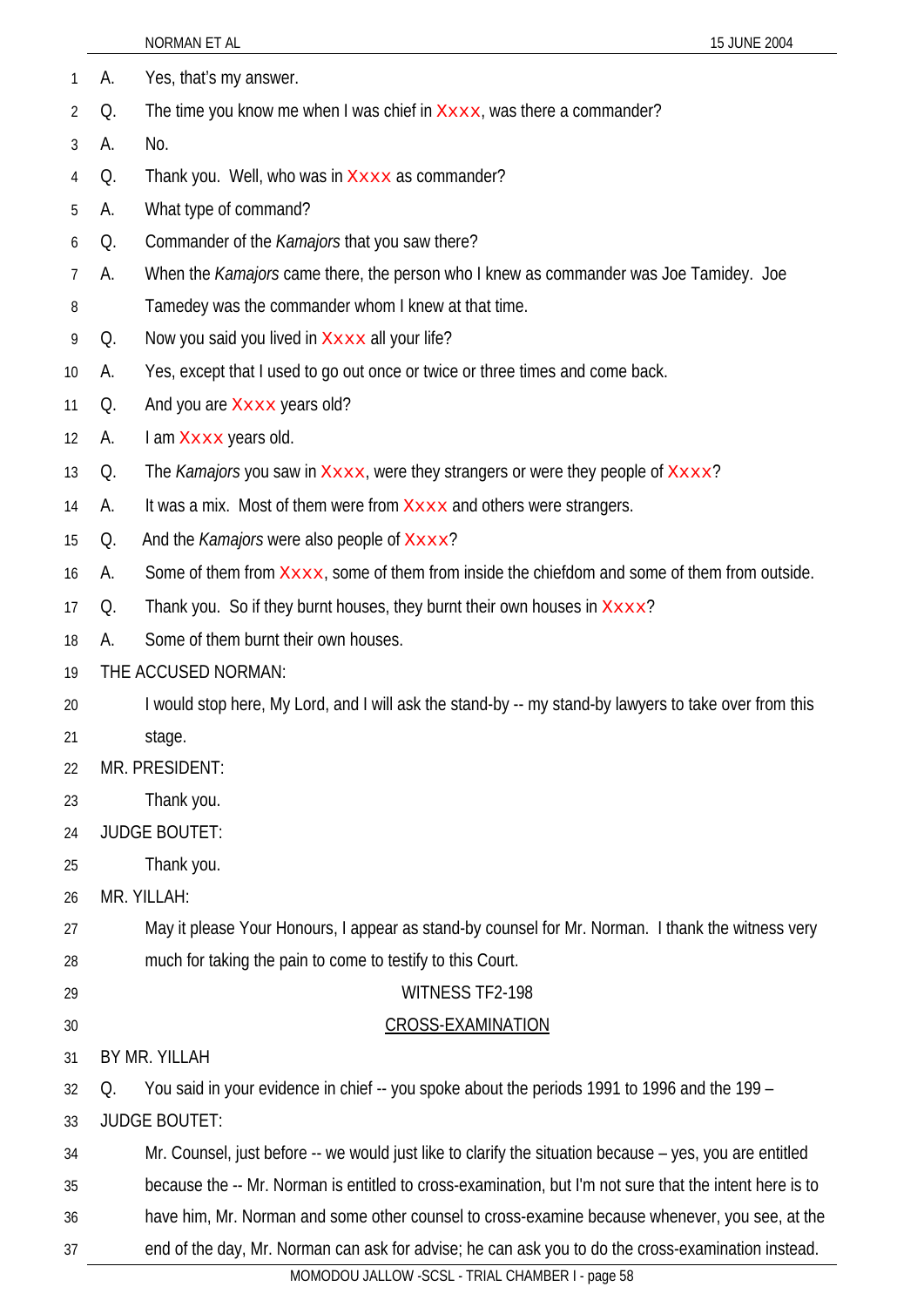|    | 15 JUNE 2004<br>NORMAN ET AL                                                                                |
|----|-------------------------------------------------------------------------------------------------------------|
| 1  | But to have a combination of <i>(inaudible)</i> , that is not what we had in mind.                          |
| 2  |                                                                                                             |
| 3  | So if you do -- we will let you go just for now, but we are just warning you that it would be limited in    |
| 4  | scope because that is not the intent. The intent is, as you know, Mr. Norman has asked for self-            |
| 5  | representation. He is entitled to it under certain conditions. You are there to assist him but as you've    |
| 6  | seen today, he has already exercised his right of cross-examination. So, thank you.                         |
| 7  | MR. YILLAH:                                                                                                 |
| 8  | I shall take the cue from the Bench, My Lord.                                                               |
| 9  | MR. PRESIDENT:                                                                                              |
| 10 | Yes, since you've been asked to go ahead, we are letting you, you know. Just -- just go ahead.              |
| 11 | MR. YILLAH:                                                                                                 |
| 12 | I shall take the cue from the Bench, My Lord. My Lord, I have very few questions for the witness.           |
| 13 | <b>JUDGE BOUTET:</b>                                                                                        |
| 14 | Very well, go ahead.                                                                                        |
| 15 | BY MR. YILLAH:                                                                                              |
| 16 | Now, in your evidence in chief, you spoke about the periods 1991 to 1996 and then 1997 to 1998.<br>Q.       |
| 17 | Was there a state of war in Sierra Leone during those periods, yes or no?                                   |
| 18 | MR. CARUSO:                                                                                                 |
| 19 | Objection, Your Honour. I think that's a question which calls for a legal conclusion.                       |
| 20 | <b>JUDGE BOUTET:</b>                                                                                        |
| 21 | It's -- because you've asked question like "state of war." I mean, it's a -                                 |
| 22 | MR. YILLAH:                                                                                                 |
| 23 | I shall rephrase the question, My Lord.                                                                     |
| 24 | BY MR. YILLAH:                                                                                              |
| 25 | Was there war raging in Sierra Leone --<br>Q.                                                               |
| 26 | <b>JUDGE BOUTE:</b>                                                                                         |
| 27 | That's fine.                                                                                                |
| 28 | BY MR. YILLAH:                                                                                              |
| 29 | -- during those periods?                                                                                    |
| 30 | <b>JUDGE THOMPSON:</b>                                                                                      |
| 31 | Learned counsel, I think I would like to intervene at this stage. The doctrine that this Court is operating |
| 32 | on is the doctrine of equality of arms. The interests of the Prosecution are also important here. It        |
| 33 | would seem to me that the proper way to proceed is that if the first Accused has already covered            |
| 34 | certain grounds, in your own cross-examination, you shouldn't go over grounds already covered. I            |
| 35 | don't think the records would be tidy and I don't think it would be consistent with the doctrine of         |
| 36 | equality of arms. You should now cover grounds that have not already been covered by the first              |
| 37 | Accused.                                                                                                    |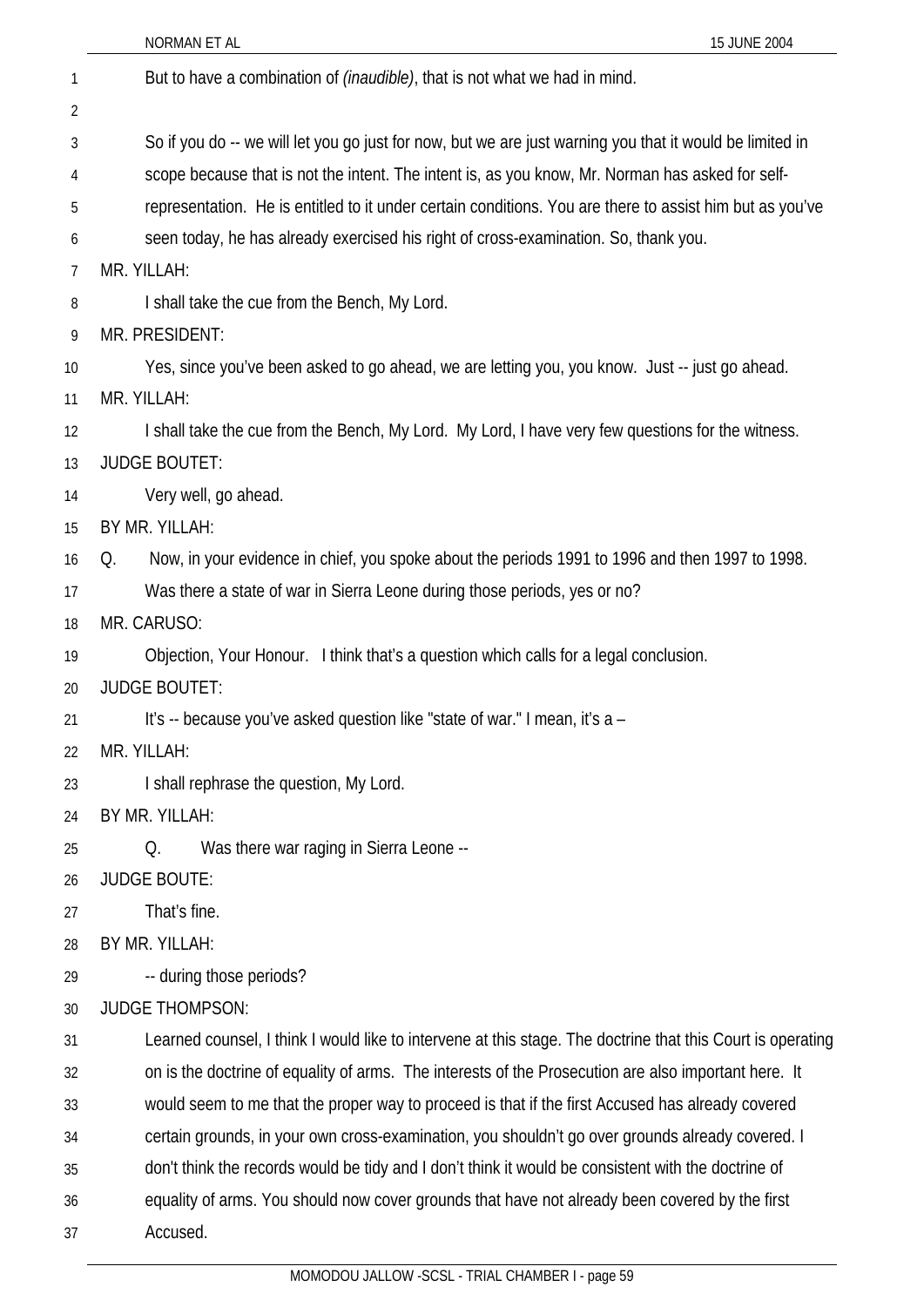| 1        |    | MR. YILLAH:                                                                                                      |
|----------|----|------------------------------------------------------------------------------------------------------------------|
| 2        |    | I shall take the cue from the Bench, My Lord. My Lord, that issue was not covered. That's why I put              |
| 3        |    | the question to the witness, My Lord.                                                                            |
| 4        |    | BY MR. YILLAH:                                                                                                   |
| 5        |    | So during those periods was there war raging in Sierra Leone?<br>Q.                                              |
| 6        |    | MR. CARUSO:                                                                                                      |
| 7        |    | Objection, Your Honour, the issue was covered. Mr. Norman asked questions several times.                         |
| 8        |    | <b>JUDGE BOUTET:</b>                                                                                             |
| 9        |    | Objection sustained.                                                                                             |
| 10       |    | MR. YILLAH:                                                                                                      |
| 11       |    | If the records reflect so, I should take the cue, My Lord.                                                       |
| 12       |    | BY MR. YILLAH:                                                                                                   |
| 13       | Q. | Now, you said you have resided in Xxxx since birth?                                                              |
| 14       | А. | Yes.                                                                                                             |
| 15       | Q. | Now, has there always been a military garrison in Xxxx?                                                          |
| 16       | А. | No.                                                                                                              |
| 17       | Q. | I put it to you that in your evidence in chief you said that there was a military base at Xxxx?                  |
| 18       | А. | No – no, a military base only came to $x_{xxxx}$ during the war.                                                 |
| 19       | Q. | Now, had there been attacks on Xxxx before February 13th, 1998?                                                  |
| 20       | А. | Which faction are you talking about?                                                                             |
| 21       | Q. | My question is concise and clear. Had there been military attacks before February 13th 1998?                     |
| 22       | A. | Yes, they attack there.                                                                                          |
| 23<br>24 | Q. | So you are confirming to this Court that there were military attacks before the attack of 13th February<br>1998? |
| 25       | А. | I don't understand that language; military attack, what do you mean?                                             |
| 26       |    | MR. YILLAH:                                                                                                      |
| 27       |    | For the sake of precision and for being helpful to the Court, I will go over the question again, My Lord.        |
| 28       | Q. | Are you confirming to this Court that there were military attacks -- that there were attacks on the              |
| 29       |    | township of Xxxx before the attack of the 13th February 1998?                                                    |
| 30       | А. | Yes, they came and attacked there.                                                                               |
| 31       | Q. | Thank you, very much. Now, you said you -- in your evidence in chief, that you attended two                      |
| 32       |    | meetings that were summoned by the first Accused?                                                                |
| 33       | A. | Yes.                                                                                                             |
| 34       | Q. | You also said in your evidence in chief that you were afraid, you were scared or afraid -- if those are          |
| 35       |    | the right words -- as a result of what was said in the first meeting?                                            |
| 36       | А. | Yes, the first statement that he made scared me, so I left.                                                      |
| 37       | Q. | So you came back to attend the second meeting?                                                                   |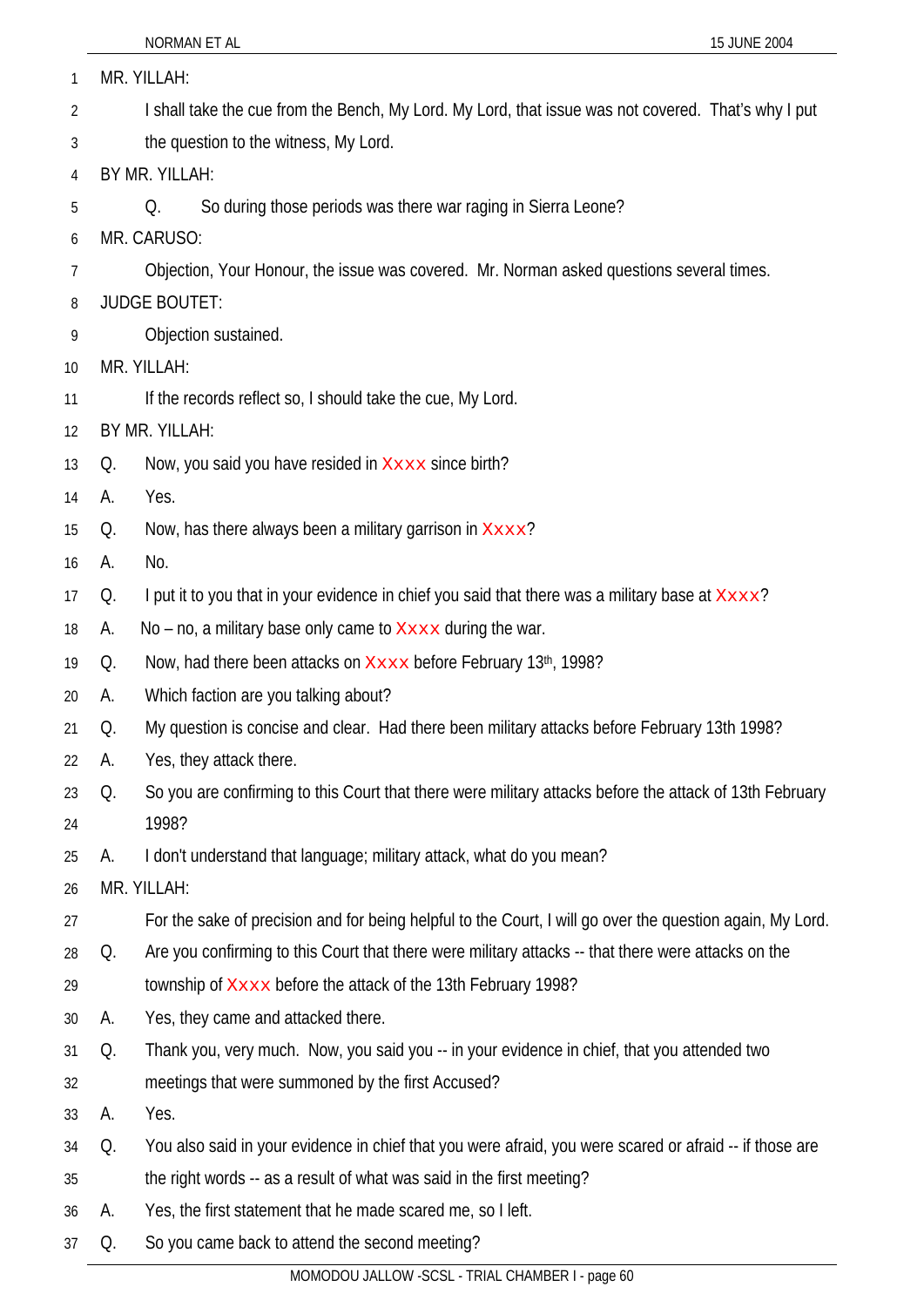|    |    | NORMAN ET AL<br>15 JUNE 2004                                                                             |  |
|----|----|----------------------------------------------------------------------------------------------------------|--|
| 1  | А. | Yes, I came back to hear what was going to transpire at the meeting.                                     |  |
| 2  | Q. | Now, how many people in your -- how many people, roughly, attended the meeting, the first meeting        |  |
| 3  |    | at Xxxx?                                                                                                 |  |
| 4  | А. | More than 200 civilians, more than 400 Kamajors.                                                         |  |
| 5  | Q. | Could you confirm to this Court whether amongst those civilians there were section chiefs and other      |  |
| 6  |    | town elders that attended the said meeting?                                                              |  |
| 7  |    | THE MENDE INTERPRETER:                                                                                   |  |
| 8  |    | He is asking for a repetition.                                                                           |  |
| 9  |    | BY MR. YILLAH:                                                                                           |  |
| 10 | Q. | Could you confirm to this Court whether the said meeting was attended by section chiefs and other        |  |
| 11 |    | towns' elders?                                                                                           |  |
| 12 | А. | Yes, elders of the town were there. So many elderly people were also present.                            |  |
| 13 | Q. | So chiefs and elders from the township were present at the said meeting?                                 |  |
| 14 | А. | Yes.                                                                                                     |  |
| 15 | Q. | Thank you, very much. Now, from the period 1991 to 1996 -- this is a precise question -- how many        |  |
| 16 |    | times did the Kamajors attack Xxxx?                                                                      |  |
| 17 | А. | I know about four times. They attacked Xxxx four times.                                                  |  |
| 18 | Q. | Now, in your evidence in chief, you stated that you heard many things about the first Accused.           |  |
| 19 | А. | Yes.                                                                                                     |  |
| 20 | Q. | Now, did you ever hear that the first Accused saved the people of XXXX Chiefdom?                         |  |
| 21 |    | MR. CARUSO:                                                                                              |  |
| 22 |    | Objection, Your Honour. What -- how can that possibly be relevant in terms of guilt or innocence in      |  |
| 23 |    | this case.                                                                                               |  |
| 24 |    | MR. YILLAH:                                                                                              |  |
| 25 |    | My Lord, may I respond, My Lord?                                                                         |  |
| 26 |    | <b>JUDGE BOUTET:</b>                                                                                     |  |
| 27 |    | Yes, please.                                                                                             |  |
| 28 |    | MR. YILLAH:                                                                                              |  |
| 29 |    | My Lord, counsel has a wide latitude under cross-examination and I know the rules that counsel is not    |  |
| 30 |    | required to ask double barrel questions, but this question goes to the credit of the witness and is very |  |
| 31 |    | crucial to the first Accused's case. It goes to bias.                                                    |  |
| 32 |    | <b>JUDGE BOUTET:</b>                                                                                     |  |
| 33 |    | Please, proceed.                                                                                         |  |
| 34 |    | MR. YILLAH:                                                                                              |  |
| 35 |    | Thank you very much, My Lord.                                                                            |  |
| 36 |    | BY MR. YILLAH:                                                                                           |  |
| 37 | Q. | Now, did you ever hear people say that the first Accused, Chief Norman, saved the people of              |  |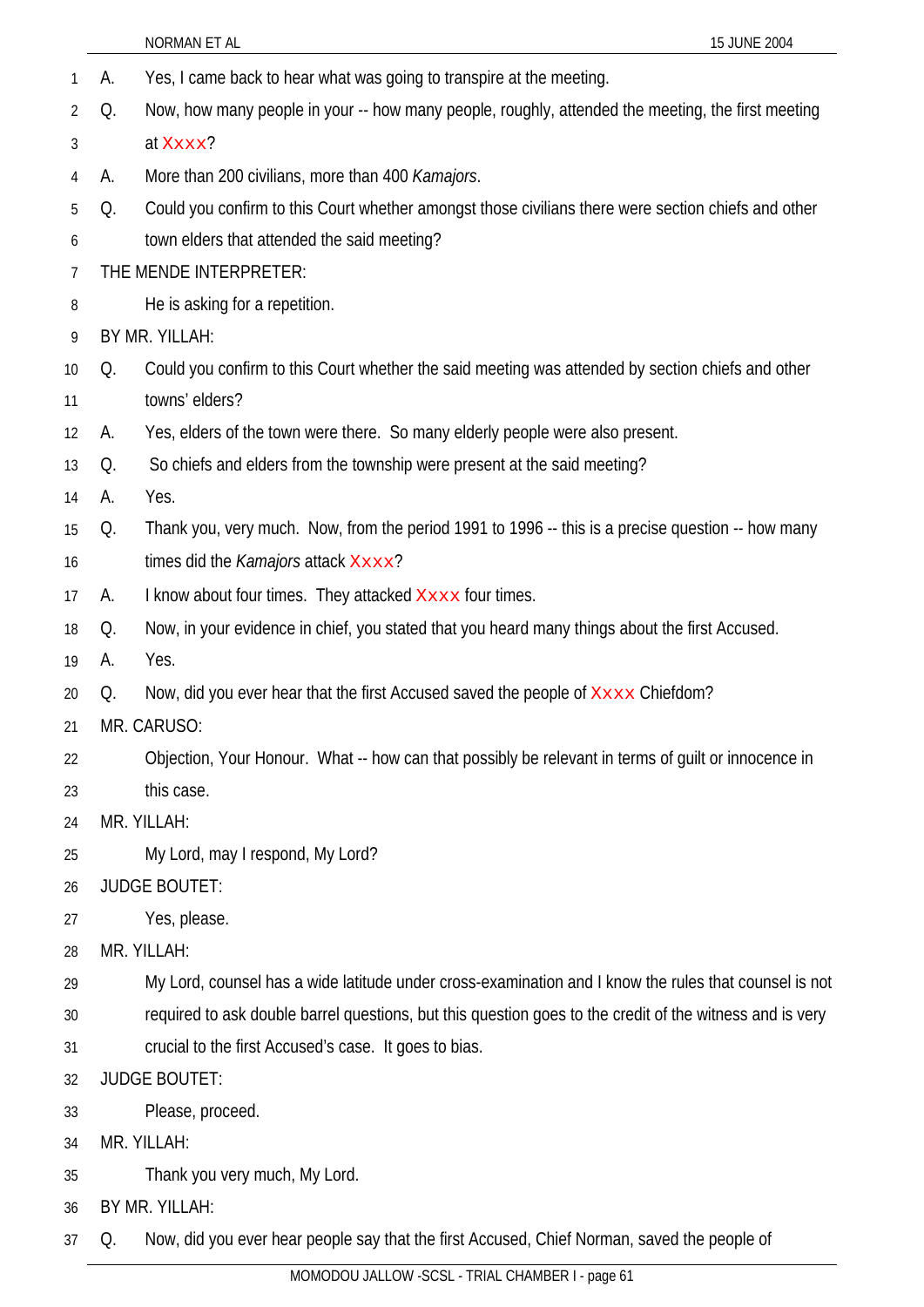|    | 15 JUNE 2004<br>NORMAN ET AL                                                                                   |
|----|----------------------------------------------------------------------------------------------------------------|
| 1  | Xxxx Chiefdom?                                                                                                 |
| 2  | How did he save them?<br>А.                                                                                    |
| 3  | By repelling the SLA and RUF rebels.<br>Q.                                                                     |
| 4  | <b>JUDGE BOUTET:</b>                                                                                           |
| 5  | Please, please, please, it's not for you to testify. Ask questions, please.                                    |
| 6  | MR. YILLAH:                                                                                                    |
| 7  | I apologise, My Lord.                                                                                          |
| 8  | BY MR. YILLAH:                                                                                                 |
| 9  | Now, did you hear or did you see the <i>Kamajors</i> repel RUF and SLA attacks on the township of -- on<br>Q.  |
| 10 | Xxxx Chiefdom in general?                                                                                      |
| 11 | THE INTERPRETER:                                                                                               |
| 12 | He is asking for a repetition, he doesn't understand the question.                                             |
| 13 | MR. PRESIDENT:                                                                                                 |
| 14 | Take it slowly                                                                                                 |
| 15 | MR. YILLAH:                                                                                                    |
| 16 | I will, My Lord.                                                                                               |
| 17 | MR. PRESIDENT:                                                                                                 |
| 18 | Slowly.                                                                                                        |
| 19 | MR. YILLAH:                                                                                                    |
| 20 | I will take the cue from the Bench, My Lord.                                                                   |
| 21 | BY MR. YILLAH:                                                                                                 |
| 22 | Now, did you hear that the first Accused, Chief Norman, through the Kamajors saved the people, that<br>Q.      |
| 23 | he saved the people of Xxxx Chiefdom; did you hear?                                                            |
| 24 | MR. CARUSO:                                                                                                    |
| 25 | Objection, Your Honour, we have asked this and it is being answered.                                           |
| 26 | <b>JUDGE BOUTET:</b>                                                                                           |
| 27 | Objection sustained. That was not the question you were asking. You were asked to repeat the last              |
| 28 | question and that was not the last question.                                                                   |
| 29 | MR. YILLAH:                                                                                                    |
| 30 | I shall take the cue from the Bench, My Lord.                                                                  |
| 31 | BY MR. YILLAH:                                                                                                 |
| 32 | Now, did you hear that Chief Norman, through the <i>Kamajors</i> , helped to protect the people of XXXX<br>Q.  |
| 33 | Chiefdom, yes or no?                                                                                           |
| 34 | Yes, it used to happen initially.<br>А.                                                                        |
| 35 | Now, further to that question, why did you not tell the investigators for the Prosecution that the first<br>Q. |
| 36 | Accused, you heard that he saved the people of Xxxx Chiefdom?                                                  |
| 37 | MR. CARUSO:                                                                                                    |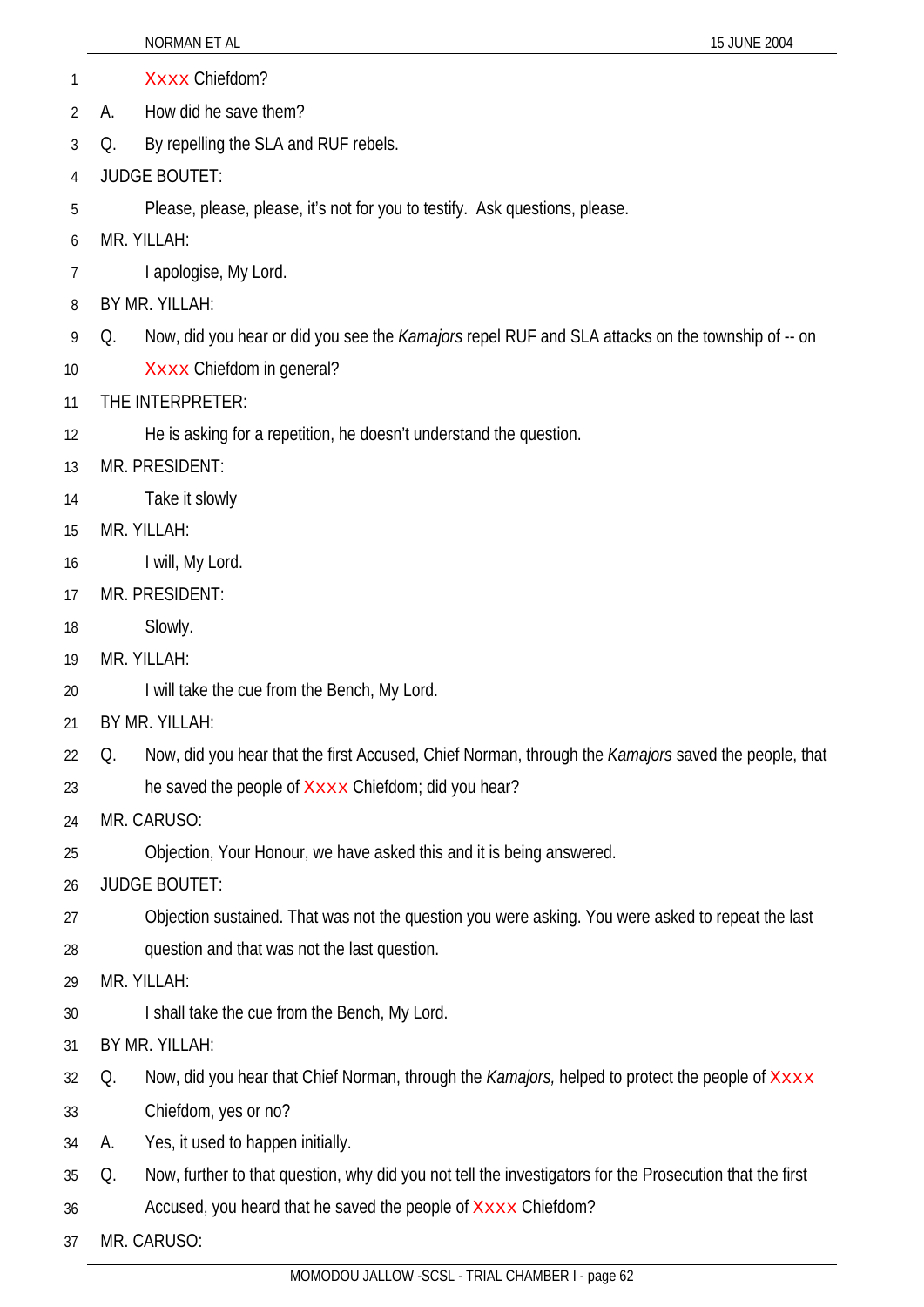1 Objection, your Honour. How is that possibly relevant? 2 3

4

6

MR. YILLAH:

May I respond, My Lord?

5 JUDGE THOMPSON:

7 8 9 10 11 12 13 14 15 16 17 18 19 20 21  $22$ 23 25 26 27 28 29 30 31 32 33 34 35 36 37 Can I -- let me address both -- counsel on both sides. We don't want to repeat the elementary principles governing examination-in-chief or cross-examination, but I think the Prosecution ought to know that there is a wider berth in cross-examination. Of course, we are not necessarily going to allow argumentative questions or highly contentious questions, but cross-examinations have a much broader latitude than examination-in-chief. And even if a question appears as if it is going to the fundamental question of guilt or innocence, counsel who is cross-examining has a right to put questions to the witness, provided those questions are meant to test credit or credibility. And, therefore, it would seem to me that some of the objections coming from the Prosecution are a bit too pre-emptive. MR. YILLAH: As Your Lordship pleases. Now, I shall repeat my question again, My Lord? BY MR. YILLAH: Q. Why did you not tell the investigators for the Prosecution that you heard that the first Accused, Chief Norman, protected the people of XXXX Chiefdom? A. I didn't get that question so I didn't know how to answer that. MR. YILLAH: I shall take that for an answer, My Lord. BY MR YILLAH: 24 Q. Now, I put it to you – MR. YILLAH: My Lord, may I seek your direction on this point, My Lord. It seems as if the witness did not understand the previous question. JUDGE BOUTET: No, the answer to your question was "I was not asked the question and therefore did not give an answer." JUDGE THOMPSON: And I also think that if you put forward to a witness, even though within the limits of permissibility, argumentative and highly contentious questions, you are likely to get this kind of response, particularly from witnesses who themselves are not as sophisticated as you and I. So the question here is for learned counsel to tread extremely carefully so that we can get at the truth, rather than inviting speculative or philosophical answers from person persons who are not likely to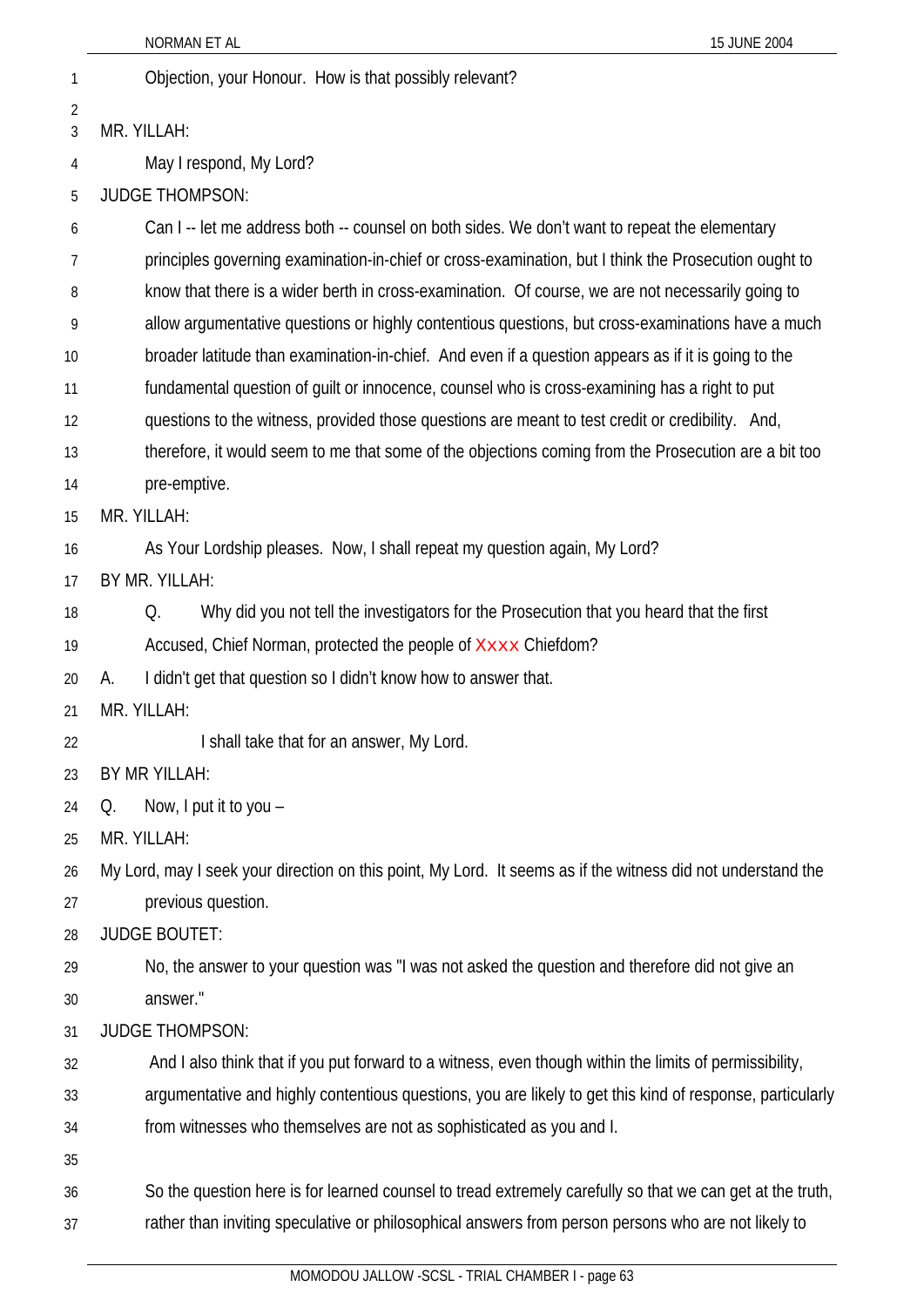|          |    | NORMAN ET AL<br>15 JUNE 2004                                                                         |
|----------|----|------------------------------------------------------------------------------------------------------|
| 1        |    | give us those answers.                                                                               |
| 2        |    | MR. YILLAH:                                                                                          |
| 3        |    |                                                                                                      |
| 4        |    | So I will take the cue, My Lord.                                                                     |
| 5        |    | BY MR. YILLAH:                                                                                       |
| 6        | Q. | Now, did you tell the Prosecution that you heard that Chief Norman protected the people of           |
| 7        |    | Xxxx Chiefdom? Did you tell them, yes or no?                                                         |
| 8        | А. | Yes, at the beginning of the war he saved me -- at the beginning of the war, he saved us.            |
| 9        | Q. | Did you tell that to the Prosecution?                                                                |
| 10       | А. | Yes, I have answered you.                                                                            |
| 11       |    | MR. PRESIDENT:                                                                                       |
| 12       |    | The witness has answered this question. I took note of him. So, please, move to -                    |
| 13       |    | BY MR. YILLAH:                                                                                       |
| 14       | Q. | Now, you spoke about the first meeting during your evidence in chief. Now, how far away were you     |
| 15       |    | seated from where the first Accused was, roughly?                                                    |
| 16       | А. | No, I didn't get you. Can you repeat that?                                                           |
| 17       | Q. | The distance between yourself -- where you were seated at the court barray and where the first       |
| 18       |    | Accused, Chief Norman, was seated during the first meeting?                                          |
| 19       |    | <b>JUDGE BOUTET:</b>                                                                                 |
| 20       |    | Sorry, there seemed to be some confusion in the interpreters' booth because they don't open their    |
| 21       |    | mike.<br>MR. PRESIDENT:                                                                              |
| 22       |    |                                                                                                      |
| 23       |    | The witness is not getting any translation any more.                                                 |
| 24       |    | <b>JUDGE BOUTET:</b>                                                                                 |
| 25       |    | That's fine, now they have opened their mikes, it should work. Sorry, Mr. Defence counsel, would you |
| 26       |    | try it again. Mr. Yillah?<br>MR. YILLAH:                                                             |
| 27<br>28 |    | Yes, My Lord.                                                                                        |
| 29       |    | <b>JUDGE BOUTET:</b>                                                                                 |
| 30       |    | Would you repeat your question? Now there seems to be -- the technical problem seemed to be          |
| 31       |    | solved now.                                                                                          |
| 32       |    | BY MR. YILLAH:                                                                                       |
| 33       | Q. | Now, could you tell the Court what the distance was between where you were seated at the court       |
| 34       |    | barray during the first meeting and where the first Accused, Chief Norman, was seated, the distance? |
| 35       | А. | The distance is like from where I am seated to this glass -- this screen.                            |
| 36       | Q. | And there were so many people at that meeting?                                                       |
| 37       | А. | Yes, there were many people.                                                                         |
|          |    |                                                                                                      |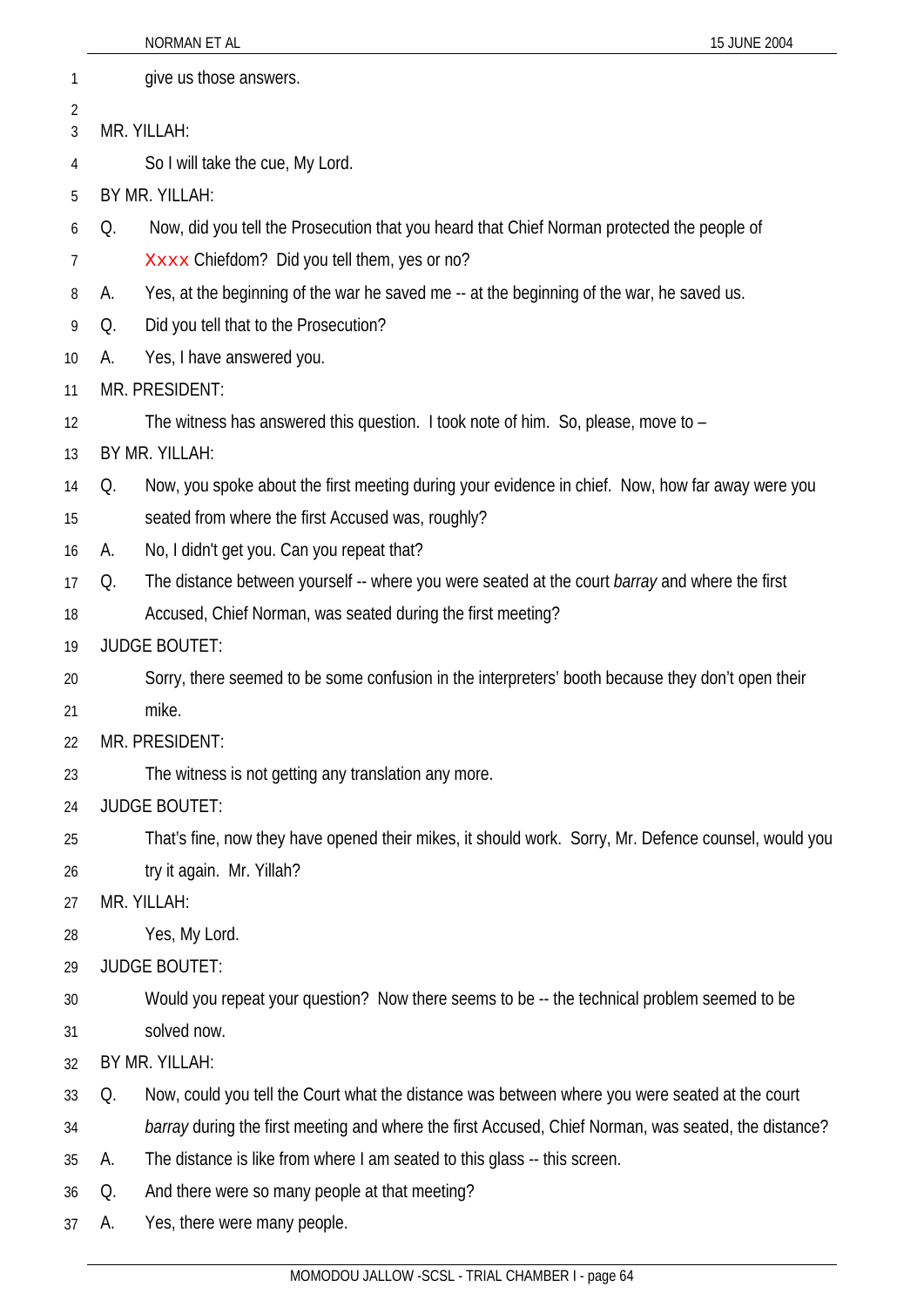|                |    | NORMAN ET AL<br>15 JUNE 2004                                                                                  |
|----------------|----|---------------------------------------------------------------------------------------------------------------|
| 1              | Q. | In their thousands, hundreds; could you be of some help?                                                      |
| $\overline{2}$ | А. | I can't give the estimate. Only that I know that there were civilians and I know that there were many         |
| 3              |    | civilians. About 200 hundred <i>Kamajors.</i> I mean, the <i>Kamajors</i> were many. They were more than we   |
| 4              |    | are.                                                                                                          |
| 5              | Q. | Mr. Witness, what was the population of $xxxx$ ?                                                              |
| 6              | А. | At that time?                                                                                                 |
| $\overline{7}$ | Q. | At that time.                                                                                                 |
| 8              | A. | I can't tell because the population of the Kamajors outnumbered us, the civilians.                            |
| 9              | Q. | I believe you heard my question. What was the population of $X_{\text{XXX}}$ , any idea?                      |
| 10             | А. | At that time we were about -- I'm just guessing because -- about 1,000 or 800 because we were not             |
| 11             |    | many. It was the <i>Kamajors</i> who were in the majority.                                                    |
| 12             | Q. | Now, finally, could you tell this Court why there is no record of your telling the Prosecution that the first |
| 13             |    | Accused, Chief Norman, protected lives and properties of people at XXXX Chiefdom?                             |
| 14             |    | MR. CARUSO:                                                                                                   |
| 15             |    | Objection Your Honour. We have been over this.                                                                |
| 16             |    | MR. PRESIDENT:                                                                                                |
| 17             |    | It is sustained. Objection is sustained.                                                                      |
| 18             |    | MR. YILLAH:                                                                                                   |
| 19             |    | On that note, My Lord, that would be all for this witness.                                                    |
| 20             |    | MR. PRESIDENT:                                                                                                |
| 21             |    | Yes, I suppose we are through with the cross-examination process for the three Accused persons.               |
| 22             |    | Do I receive that assurance from counsel representing them? You are through with this witness as far          |
| 23             |    | as your cross-examination of him is concerned? Right. The Prosecution, you reserve the right to               |
| 24             |    | re-examined.                                                                                                  |
| 25             |    | MR. CARUSO:                                                                                                   |
| 26             |    | We have no questions at this time, Your Honour.                                                               |
| 27             |    | MR. PRESIDENT:                                                                                                |
| 28             |    | You have no questions at this time?                                                                           |
| 29             |    | MR. CARUSO:                                                                                                   |
| 30             |    | That's correct.                                                                                               |
| 31             |    | MR. PRESIDENT:                                                                                                |
| 32             |    | I have one question for that witness. He said his brother was killed, what is the name of that brother?       |
| 33             |    | MR. CARUSO:                                                                                                   |
| 34             |    | Your Honour, may I just make one comment? That name will, of course, identify this witness.                   |
| 35             |    | MR. PRESIDENT:                                                                                                |
| 36             |    | Is that so?                                                                                                   |
| 37             |    | MR. CARUSO:                                                                                                   |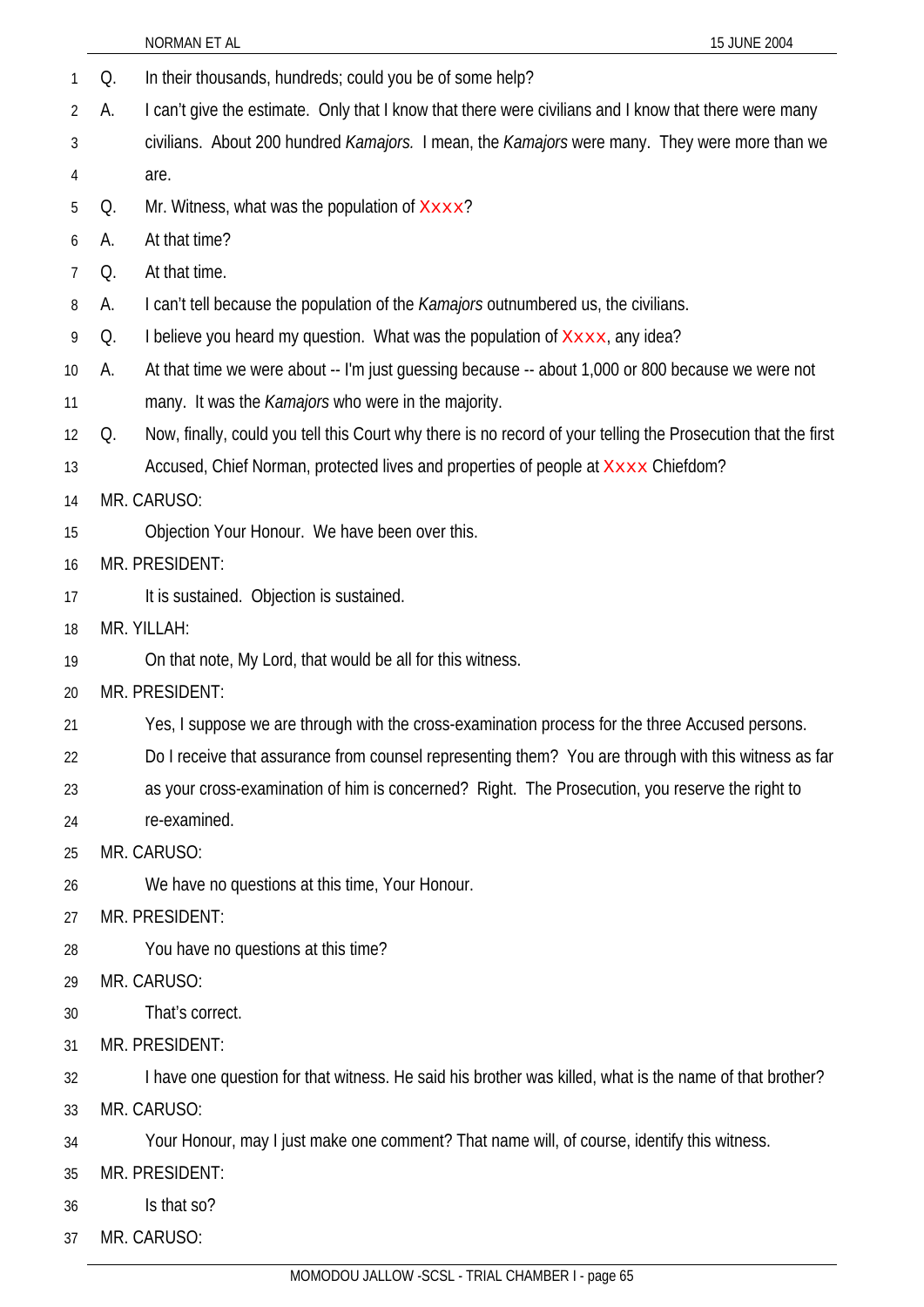|          | NORMAN ET AL<br>15 JUNE 2004                                                                              |
|----------|-----------------------------------------------------------------------------------------------------------|
| 1        | I believe so.                                                                                             |
| 2        |                                                                                                           |
| 3        | MR. PRESIDENT:                                                                                            |
| 4        | Alright.                                                                                                  |
| 5        | MR. WILLIAMS:                                                                                             |
| 6        | My Lord, we hold a contrary view, My Lord. My Lord, that could assist us in our investigations. We        |
| 7        | can just investigate and come up with that witness or with that person, My Lord.                          |
| 8        | MR. PRESIDENT:                                                                                            |
| 9        | No, I will not insist because of the protective measures in place. Now that I have got the reply, I would |
| 10       | allow the matter to rest there.                                                                           |
| 11       | MR. YILLAH:                                                                                               |
| 12       | If I may, My Lord. If I could be of assistance to the Court, My Lord. My Lord, I'm reliably informed that |
| 13       | at the ICTR they would write the name of such a brother down, under seal, My Lord.                        |
| 14       | MR. PRESIDENT:                                                                                            |
| 15       | Thank you for the tip. The Court will adjourn to tomorrow at 9:30 to continue with the examination of     |
| 16       | the next witness or witnesses. We would like to have about -- we would like to have at least two          |
| 17       | witnesses, depending of course on the length of their evidence. It is for you to know whether we can      |
| 18       | take some within very short time limits. You know the length of the examination. So it's for you to       |
| 19       | know how many witnesses you will bring, or how many witnesses will be in attendance in court              |
| 20       | tomorrow.                                                                                                 |
| 21       | MR. CARUSO:                                                                                               |
| 22       | Yes, Your Honour, I'm wondering. I thought tomorrow was half a day. Is that still the case or is it not?  |
| 23       | MR. PRESIDENT:                                                                                            |
| 24       | And please note that we don't have an afternoon session, you know, tomorrow.                              |
| 25       | MR. CARUSO:                                                                                               |
| 26       | You have answered the question. Thank you.                                                                |
| 27       | MR. PRESIDENT:                                                                                            |
| 28       | We don't have an afternoon session tomorrow.                                                              |
| 29       | MR. CARUSO:                                                                                               |
| 30       | Understood.                                                                                               |
| 31       | MR. PRESIDENT:                                                                                            |
| 32       | Yes. Right, the Court will rise and will resume its session at 9:30.                                      |
| 33       | (Court adjourned at 1632)                                                                                 |
| 34       | (Pages 42 to 66 by Momodou Jallow)                                                                        |
| 35<br>36 |                                                                                                           |
| 37<br>38 |                                                                                                           |
| 39       |                                                                                                           |